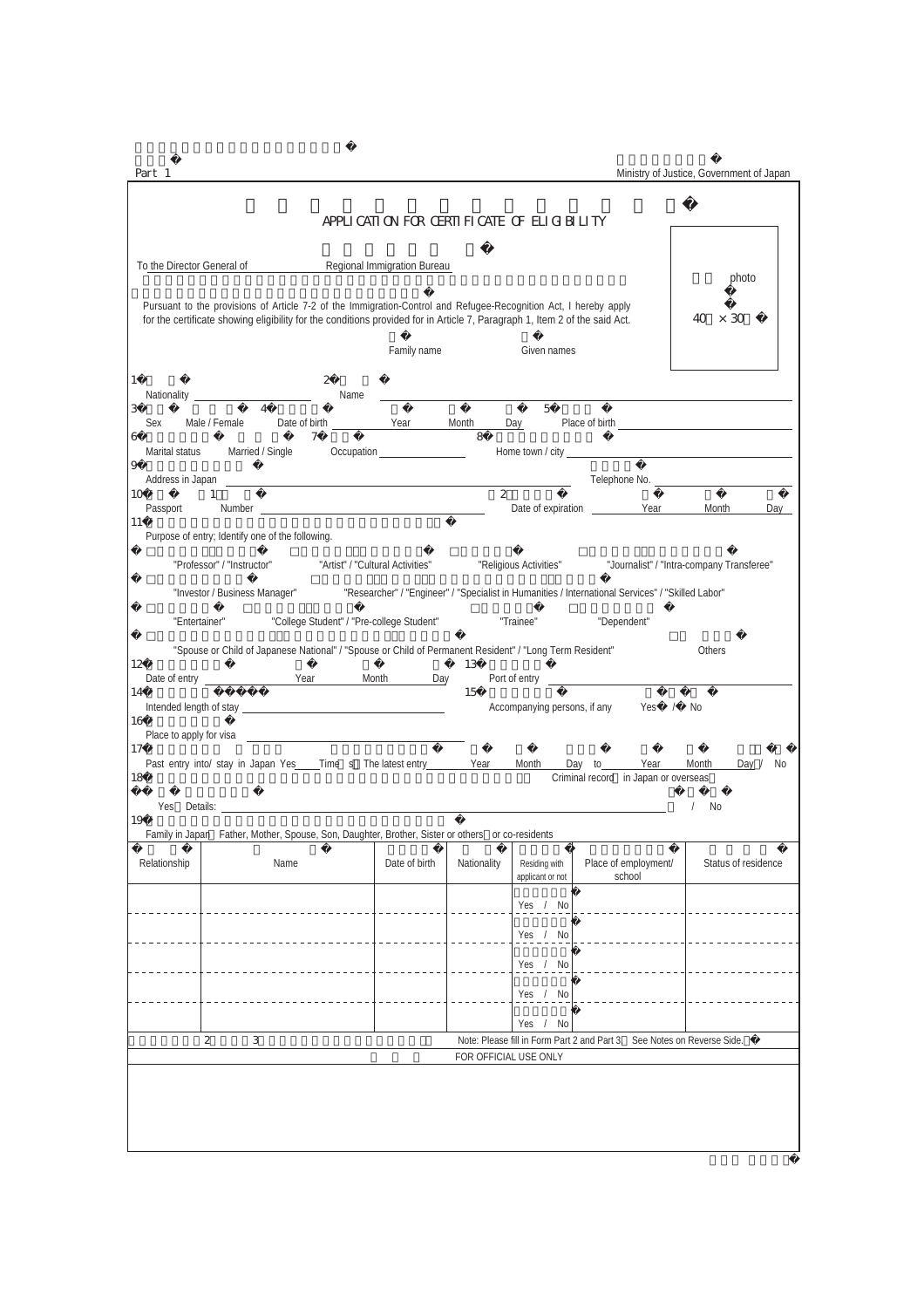**Notes** 

Select type of form which corresponds to the purpose of entry in Japan.

|    | Purpose of entry                                                                                                                                     | Example                                      |  |
|----|------------------------------------------------------------------------------------------------------------------------------------------------------|----------------------------------------------|--|
| 1  | Activities for research, research guidance or education at colleges                                                                                  | Professor                                    |  |
|    | Activities to engage in language instruction at junior high schools and high schools etc.                                                            | Junior high school teacher                   |  |
|    | Activities for the arts that provide an income                                                                                                       | Musician, Photographer                       |  |
| 2  | Academic or artistic activities that provide no income, or activities for the purpose of pursuing<br>learning and acquiring Japanese culture or arts | Study tea ceremony, judo                     |  |
| 3  | Religious activities conducted by foreign religionists dis patched by foreign religious<br>organizations                                             | Bishop, Missionary                           |  |
|    | Journalistic activities conducted on the basis of a contract with a foreign press organization                                                       | Journalist, News Photographer                |  |
| 4  | Activities of specialists who have been transferred to a business office in Japan for a limited<br>period of time                                    | Employee assigned to a foreign firm          |  |
| 5  | Investment, Operation or Management                                                                                                                  | President, Director of a foreign firm        |  |
|    | Activities to engage in research that provide income                                                                                                 | Reseacher of a government body or<br>company |  |
| 6  | Activities to engage in services which require knowledge pertinent to natural science fields                                                         | Engineer of mechanical engineering           |  |
|    | Activities to engage in services which require knowledge pertinent to human science fields                                                           | Interpreter, Designer                        |  |
|    | Activities to engage in services which require skills belonging to special fields                                                                    | Foreign cuisine chef<br>Sport's instructor   |  |
| 7  | Entertainment                                                                                                                                        | Singer, Model                                |  |
| 8  | Study                                                                                                                                                | College student, Pre-college student         |  |
| 9  | Training                                                                                                                                             | Technical or Professional trainee            |  |
| 10 | Dependent who intends to live with his or her supporter                                                                                              |                                              |  |
| 11 | Spouse or child of Japanese national, Permanent resident                                                                                             | Spouse of Japanese national                  |  |
| 12 | Other purposes                                                                                                                                       | Lawyer, Doctor<br>Amateur sports athlete     |  |

Note

If it is found that you have misrepresented the facts in an application, you will be unfavorably treated in the process.

If the space provided is not sufficient for your answer, write on a separate piece of paper and attach it to the application.

All parts of this application must be on JIS size A 4 Paper  $210 \times 297$ .

As provided for in a Ministry of Justice Ordinance, a proxy is able to apply for the certificate of eligibility, such as an employee belonging to the organization which will accept the applicant or relations etc. of the applicant who live in Japan.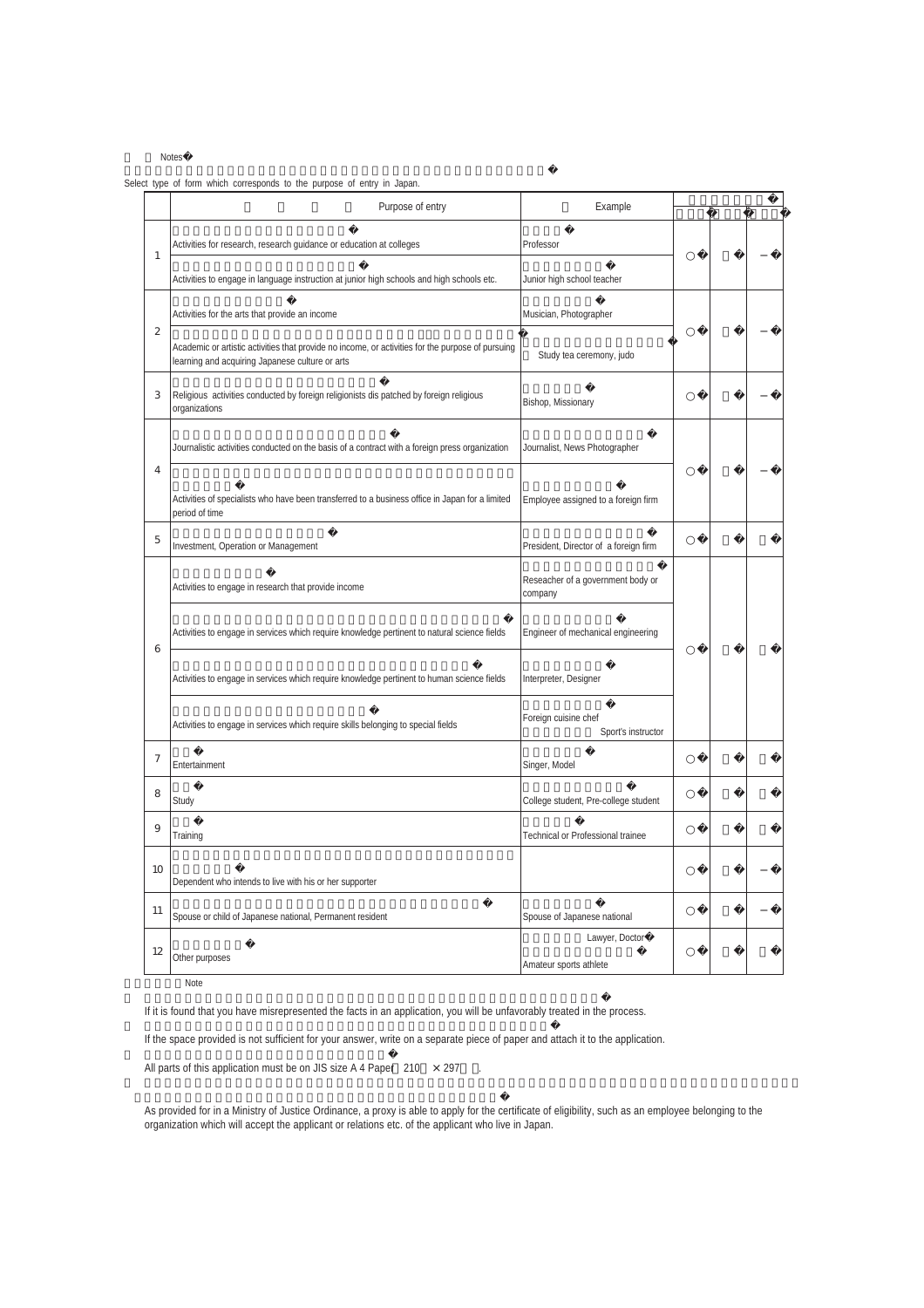| その2<br>Part 2 I              | Ⅰ (「教授」・「教育」)<br>"Professor" / "Instructor"  |                                                                                                                                                    |                                                                              |            |                              |                            |                                    |                           | For certificate of eligibility |         |
|------------------------------|----------------------------------------------|----------------------------------------------------------------------------------------------------------------------------------------------------|------------------------------------------------------------------------------|------------|------------------------------|----------------------------|------------------------------------|---------------------------|--------------------------------|---------|
| 20<br>(1)名 称                 | 勤務先 Place of employment                      |                                                                                                                                                    |                                                                              |            |                              |                            |                                    |                           |                                |         |
| Name<br>$(2)$ 所在地            |                                              |                                                                                                                                                    |                                                                              |            |                              |                            | 電話番号                               |                           |                                |         |
| Address ______               |                                              |                                                                                                                                                    |                                                                              |            |                              |                            | Telephone No.                      |                           |                                |         |
| (3)外国人職員数                    |                                              |                                                                                                                                                    | 名                                                                            |            |                              |                            |                                    |                           |                                |         |
|                              |                                              |                                                                                                                                                    |                                                                              |            |                              |                            |                                    |                           |                                |         |
| 21 活動内容 Type of work<br>□研究  | □研究の指導                                       | □教育                                                                                                                                                |                                                                              | 22         | 就労予定期間                       |                            |                                    |                           |                                |         |
| Research                     | Research guidance                            | Education                                                                                                                                          |                                                                              |            |                              |                            |                                    |                           |                                |         |
| 月額報酬<br>23                   |                                              |                                                                                                                                                    | 円                                                                            |            | 24 職務上の地位                    |                            |                                    |                           |                                |         |
|                              |                                              |                                                                                                                                                    |                                                                              |            |                              |                            |                                    |                           |                                |         |
| □大学院 (博士)                    | 25 最終学歴 Education last school or institution | □大学院(修士)                                                                                                                                           | □大学                                                                          |            |                              | □短期大学                      | □専門学校                              |                           |                                |         |
| Doctor                       |                                              | Master                                                                                                                                             |                                                                              | Bachelor   |                              | Junior college             |                                    |                           | Colleges of technology         |         |
| □高等学校                        |                                              | □中学校                                                                                                                                               | □その他(                                                                        |            |                              |                            |                                    |                           |                                |         |
| Senior high school           |                                              | Junior high school                                                                                                                                 | Others                                                                       |            |                              |                            |                                    |                           |                                |         |
| (1) 学校名                      |                                              |                                                                                                                                                    |                                                                              |            |                              | (2) 卒業年月日                  |                                    | 年                         | 月<br>Month                     | 日       |
| Name of school<br>26         | 専攻・専門分野 Major field of study                 |                                                                                                                                                    |                                                                              |            |                              |                            | Date of graduation __________ Year |                           |                                | Day     |
|                              | (25で大学院(博士)~短期大学の場合)                         |                                                                                                                                                    | in case that your answer in the question 25 is from doctor to junior college |            |                              |                            |                                    |                           |                                |         |
| □法学                          | □経済学                                         | □政治学                                                                                                                                               | □商学                                                                          | □経営学       |                              | □文学                        | □語学                                |                           | □社会学                           | □歴史学    |
| Law                          | Economics                                    | Politics                                                                                                                                           | Commercial                                                                   | Management |                              | Literature                 | Linguistics                        |                           | Sociology                      | History |
| □心理学<br>Psychology           | □教育学<br>Education                            | □芸術学<br>Science of art                                                                                                                             | □その他人文・社会科学(<br>Others (College of social science)                           |            |                              |                            |                                    |                           |                                |         |
| □理学                          | □化学                                          | □工学                                                                                                                                                | □農学                                                                          | □水産学       |                              | □薬学                        | □医学                                | □歯学                       |                                |         |
| Science                      | Chemistry                                    | Engineering                                                                                                                                        | Agriculture                                                                  | Fisheries  |                              | Pharmacy                   | Medicine                           |                           | Dentistry                      |         |
| □その他自然科学(                    |                                              | $\rightarrow$                                                                                                                                      | □体育学                                                                         |            |                              | □その他(                      |                                    |                           |                                |         |
|                              | Others (College of natural science)          | (25で専門学校の場合) in case that your answer in the question 25 is colleges of technology                                                                 | Physical education                                                           |            |                              | Others                     |                                    |                           |                                |         |
|                              |                                              |                                                                                                                                                    |                                                                              |            |                              |                            |                                    |                           |                                |         |
|                              |                                              |                                                                                                                                                    |                                                                              |            |                              |                            |                                    |                           |                                |         |
| □工業<br>Engineering           | □農業<br>Aguriculture                          | □医療・衛生                                                                                                                                             |                                                                              |            | □教育・社会福祉                     | Education / Social welfare | □法律<br>Law                         |                           |                                |         |
| □商業実務                        |                                              | Medical services / Hygienics<br>□服飾・家政                                                                                                             |                                                                              |            | □文化・教養                       |                            | □その他 (                             |                           |                                |         |
|                              | Practical commercial business                |                                                                                                                                                    | Dress design / Home economics                                                |            | Culture / Education          |                            | <b>Others</b>                      |                           |                                |         |
| 職<br>27                      | 歴 Employment history                         |                                                                                                                                                    |                                                                              |            |                              |                            |                                    |                           |                                |         |
| 月<br>i Month                 |                                              | 職<br>歴<br><b>Employment history</b>                                                                                                                |                                                                              | 年<br>Year  | 月<br>Month<br>$\blacksquare$ |                            | 職                                  | <b>Employment history</b> | 歴                              |         |
|                              |                                              |                                                                                                                                                    |                                                                              |            |                              |                            |                                    |                           |                                |         |
|                              |                                              |                                                                                                                                                    |                                                                              |            |                              |                            |                                    |                           |                                |         |
|                              |                                              |                                                                                                                                                    |                                                                              |            |                              |                            |                                    |                           |                                |         |
|                              |                                              | ____________________________________                                                                                                               |                                                                              |            |                              |                            |                                    |                           |                                |         |
|                              |                                              |                                                                                                                                                    |                                                                              |            |                              |                            |                                    |                           |                                |         |
|                              | 28 教育に係る免許の有無 有 ・ 無                          | (28から30までは「教育」の在留資格認定証明書交付申請者のみ記入)<br>fill in 28 to 30 if you have applied for the certificate of eligibility "Instructor"                         |                                                                              |            |                              |                            |                                    |                           |                                |         |
| Teacher's certificate        |                                              | Yes / No                                                                                                                                           |                                                                              |            |                              |                            |                                    |                           |                                |         |
|                              | 29 教育しようとする科目に係る実務経験年数                       |                                                                                                                                                    |                                                                              |            | 年                            |                            |                                    |                           |                                |         |
|                              |                                              |                                                                                                                                                    |                                                                              |            |                              |                            |                                    |                           |                                |         |
|                              |                                              | 30 外国語による教育をしようとする場合は当該外国語により教育を受けた期間<br>Total period of receiving foreign language education if you are planning on teaching a foreign language _ |                                                                              |            |                              |                            |                                    |                           |                                |         |
|                              |                                              | 31 申請人又は法定代理人若しくは法第7条の2第2項に規定する代理人 Applicant, legal representative or the proxy in accordance with the                                             |                                                                              |            |                              |                            |                                    |                           |                                |         |
| (1)氏 名                       | provision of Article 7-2, Paragraph2.        |                                                                                                                                                    |                                                                              |            |                              | (2) 本人との関係                 |                                    |                           |                                |         |
|                              |                                              |                                                                                                                                                    |                                                                              |            |                              |                            |                                    |                           |                                |         |
| (3) 住 所                      |                                              |                                                                                                                                                    |                                                                              |            |                              |                            | 電話番号                               |                           |                                |         |
| Address —                    |                                              |                                                                                                                                                    |                                                                              |            |                              |                            | Telephone No.                      |                           |                                |         |
|                              | 申請人 (法定代理人等) の署名                             | 以上の記載内容は事実と相違ありません。I hereby declare that the statement given above is true and correct.                                                            |                                                                              |            |                              |                            | 年<br>Year                          |                           | 月<br>Month                     | 日       |
|                              |                                              | Signature of applicant legal representative or the proxy _                                                                                         | <u> 1989 - Johann Stoff, fransk politik (d. 1989)</u>                        |            |                              |                            |                                    |                           |                                |         |
|                              |                                              | 申請取次者等(申請取次者・弁護士・行政書士等による申請の場合に記入)                                                                                                                 |                                                                              |            |                              |                            |                                    |                           |                                |         |
|                              |                                              | Agent or other in case of an agent, lawyer, administrative scrivener or other                                                                      |                                                                              |            |                              |                            |                                    |                           |                                |         |
| (1)氏 名                       |                                              |                                                                                                                                                    |                                                                              | (2) 住 所    |                              |                            |                                    |                           |                                |         |
| 年<br>Year<br>32<br>(3) 所属機関等 |                                              |                                                                                                                                                    |                                                                              | Address_   |                              |                            | 電話番号                               |                           |                                | Day     |

|  |  | (出入 6の3その2I) |
|--|--|--------------|
|--|--|--------------|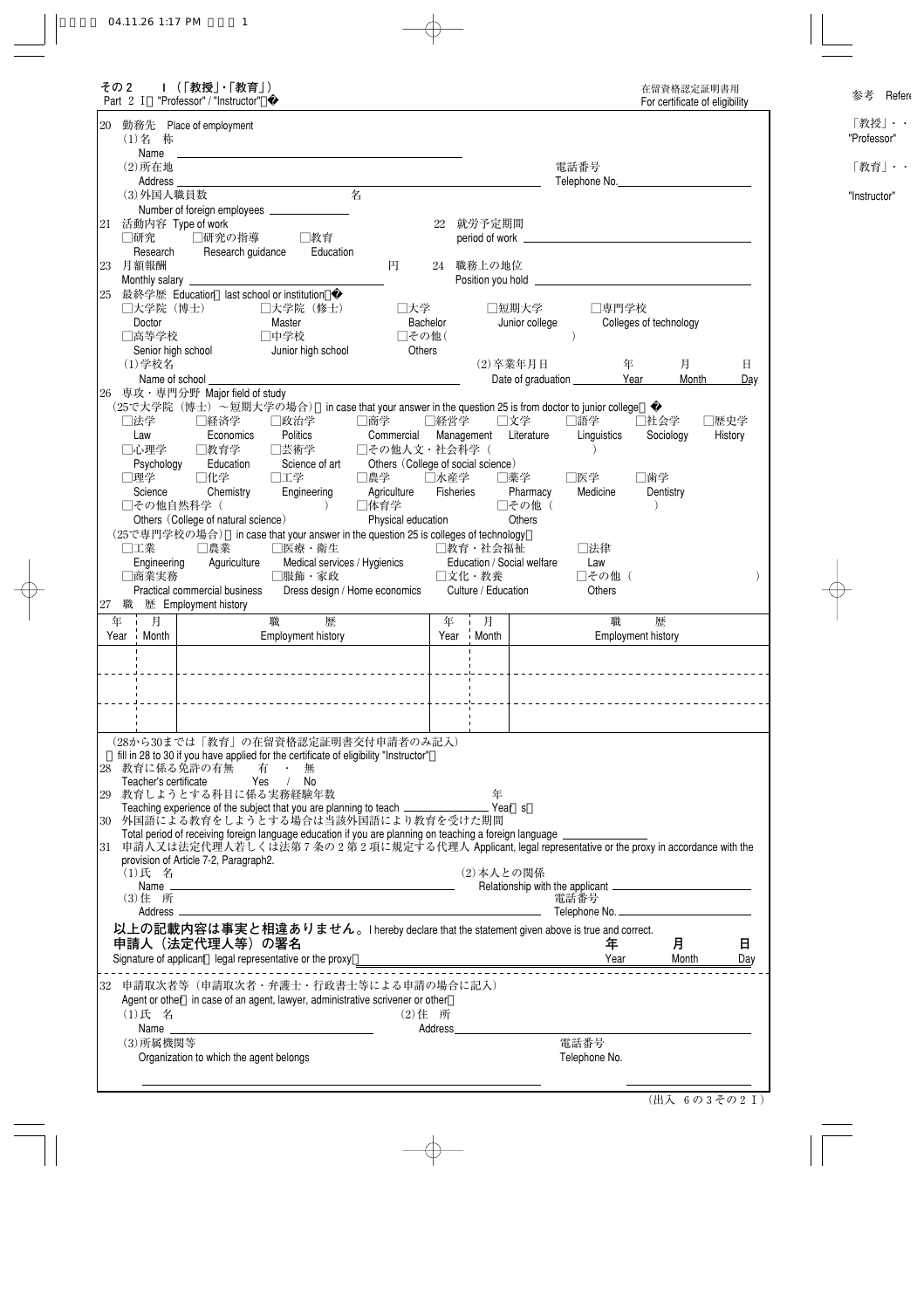#### 参考 Reference

「教授」・・・本邦の大学若しくはこれに準ずる機関又は高等専門学校において研究,研究の指導又は教育をする活動 "Professor" Activities for research, direction of research or education at colleges, equivalent educational institutions or "Kotosenmongakko".

「教育」・・・本邦の小学校,中学校,中等教育学校,盲学校, 聾学校,養護学校, 専修学校又は各種学校若しくは設備 及び編制に関してこれに準ずる教育機関において語学教育その他の教育をする活動�

"Instructor" Activities to engage in language instruction and other education at elementary schools, lower secondary schools, upper secondary schools,secondary educational schools "Chutokyoikugakko" , special schools for the visually impaired, handicapped children's schools,advanced vocational schools "Senshugakko" , vocational schools "Kakushugakko" or the other educational institutions equivalent to vocational schools in facilities and curriculum.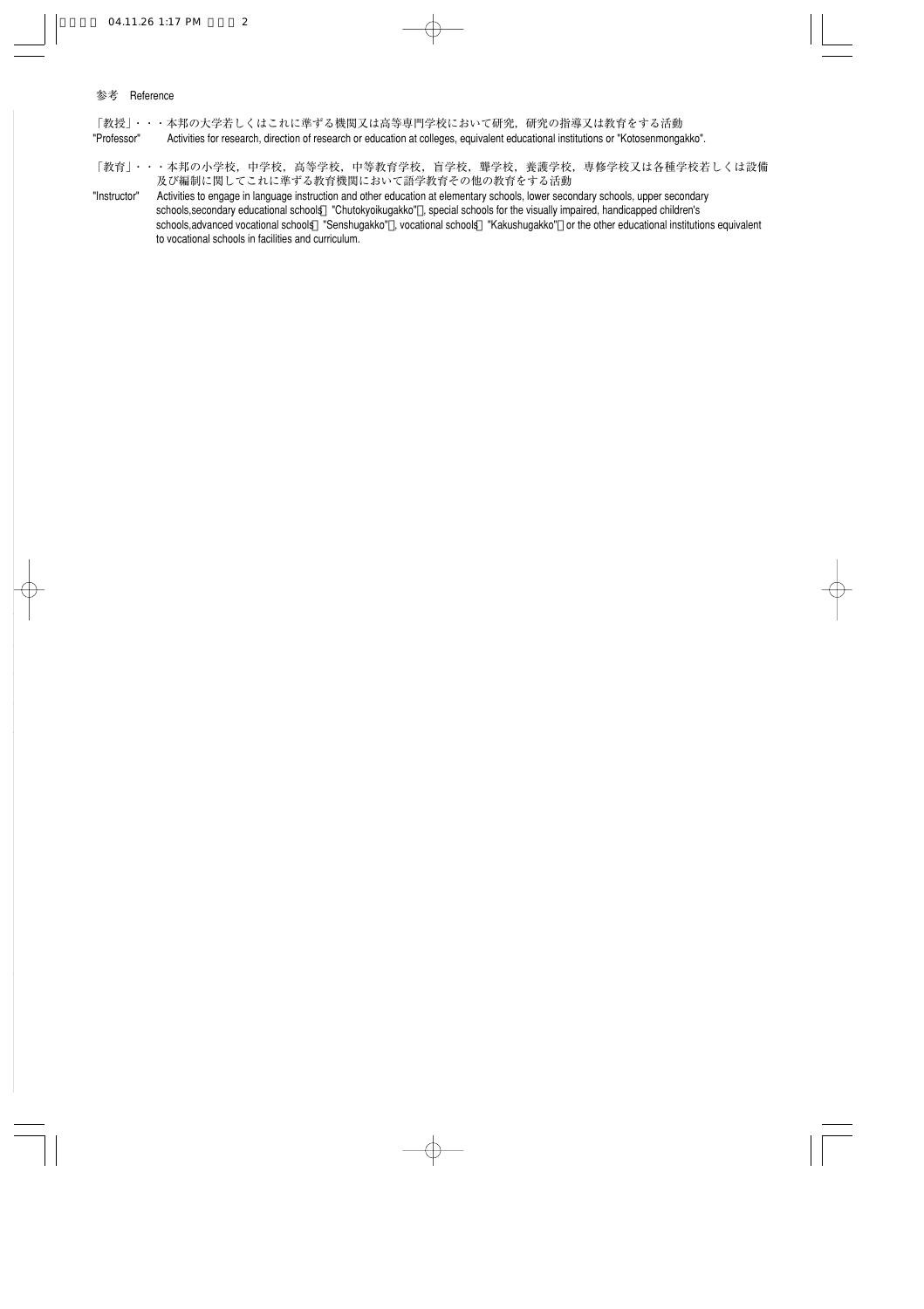| その 2<br>J(「芸術」・「文化活動」)<br>Part 2 J "Artist" / "Cultural Activities"                                                                                                                                                                                                                                                                     | 在留資格認定証明書用<br>For certificate of eligibility                             |
|-----------------------------------------------------------------------------------------------------------------------------------------------------------------------------------------------------------------------------------------------------------------------------------------------------------------------------------------|--------------------------------------------------------------------------|
| 20 活動先 Place of activity<br>(1)名 称<br>$(2)$ 事業内容<br>Name Name and the state of the state of the state of the state of the state of the state of the state of the state of the state of the state of the state of the state of the state of the state of the state of the state of<br>Type of business _<br>電話番号<br>$(3)$ 所在地<br>Address |                                                                          |
| 21 活動内容 Type of activity<br>□芸術上の活動(<br>□学術上の活動(<br>Artistic activities<br>Academic activities<br>□我が国特有の文化又は技芸についての専門的な研究(<br>Pursuing specific studies on Japanese culture or arts<br>□専門家の指導を受けて我が国特有の文化又は技芸を修得する活動(                                                                                                                 |                                                                          |
| Learning and acquiring Japanese culture or arts under the guidance of experts<br>23 地 位<br>活動予定期間<br>22<br>Period of activity _<br>Position you hold ________________                                                                                                                                                                   |                                                                          |
| 有 ·<br>24 報酬の有無及び月額報酬<br>無<br>円<br>Monthly salary<br>Yes /<br>No<br>25 経歴 Personal history                                                                                                                                                                                                                                              |                                                                          |
| 年 月<br>経<br>歴<br>年<br>月<br>経<br>Month<br>Year ' Month<br>Year!<br>Personal history                                                                                                                                                                                                                                                      | 歴<br>Personal history                                                    |
| (26及び27は「文化活動」の在留資格認定証明書交付申請者のみ記入)                                                                                                                                                                                                                                                                                                      | _________________________________                                        |
| fill in 26 and 27 if you have applied for the certificate of eligibility "Cultural Activities"<br>26 滞在費支弁方法及び月平均支弁額 Method of support and an amount of support per month average<br>□本人負担<br>□外国からの送金<br>円<br>Self<br>Remittance from outside Japan<br>□外国からの携行<br>円(携行者<br>携行時期                                                       | 円                                                                        |
|                                                                                                                                                                                                                                                                                                                                         |                                                                          |
| Carrying from abroad _________________________<br>$Who$ <sub>___</sub><br>When $\_\_\_\_\$<br>円<br>□奨学金<br>円 □その他<br>□在日経費支弁者負担<br>Guarantor in Japan<br>指導する専門家(専門家の指導を受けて我が国特有の文化又は技芸を修得する場合に記入)                                                                                                                                      | 円                                                                        |
| 27<br>Expert if you are learning or acquiring Japanese culture or arts under the guidance of experts<br>(1)専門家の氏名<br>(2) 電話番号<br>Name of the expert entrance and the state of the expert entrance of the expert entrance of the expert                                                                                                  |                                                                          |
| (3) 専門家の経歴 Personal history of the expert<br>経<br>年 - 月<br>歴<br>年 月                                                                                                                                                                                                                                                                     | 経<br>歴                                                                   |
| Year   Month  <br>Year   Month<br>Personal history of the expert                                                                                                                                                                                                                                                                        | Personal history of the expert<br>______________________________________ |
| 申請人又は法定代理人若しくは法第7条の2第2項に規定する代理人 Applicant, legal representative or the proxy in accordance with the<br>28<br>provision of Article 7-2, Paragraph2.<br>(2) 本人との関係<br>(1)氏 名<br>(3) 住 所<br>電話番号<br>Address                                                                                                                                | Telephone No. _________________                                          |
| 以上の記載内容は事実と相違ありません。I hereby declare that the statement given above is true and correct.<br>申請人(法定代理人等)の署名<br>年<br>Signature of applicant legal representative or the proxy _                                                                                                                                                            | 月<br>日<br>Year<br>Month<br>Day                                           |
| 29 申請取次者等(申請取次者・弁護士・行政書士等による申請の場合に記入)<br>Agent or other in case of an agent, lawyer, administrative scrivener or other<br>(1)氏 名<br>(2) 住 所<br>Name_<br>電話番号<br>(3) 所属機関等                                                                                                                                                               |                                                                          |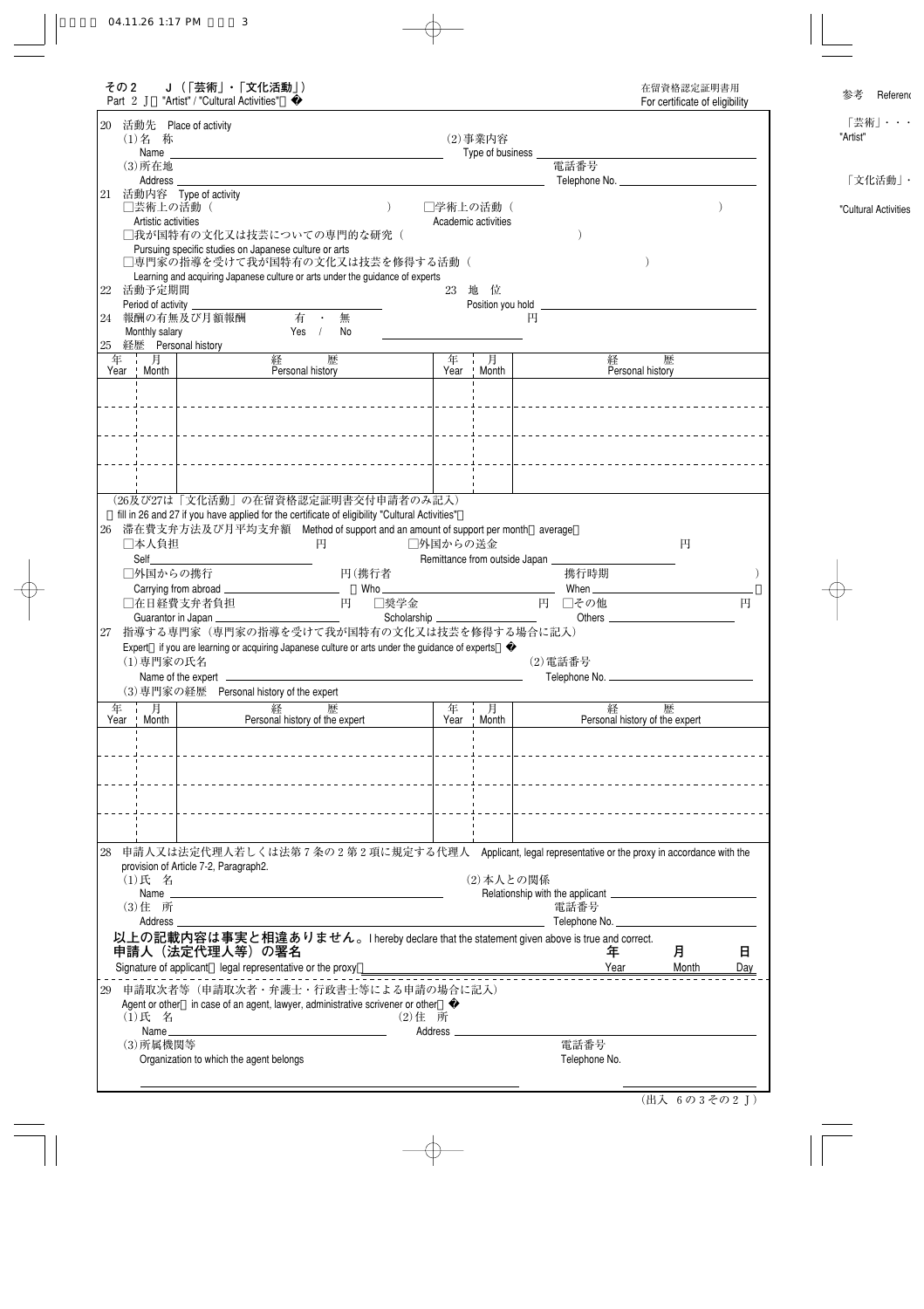#### 参考 Reference

「芸術」・・・収入を伴う音楽,美術,文学その他の芸術上の活動(在留資格「興行」の活動を除く。)�

- "Artist" <br>Activities for the arts that provide income, including music, the fine arts, literature, etc. excluding the activities described in the "Entertainer" column of Table 2 .
- 「文化活動」・・・収入を伴わない学術上若しくは芸術上の活動又は我が国特有の文化若しくは技芸について専門的な研究を行い若しくは専 門家の指導を受けてこれを修得する活動(在留資格「留学」,「就学」,「研修」の活動を除く。)�
- "Cultural Activities" Academic or artistic activities that provide no income, or activities for the purpose of pursuing specific studies on Japanese culture or arts, or activities for the purpose of learning and acquiring Japanese culture or arts under the guidance of experts excluding the activities described in the columns from "College Student" to "Trainee" in Table 4 .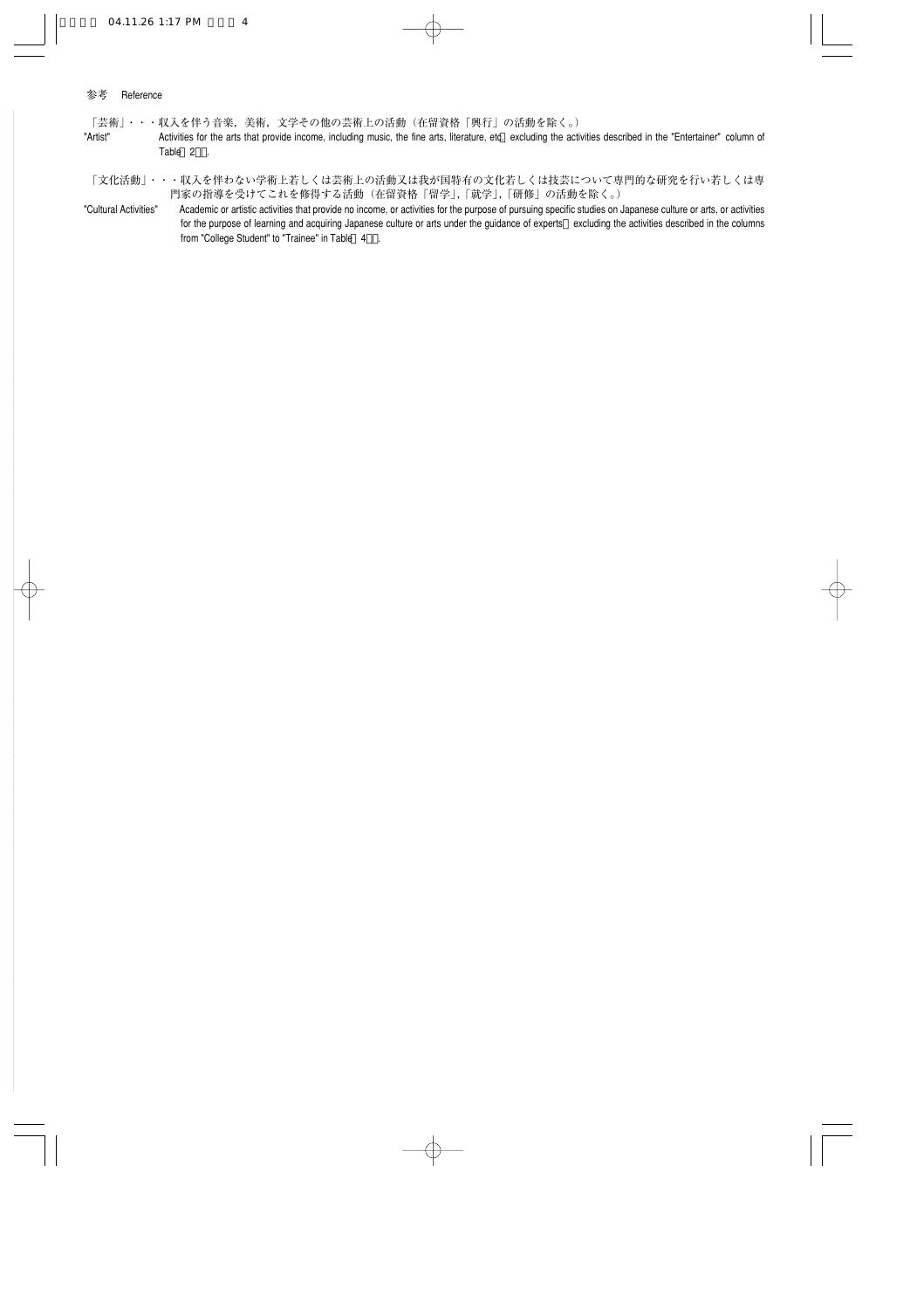|    | その2                          |             | K (「宗教」)<br>Part 2 K "Religious Activities"                                |                    |   |                                                                                                                                                                                                                                |   |              |                                                        |                                                                        | 在留資格認定証明書用<br>For certificate of eligibility |          |
|----|------------------------------|-------------|----------------------------------------------------------------------------|--------------------|---|--------------------------------------------------------------------------------------------------------------------------------------------------------------------------------------------------------------------------------|---|--------------|--------------------------------------------------------|------------------------------------------------------------------------|----------------------------------------------|----------|
|    | (1)名 称                       |             | 20 勤務先 Place of employment                                                 |                    |   | Name and the contract of the contract of the contract of the contract of the contract of the contract of the contract of the contract of the contract of the contract of the contract of the contract of the contract of the c |   |              |                                                        |                                                                        |                                              |          |
|    | $(2)$ 所在地                    |             |                                                                            |                    |   |                                                                                                                                                                                                                                |   |              |                                                        | 電話番号                                                                   |                                              |          |
|    |                              |             |                                                                            |                    |   |                                                                                                                                                                                                                                |   |              |                                                        |                                                                        |                                              |          |
|    | (3) 職員数                      |             | Number of employees _______________                                        |                    | 名 | (4)外国人職員数                                                                                                                                                                                                                      |   |              |                                                        | 名                                                                      |                                              |          |
| 21 | 派遣予定期間                       |             |                                                                            |                    |   | 22 月額報酬                                                                                                                                                                                                                        |   |              | 円                                                      |                                                                        |                                              |          |
| 23 | 職務上の地位<br>Position you hold  |             |                                                                            |                    |   |                                                                                                                                                                                                                                |   |              |                                                        |                                                                        |                                              |          |
| 24 |                              |             |                                                                            |                    |   | 職務内容(宗教活動に付随する活動(語学教育など)も行う場合には、当該活動の内容も含む。)<br>Type of work including activities which accompany the religious activities e.g. language teaching                                                                              |   |              |                                                        |                                                                        |                                              |          |
| 25 | 派遣元団体<br>(1)名 称<br>$(2)$ 所在地 |             | Organization dispatching the applicant                                     |                    |   |                                                                                                                                                                                                                                |   |              |                                                        |                                                                        |                                              |          |
| 26 | 職歴                           |             |                                                                            |                    |   | Address and the contract of the contract of the contract of the contract of the contract of the contract of the contract of the contract of the contract of the contract of the contract of the contract of the contract of th |   |              |                                                        |                                                                        |                                              |          |
| 年  | Employment history<br>一月     |             |                                                                            | 職                  | 歴 |                                                                                                                                                                                                                                | 年 | 上月           |                                                        | 職                                                                      | 歴                                            |          |
|    | Year ! Month                 |             |                                                                            | Employment history |   |                                                                                                                                                                                                                                |   | Year   Month |                                                        |                                                                        | Employment history                           |          |
|    |                              |             |                                                                            |                    |   | _____________________________________                                                                                                                                                                                          |   | . 1          |                                                        | ____________________________________<br>______________________________ |                                              |          |
| 27 | (1)氏 名                       |             | provision of Article 7-2, Paragraph2.                                      |                    |   | 申請人又は法定代理人若しくは法第7条の2第2項に規定する代理人 Applicant, legal representative or the proxy in accordance with the                                                                                                                            |   | (2) 本人との関係   |                                                        |                                                                        |                                              |          |
|    |                              |             |                                                                            |                    |   |                                                                                                                                                                                                                                |   |              |                                                        |                                                                        |                                              |          |
|    | (3) 住 所                      | Address ___ |                                                                            |                    |   |                                                                                                                                                                                                                                |   |              |                                                        | 電話番号                                                                   |                                              |          |
|    |                              |             | 申請人(法定代理人等)の署名<br>Signature of applicant legal representative or the proxy |                    |   | 以上の記載内容は事実と相違ありません。I hereby declare that the statement given above is true and correct.                                                                                                                                        |   |              | <u> 1980 - Jan Stein Bernstein, fransk politiker (</u> | 年<br>Year                                                              | 月<br>Month                                   | 日<br>Day |
| 28 | (1)氏 名                       |             |                                                                            |                    |   | 申請取次者等(申請取次者・弁護士・行政書士等による申請の場合に記入)<br>Agent or other in case of an agent, lawyer, administrative scrivener or other<br>(2) 住 所                                                                                                 |   |              |                                                        |                                                                        |                                              |          |
|    | (3) 所属機関等                    |             |                                                                            |                    |   |                                                                                                                                                                                                                                |   |              |                                                        | 電話番号                                                                   |                                              |          |
|    |                              |             | Organization to which the agent belongs                                    |                    |   |                                                                                                                                                                                                                                |   |              |                                                        | Telephone No.                                                          |                                              |          |
|    |                              |             |                                                                            |                    |   |                                                                                                                                                                                                                                |   |              |                                                        |                                                                        |                                              |          |
|    |                              |             |                                                                            |                    |   |                                                                                                                                                                                                                                |   |              |                                                        |                                                                        |                                              |          |
|    |                              |             |                                                                            |                    |   |                                                                                                                                                                                                                                |   |              |                                                        |                                                                        |                                              |          |
|    |                              |             |                                                                            |                    |   |                                                                                                                                                                                                                                |   |              |                                                        |                                                                        |                                              |          |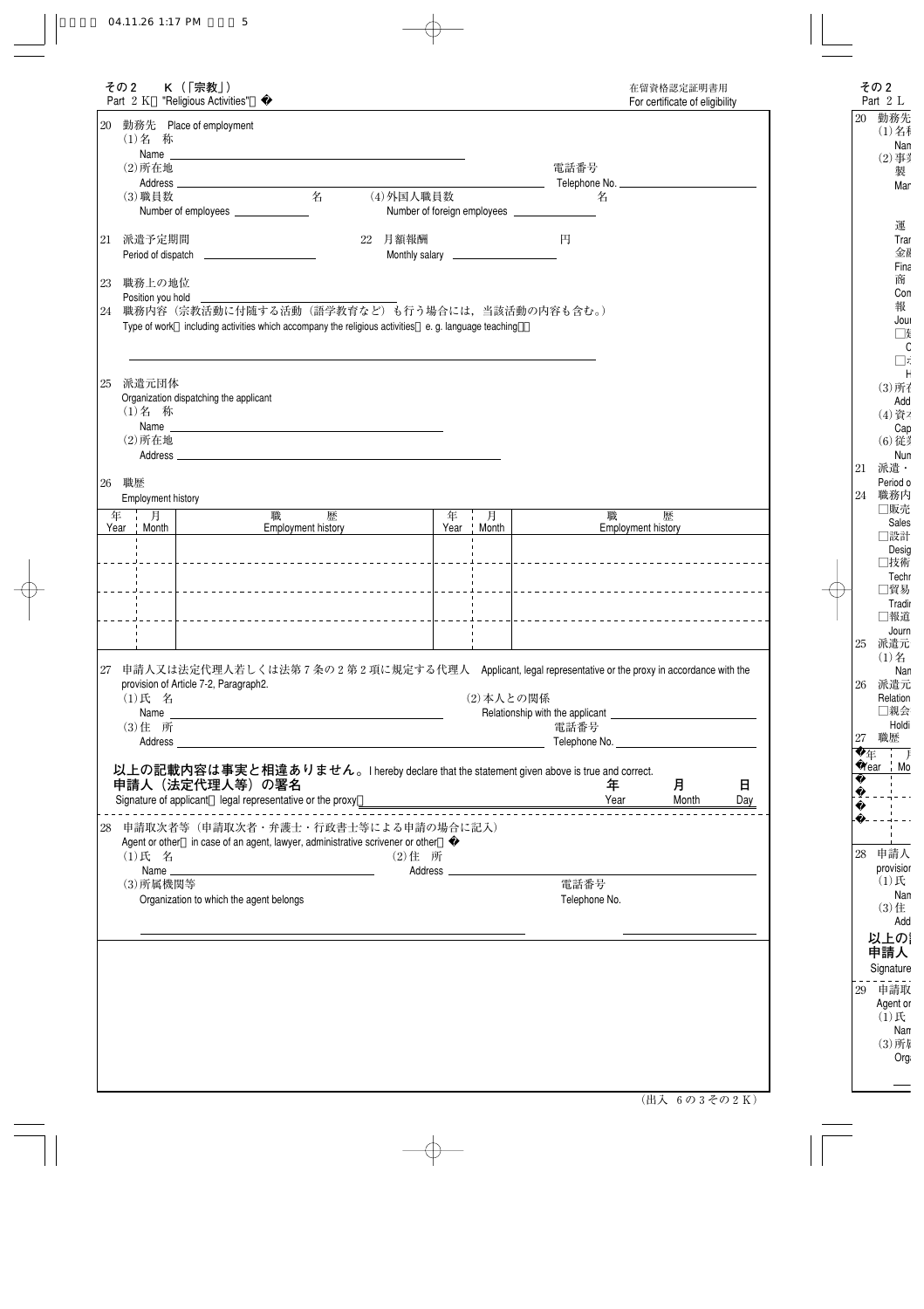|                 | その2<br>Part 2 L                                          | L ( 「報道」・「企業内転勤」)<br>"Journalist" / "Intra-company Transferee" |                                                                                                                  |                       |                            |                                              |              | 在留資格認定証明書用<br>For certificate of eligibility               |              |          |
|-----------------|----------------------------------------------------------|----------------------------------------------------------------|------------------------------------------------------------------------------------------------------------------|-----------------------|----------------------------|----------------------------------------------|--------------|------------------------------------------------------------|--------------|----------|
| 20              | 勤務先 Place of employment                                  |                                                                |                                                                                                                  |                       |                            |                                              |              |                                                            |              |          |
|                 | $(1)$ 名称<br>Name ______                                  |                                                                |                                                                                                                  |                       |                            |                                              |              |                                                            |              |          |
|                 | (2) 事業内容 Type of business<br>造<br>製                      | 【□一般機械                                                         | □電機                                                                                                              | □通信機                  | □自動車                       |                                              | □鉄鋼          | □化学                                                        |              |          |
|                 | Manufacturing                                            | Machinery                                                      | Electrical                                                                                                       | Telecommunication     |                            | Automobile                                   | Steel        | Chemistry                                                  |              |          |
|                 |                                                          | □繊維                                                            | □食品                                                                                                              | □その他(                 |                            |                                              | $\mathbf{1}$ |                                                            |              |          |
|                 |                                                          | Textile                                                        | Food                                                                                                             | Others                |                            |                                              |              |                                                            |              |          |
|                 | 運<br>輸<br>Transportation                                 | 【□航空<br>Airline                                                | □海運<br>Shipping                                                                                                  | □旅行業<br>Travel agency | □その他 (<br>Others           |                                              |              | $\mathbf{1}$                                               |              |          |
|                 | 金融保険                                                     | 【□銀行                                                           | □保険                                                                                                              | □証券                   | □その他(                      |                                              |              | $\mathbf{1}$                                               |              |          |
|                 | Finance                                                  | Banking                                                        | Insurance                                                                                                        | Security              | Others                     |                                              |              |                                                            |              |          |
|                 | 商<br>業<br>Commerce                                       | 【□貿易<br>Trade                                                  | □その他(<br>Others                                                                                                  |                       |                            | $\mathbf{1}$                                 |              |                                                            |              |          |
|                 | 報<br>道                                                   | 【□通信                                                           | □新聞                                                                                                              | □放送                   |                            | □その他 (                                       |              |                                                            | $)$ $\bf{l}$ |          |
|                 | Journalism                                               | News agency                                                    | Newspaper                                                                                                        | Broadcasting          |                            | Others                                       |              |                                                            |              |          |
|                 | □建設<br>Construction                                      | Computer services                                              | □コンピュータ関連サービス                                                                                                    | □人材派遣                 | Dispatch of personnel      | □広告<br>Advertising                           |              |                                                            |              |          |
|                 | □ホテル                                                     | □出版                                                            | □調査研究                                                                                                            | □不動産                  |                            | □その他 (                                       |              |                                                            |              |          |
|                 | Hotel                                                    | Publishing                                                     | Research                                                                                                         | Real estate           |                            | Others                                       |              |                                                            |              |          |
|                 | $(3)$ 所在地                                                |                                                                |                                                                                                                  |                       |                            |                                              | 電話番号         |                                                            |              |          |
|                 | (4) 資本金                                                  |                                                                | 円                                                                                                                |                       |                            | (5)年間売上金額 (直近年度)                             |              |                                                            |              | 円        |
|                 | Capital                                                  |                                                                |                                                                                                                  |                       |                            |                                              |              | Annual sales latest year                                   |              |          |
|                 | (6) 従業員数                                                 |                                                                | 名                                                                                                                |                       | (7)外国人職員数                  |                                              |              |                                                            |              | 名        |
| 21              | 派遣・就労予定期間                                                |                                                                | 22 月額報酬                                                                                                          |                       |                            | Number of foreign employees ___________<br>円 | 23 職務上の地位    |                                                            |              |          |
|                 |                                                          |                                                                |                                                                                                                  |                       |                            |                                              |              |                                                            |              |          |
| 24              | 職務内容 Type of work                                        |                                                                |                                                                                                                  |                       |                            |                                              |              |                                                            |              |          |
|                 | □販売・営業<br>Sales Business                                 |                                                                | □翻訳・通訳<br>Translation Interpretation                                                                             |                       | □コピーライティング<br>Copy writing |                                              | □海外業務        | Overseas business                                          |              |          |
|                 | □設計                                                      |                                                                | □広報・宣伝                                                                                                           | □調査研究                 |                            |                                              |              |                                                            |              |          |
|                 | Design                                                   |                                                                | Publicity Advertisement                                                                                          |                       | Research                   | □技術開発 (情報処理分野以外)                             |              |                                                            |              |          |
|                 | □技術開発 (情報処理分野)                                           |                                                                |                                                                                                                  |                       |                            |                                              |              |                                                            |              |          |
|                 |                                                          |                                                                |                                                                                                                  |                       |                            |                                              |              |                                                            |              |          |
|                 | □貿易業務                                                    | Technological development information processing               | □国際金融                                                                                                            | □法律業務                 |                            |                                              | □会計業務        | Technological development excluding information processing |              |          |
|                 | <b>Trading business</b>                                  |                                                                | International finance                                                                                            |                       | Legal business             |                                              |              | Accounting business                                        |              |          |
|                 | □報道<br>Journalism                                        |                                                                | □その他(<br>Others                                                                                                  |                       |                            |                                              |              |                                                            |              |          |
|                 |                                                          |                                                                | 派遣元会社若しくは団体又は契約を締結している報道機関 Dispatching company or organization/Media organization with which you have a contract |                       |                            |                                              |              |                                                            |              |          |
|                 | (1)名 称                                                   |                                                                |                                                                                                                  | $(2)$ 所在地             |                            |                                              |              |                                                            |              |          |
|                 | Name                                                     |                                                                | 派遣元会社又は団体と勤務先との関係 (派遣元から見て)                                                                                      | Address _             |                            |                                              |              |                                                            |              |          |
|                 |                                                          |                                                                | Relationship between the company dispatching you and the place of work from the side of the dispatching company  |                       |                            |                                              |              |                                                            |              |          |
|                 | □親会社                                                     | □子会社                                                           | □関連企業                                                                                                            | □本部・本店                | □支部・支店                     |                                              | □その他(        |                                                            |              |          |
|                 | Holding company<br>27 職歴 Employment history              | Subsidiary                                                     | Related company                                                                                                  | Main office           | Branch office              |                                              | Others       |                                                            |              |          |
|                 | 一月                                                       | 職                                                              | 歴                                                                                                                |                       | 车 月                        |                                              | 職            | 歴                                                          |              |          |
|                 | Year Month                                               |                                                                | Employment history                                                                                               |                       | Year   Month               |                                              |              | Employment history                                         |              |          |
|                 |                                                          |                                                                |                                                                                                                  |                       |                            |                                              |              |                                                            |              |          |
|                 |                                                          |                                                                |                                                                                                                  |                       |                            |                                              |              |                                                            |              |          |
|                 |                                                          |                                                                |                                                                                                                  |                       |                            |                                              |              | _____________________________________                      |              |          |
| 年               |                                                          |                                                                |                                                                                                                  |                       |                            |                                              |              |                                                            |              |          |
|                 |                                                          |                                                                | 申請人又は法定代理人若しくは法第7条の2第2項に規定する代理人 Applicant, legal representative or the proxy in accordance with the              |                       |                            |                                              |              |                                                            |              |          |
|                 | provision of Article 7-2, Paragraph2.<br>(1)氏 名          |                                                                |                                                                                                                  |                       | (2) 本人との関係                 |                                              |              |                                                            |              |          |
|                 |                                                          |                                                                |                                                                                                                  |                       |                            |                                              |              |                                                            |              |          |
|                 | (3) 住 所                                                  |                                                                |                                                                                                                  |                       |                            |                                              | 電話番号         |                                                            |              |          |
|                 | Address _                                                |                                                                |                                                                                                                  |                       |                            |                                              |              | Telephone No.                                              |              |          |
|                 | 申請人 (法定代理人等) の署名                                         |                                                                | 以上の記載内容は事実と相違ありません。I hereby declare that the statement given above is true and correct.                          |                       |                            |                                              | 年            |                                                            | 月            |          |
|                 | Signature of applicant legal representative or the proxy |                                                                |                                                                                                                  |                       |                            |                                              | Year         |                                                            | Month        |          |
|                 |                                                          |                                                                | 29 申請取次者等(申請取次者・弁護士・行政書士等による申請の場合に記入)                                                                            |                       |                            |                                              |              |                                                            |              |          |
|                 |                                                          |                                                                | Agent or other in case of an agent, lawyer, administrative scrivener or other                                    |                       |                            |                                              |              |                                                            |              | 日<br>Day |
|                 | (1)氏 名                                                   |                                                                |                                                                                                                  | (2) 住 所               |                            |                                              |              |                                                            |              |          |
| 25<br>26<br>28- | Name<br>(3) 所属機関等                                        |                                                                |                                                                                                                  | Address               |                            |                                              | 電話番号         |                                                            |              |          |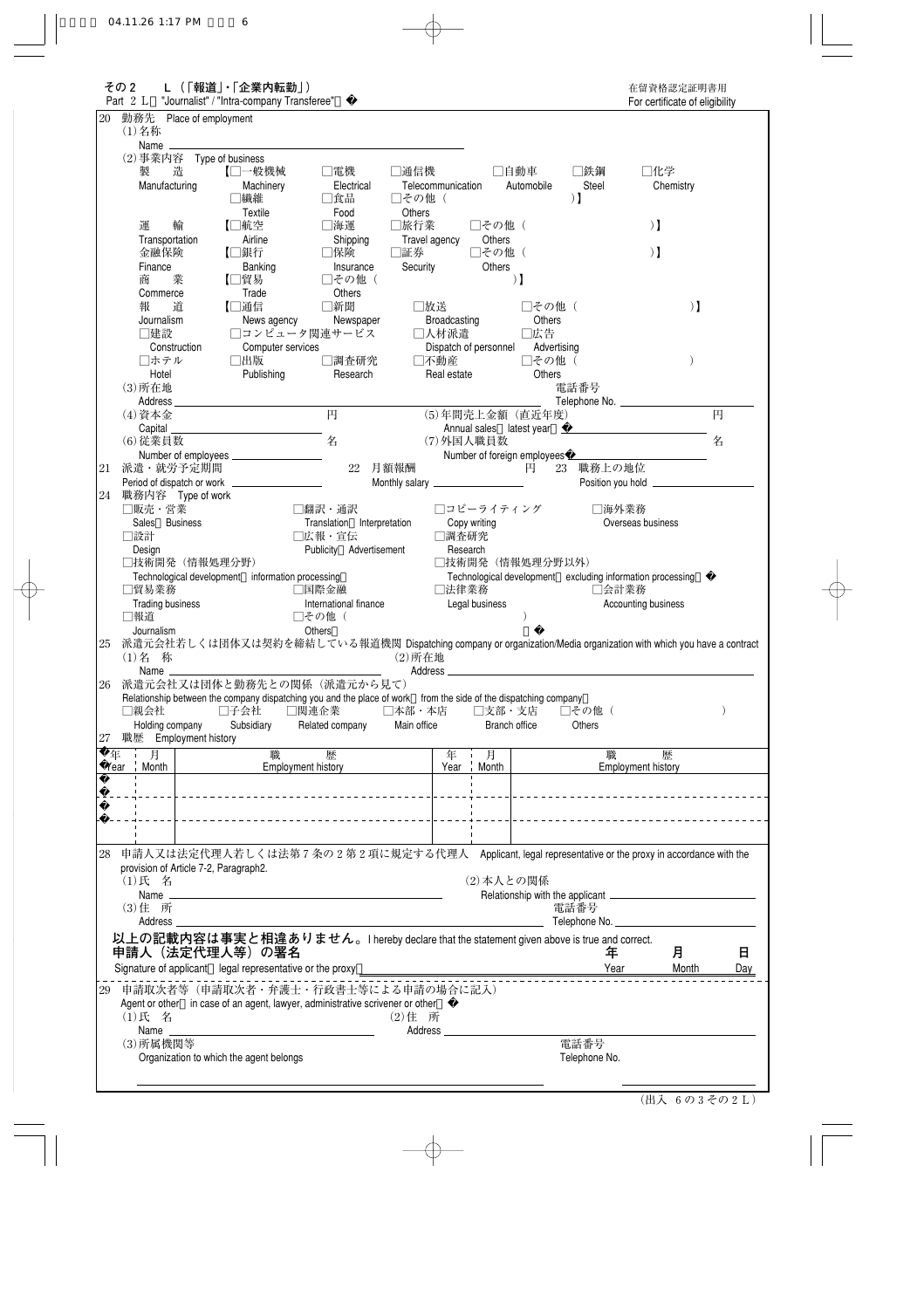| Part   |                                      | "Investor / Business Manager"              |                                                                                                                  |                    |           |                               |            |                                                                                                                                                                                                                                |                        |           | For certificate of eligibility |     |
|--------|--------------------------------------|--------------------------------------------|------------------------------------------------------------------------------------------------------------------|--------------------|-----------|-------------------------------|------------|--------------------------------------------------------------------------------------------------------------------------------------------------------------------------------------------------------------------------------|------------------------|-----------|--------------------------------|-----|
| $20\,$ |                                      | Place of employment                        |                                                                                                                  |                    |           |                               |            |                                                                                                                                                                                                                                |                        |           |                                |     |
|        | $\mathbf{1}$                         |                                            |                                                                                                                  |                    |           |                               |            |                                                                                                                                                                                                                                |                        |           |                                |     |
|        | $\boldsymbol{2}$<br>Type of business |                                            |                                                                                                                  |                    |           |                               |            |                                                                                                                                                                                                                                |                        |           |                                |     |
|        | Manufacturing                        |                                            | Machinery                                                                                                        | Electrical         |           | Telecommunication             |            | Automobile                                                                                                                                                                                                                     | Steel                  | Chemistry |                                |     |
|        |                                      |                                            | <b>Textile</b>                                                                                                   | Food               | Others    |                               |            |                                                                                                                                                                                                                                |                        |           |                                |     |
|        | Transportation                       |                                            | Airline                                                                                                          | Shipping           |           | Travel agency                 | Others     |                                                                                                                                                                                                                                |                        |           |                                |     |
|        | Finance                              |                                            | Banking                                                                                                          | Insurance          | Security  |                               | Others     |                                                                                                                                                                                                                                |                        |           |                                |     |
|        | Commerce                             |                                            | Trade                                                                                                            | Others             |           |                               |            |                                                                                                                                                                                                                                |                        |           |                                |     |
|        | Education                            |                                            | University                                                                                                       | Senior high school |           | Language school               |            | Others                                                                                                                                                                                                                         |                        |           |                                |     |
|        | Journalism                           |                                            | News agency                                                                                                      | Newspaper          |           | Broadcasting                  |            | Others                                                                                                                                                                                                                         |                        |           |                                |     |
|        |                                      | Construction                               | Computer services                                                                                                |                    |           | Dispatch of personnel         |            | Advertising                                                                                                                                                                                                                    |                        |           |                                |     |
|        | Hotel                                |                                            | Restaurant                                                                                                       | Medical services   |           | Publishing                    |            | Research                                                                                                                                                                                                                       |                        |           |                                |     |
|        | 3                                    | Agriculture / Forestry / Fishery           |                                                                                                                  | Real estate        |           | Others                        |            |                                                                                                                                                                                                                                |                        |           |                                |     |
|        |                                      |                                            |                                                                                                                  |                    |           |                               |            |                                                                                                                                                                                                                                |                        |           |                                |     |
|        | 4                                    |                                            | Capital <u>capital</u>                                                                                           |                    |           | $\mathbf 5$                   |            |                                                                                                                                                                                                                                |                        |           |                                |     |
|        | 6                                    |                                            |                                                                                                                  |                    |           | 7                             |            |                                                                                                                                                                                                                                |                        |           |                                |     |
|        | 8                                    |                                            |                                                                                                                  |                    |           |                               |            |                                                                                                                                                                                                                                |                        |           |                                |     |
|        |                                      |                                            | including Japanese, Special Permanent Resident or foreign nationals who have the status of "Permanent Resident", |                    |           |                               |            |                                                                                                                                                                                                                                |                        |           |                                |     |
|        |                                      |                                            | "Spouse or Child of Japanese National", "Spouse or Child of Permanent Resident" and "Long Term Resident" _       |                    |           |                               |            |                                                                                                                                                                                                                                |                        |           |                                |     |
| 21     |                                      |                                            |                                                                                                                  |                    |           |                               |            |                                                                                                                                                                                                                                |                        |           |                                |     |
|        | Type of work                         |                                            |                                                                                                                  |                    |           |                               |            |                                                                                                                                                                                                                                |                        |           |                                |     |
|        |                                      |                                            | Executive ex. President, Director of foreign firm                                                                |                    |           | Manager Chief of foreign firm |            |                                                                                                                                                                                                                                |                        |           |                                |     |
| 22     |                                      |                                            |                                                                                                                  |                    |           | 23                            |            | Position you hold experience and the problem of the state of the state of the state of the state of the state of the state of the state of the state of the state of the state of the state of the state of the state of the s |                        |           |                                |     |
| 24     |                                      |                                            |                                                                                                                  |                    |           |                               |            |                                                                                                                                                                                                                                |                        |           |                                |     |
|        | Office<br>$\mathbf{1}$               |                                            |                                                                                                                  | $\boldsymbol{2}$   |           |                               | Possession |                                                                                                                                                                                                                                |                        |           |                                |     |
|        |                                      |                                            |                                                                                                                  |                    | Ownership |                               |            | Lease rent / month                                                                                                                                                                                                             |                        |           |                                |     |
| 25     |                                      |                                            |                                                                                                                  |                    |           |                               |            |                                                                                                                                                                                                                                |                        |           |                                |     |
|        |                                      |                                            |                                                                                                                  |                    |           |                               |            |                                                                                                                                                                                                                                |                        |           |                                |     |
| 26     | 26<br>29                             | 21<br>Education last school or institution |                                                                                                                  |                    |           |                               |            | fill in 26 to 29 in case that your answer in the question 21 is Manager                                                                                                                                                        |                        |           |                                |     |
|        | Doctor                               |                                            | Master                                                                                                           |                    | Bachelor  |                               |            | Junior college                                                                                                                                                                                                                 | Colleges of technology |           |                                |     |
|        | Senior high school<br>$\mathbf{1}$   |                                            | Junior high school                                                                                               |                    | Others    |                               | 2          |                                                                                                                                                                                                                                |                        |           |                                |     |
|        |                                      |                                            | Name of school entry the state of school entry of the state of school entry.                                     |                    |           |                               |            |                                                                                                                                                                                                                                |                        |           | Month                          | Day |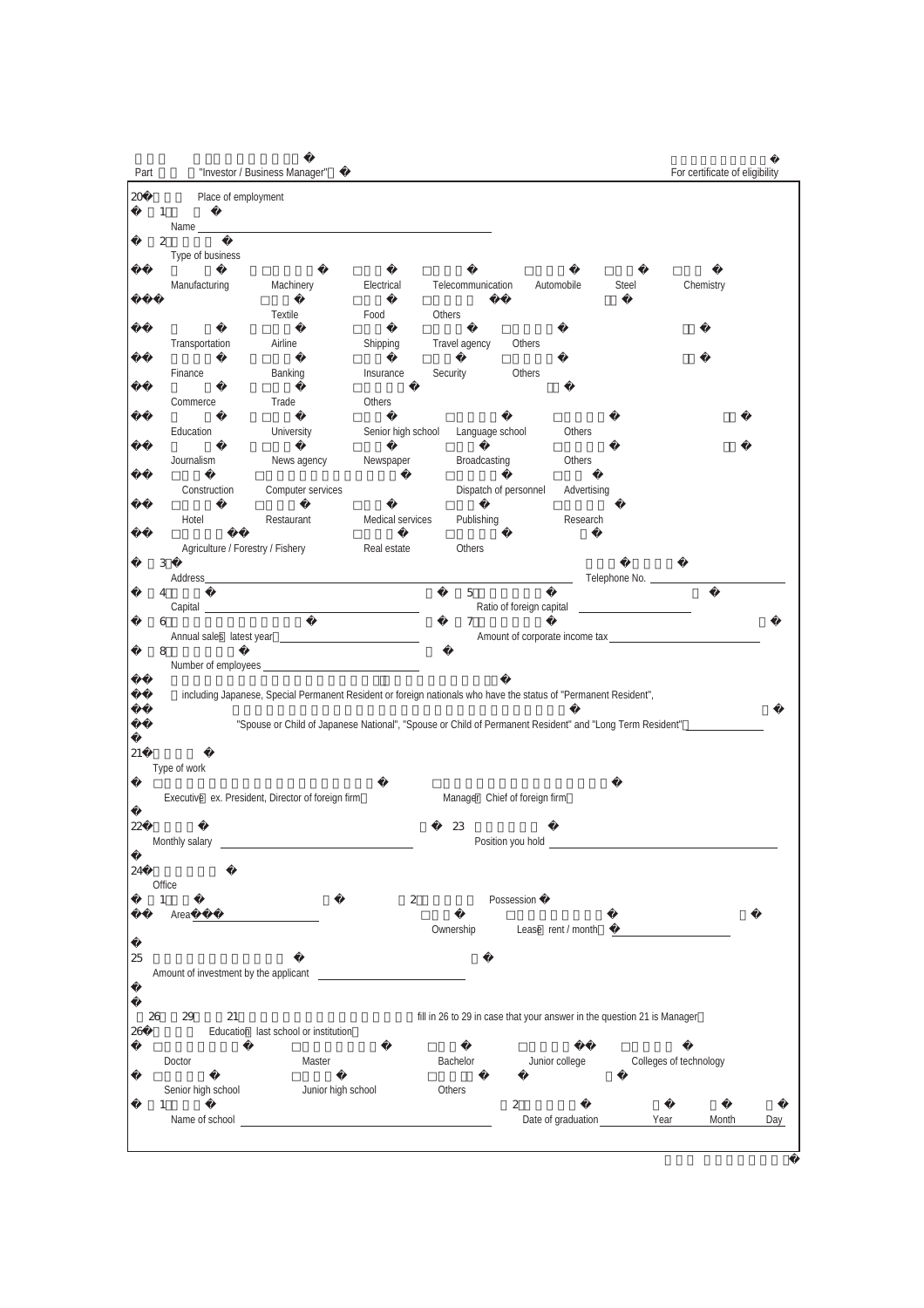| その3<br>Part 3 M                            | M (「投資・経営」)<br>"Investor / Business Manager"                                                                                                 |                                                                                           |                                                                                        |                          |                             |                                            |                                                                                       | 在留資格認定証明書用<br>For certificate of eligibility |                 |
|--------------------------------------------|----------------------------------------------------------------------------------------------------------------------------------------------|-------------------------------------------------------------------------------------------|----------------------------------------------------------------------------------------|--------------------------|-----------------------------|--------------------------------------------|---------------------------------------------------------------------------------------|----------------------------------------------|-----------------|
| 専攻・専門分野<br>27                              | Major field of study<br>(26で大学院 (博士) ~短期大学の場合)                                                                                               |                                                                                           | (in case that your answer in the question 26 is from doctor to junior college)         |                          |                             |                                            |                                                                                       |                                              |                 |
| □法学<br>Law<br>□心理学                         | □経済学<br>Economics<br>□教育学                                                                                                                    | □政治学<br>Politics<br>□芸術学                                                                  | □商学<br>Commercial<br>□その他人文・社会科学(                                                      | □経営学<br>Management       |                             | □文学<br>Literature                          | □語学<br>Linguistics                                                                    | □社会学<br>Sociology                            | □歴史学<br>History |
| Psychology<br>□理学<br>Science<br>□その他自然科学(  | Education<br>□化学<br>Chemistry<br>Others (College of natural science)                                                                         | Science of art<br>□工学<br>Engineering                                                      | Others (College of social science)<br>□農学<br>Agriculture<br>□体育学<br>Physical education | □水産学<br><b>Fisheries</b> |                             | □薬学<br>Pharmacy<br>□その他 (<br><b>Others</b> | □医学<br>Medicine                                                                       | □歯学<br>Dentistry                             |                 |
| □工業<br>Engineering<br>□商業実務                | (26で専門学校の場合) (in case that your answer in the question 26 is colleges of technology)<br>□農業<br>Agriculture                                   | □医療・衛生<br>Medical services / Hygienics<br>□服飾・家政                                          |                                                                                        |                          | □教育·社会福祉<br>□文化・教養          | Education / Social welfare                 | □法律<br>Law<br>□その他(                                                                   |                                              |                 |
| 28                                         | Practical commercial business<br>事業の経営又は管理についての実務経験年数                                                                                        |                                                                                           | Dress design / Home economics                                                          |                          | Culture / Education         |                                            | Others<br>年                                                                           |                                              |                 |
| 職歴<br>29                                   | Number of years of operating or managing experience of the business you are planning to run                                                  |                                                                                           |                                                                                        |                          |                             |                                            | Year $(s)$                                                                            |                                              |                 |
| Employment history<br>年<br>月               |                                                                                                                                              | 職<br>歴                                                                                    |                                                                                        | 年                        | 月<br>Month<br>$\vert \vert$ |                                            | 職                                                                                     | 歴                                            |                 |
| Month<br>Year                              |                                                                                                                                              | Employment history                                                                        |                                                                                        | Year                     |                             |                                            |                                                                                       | Employment history                           |                 |
|                                            |                                                                                                                                              |                                                                                           |                                                                                        |                          |                             |                                            |                                                                                       |                                              |                 |
|                                            |                                                                                                                                              |                                                                                           |                                                                                        |                          |                             |                                            |                                                                                       |                                              |                 |
| 30<br>(1)氏 名<br>Name<br>(3) 住 所<br>Address | 申請人又は法定代理人若しくは法第7条の2第2項に規定する代理人 Applicant, legal representative or the proxy in accordance with the<br>provision of Article 7-2, Paragraph2. | the control of the control of the control of the control of the control of the control of |                                                                                        |                          |                             | (2) 本人との関係                                 | Relationship with the applicant <b>contained</b> and the set of the applicant<br>電話番号 |                                              |                 |
|                                            | 以上の記載内容は事実と相違ありません。I hereby declare that the statement given above is true and correct.<br>申請人 (法定代理人等) の署名                                  |                                                                                           |                                                                                        |                          |                             |                                            | 年                                                                                     | 月                                            | 日               |
|                                            | 31 申請取次者等(申請取次者・弁護士・行政書士等による申請の場合に記入)<br>Agent or other in case of an agent, lawyer, administrative scrivener or other                       |                                                                                           |                                                                                        |                          |                             |                                            | Year                                                                                  | Month                                        | <u>Day</u>      |
| (1)氏 名<br>Name<br>(3) 所属機関等                |                                                                                                                                              |                                                                                           | (2) 住 所                                                                                | Address                  |                             |                                            | 電話番号                                                                                  |                                              |                 |
|                                            | Organization to which the agent belongs                                                                                                      |                                                                                           |                                                                                        |                          |                             |                                            | Telephone No.                                                                         |                                              |                 |
|                                            |                                                                                                                                              |                                                                                           |                                                                                        |                          |                             |                                            |                                                                                       |                                              |                 |
|                                            |                                                                                                                                              |                                                                                           |                                                                                        |                          |                             |                                            |                                                                                       |                                              |                 |
|                                            |                                                                                                                                              |                                                                                           |                                                                                        |                          |                             |                                            |                                                                                       |                                              |                 |
|                                            |                                                                                                                                              |                                                                                           |                                                                                        |                          |                             |                                            |                                                                                       |                                              |                 |
|                                            |                                                                                                                                              |                                                                                           |                                                                                        |                          |                             |                                            |                                                                                       |                                              |                 |
|                                            |                                                                                                                                              |                                                                                           |                                                                                        |                          |                             |                                            |                                                                                       |                                              |                 |
|                                            |                                                                                                                                              |                                                                                           |                                                                                        |                          |                             |                                            |                                                                                       |                                              | (出入 6の3その3M)    |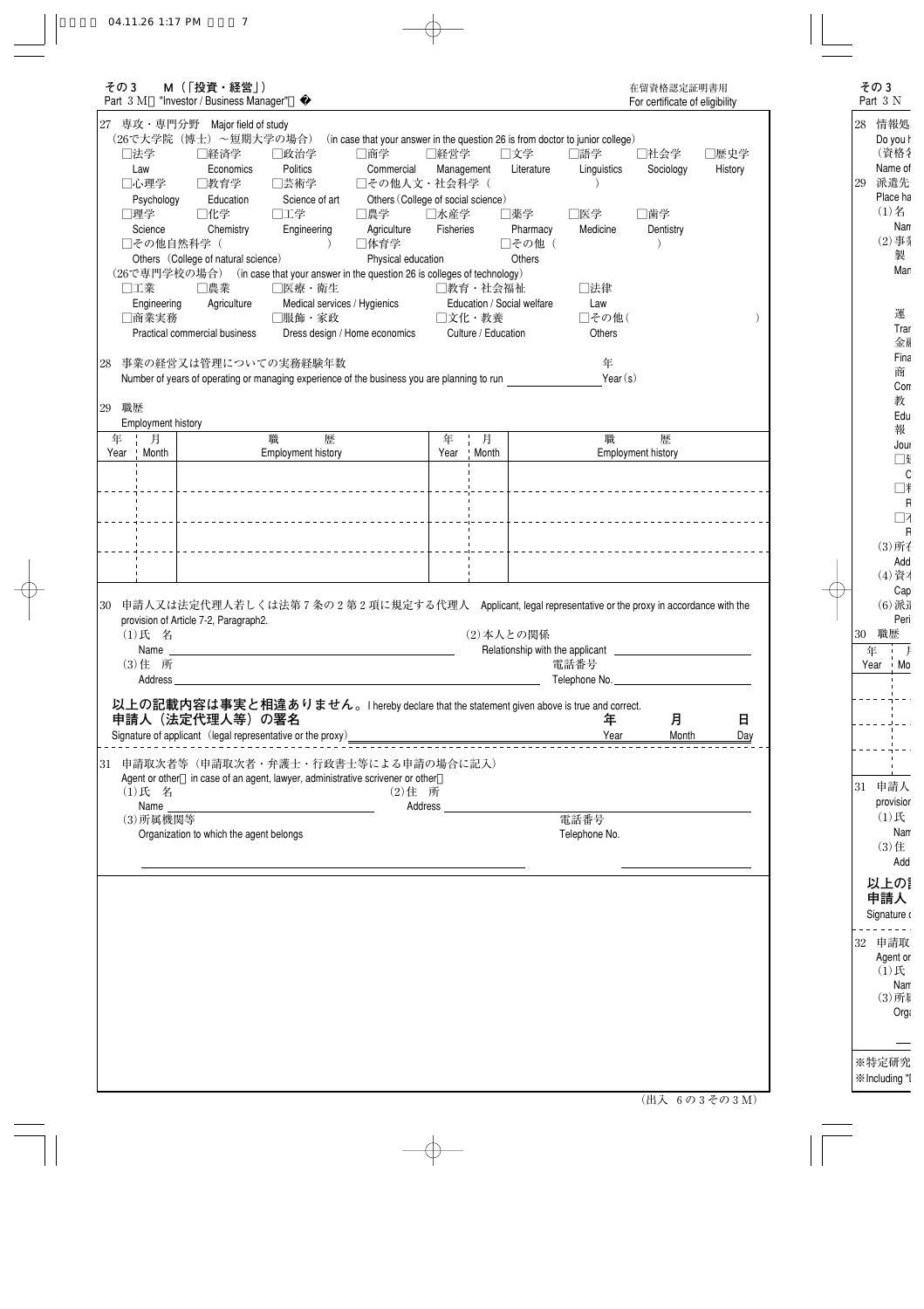| Part |                                                  | "Researcher" / "Engineer" / "Specialist in Humanities / International Services" / "Skilled Labor" |                                                                       |                                  |               |                       |                            |                |                                                                              | For certificate of eligibility                                                                                      |         |
|------|--------------------------------------------------|---------------------------------------------------------------------------------------------------|-----------------------------------------------------------------------|----------------------------------|---------------|-----------------------|----------------------------|----------------|------------------------------------------------------------------------------|---------------------------------------------------------------------------------------------------------------------|---------|
| 20   | Place of employment                              |                                                                                                   |                                                                       |                                  |               |                       |                            |                |                                                                              |                                                                                                                     |         |
|      | 1<br>Name                                        |                                                                                                   |                                                                       |                                  |               |                       |                            |                |                                                                              |                                                                                                                     |         |
|      | $\boldsymbol{2}$                                 | Type of business                                                                                  |                                                                       |                                  |               |                       |                            |                |                                                                              |                                                                                                                     |         |
|      | Manufacturing                                    | Machinery                                                                                         |                                                                       | Electrical                       |               | Telecommunication     | Automobile                 |                | Steel                                                                        | Chemistry                                                                                                           |         |
|      |                                                  | Textile                                                                                           | Food                                                                  |                                  | Others        |                       |                            |                |                                                                              |                                                                                                                     |         |
|      | Transportation                                   | Airline                                                                                           |                                                                       | Shipping                         | Travel agency |                       | Others                     |                |                                                                              |                                                                                                                     |         |
|      | Finance                                          | Banking                                                                                           |                                                                       | Insurance                        | Security      |                       | Others                     |                |                                                                              |                                                                                                                     |         |
|      | Commerce                                         | Trade                                                                                             | Others                                                                |                                  |               |                       |                            |                |                                                                              |                                                                                                                     |         |
|      | Education                                        | <b>University</b>                                                                                 |                                                                       | Senior high school               |               | Language school       |                            | Others         |                                                                              |                                                                                                                     |         |
|      | Journalism                                       | News agency                                                                                       |                                                                       | Newspaper                        |               | Broadcasting          |                            | Others         |                                                                              |                                                                                                                     |         |
|      | Construction                                     |                                                                                                   | Computer services                                                     |                                  |               | Dispatch of personnel |                            | Advertising    |                                                                              |                                                                                                                     |         |
|      | Hotel                                            | Restaurant                                                                                        |                                                                       | Publishing                       |               | Research              |                            |                | Agriculture / Forestry / Fishery                                             |                                                                                                                     |         |
|      | Real estate<br>3                                 | Others                                                                                            |                                                                       |                                  |               |                       |                            |                |                                                                              |                                                                                                                     |         |
|      |                                                  |                                                                                                   |                                                                       |                                  |               |                       |                            |                |                                                                              |                                                                                                                     |         |
|      | 4                                                |                                                                                                   |                                                                       |                                  | 5             |                       | Annual sales latest year   |                |                                                                              | <u> 1980 - John Stein, markin fan it ferstjer fan it ferstjer fan it ferstjer fan it ferstjer fan it ferstjer f</u> |         |
|      | 6                                                |                                                                                                   |                                                                       |                                  | $\tau$        |                       |                            |                |                                                                              |                                                                                                                     |         |
| 21   |                                                  |                                                                                                   |                                                                       |                                  | 22            |                       |                            |                |                                                                              |                                                                                                                     |         |
| 23   |                                                  |                                                                                                   |                                                                       |                                  | 24            |                       |                            |                |                                                                              |                                                                                                                     |         |
| 25   | Type of work                                     |                                                                                                   |                                                                       |                                  |               |                       |                            |                |                                                                              |                                                                                                                     |         |
|      | Sales Business                                   |                                                                                                   |                                                                       | Translation Interpretation       |               | Copy writing          |                            |                | Overseas business                                                            |                                                                                                                     |         |
|      | Design                                           |                                                                                                   |                                                                       | Publicity Advertisement          |               | Research              |                            |                |                                                                              |                                                                                                                     |         |
|      | Technological development information processing |                                                                                                   |                                                                       |                                  |               |                       | Technological development  |                |                                                                              | excluding information processing                                                                                    |         |
|      | <b>Trading business</b>                          |                                                                                                   | International finance                                                 |                                  |               | Legal finance         |                            |                | Accounting                                                                   |                                                                                                                     |         |
|      | Education                                        |                                                                                                   | Journalism                                                            |                                  |               | Cooking               |                            |                | Others                                                                       |                                                                                                                     |         |
| 26   |                                                  | Education last school or institution                                                              |                                                                       |                                  |               |                       |                            |                |                                                                              |                                                                                                                     |         |
|      | Doctor                                           |                                                                                                   | Master                                                                |                                  | Bachelor      |                       |                            | Junior college |                                                                              | Colleges of technology                                                                                              |         |
|      | Senior high school<br>1                          |                                                                                                   | Junior high school                                                    |                                  | Others        |                       | $\boldsymbol{2}$           |                |                                                                              |                                                                                                                     |         |
| 27   | Name of school                                   | Major field of study                                                                              |                                                                       |                                  |               |                       |                            |                | Date of graduation<br>Year                                                   | Month                                                                                                               | Day     |
| 26   |                                                  |                                                                                                   |                                                                       |                                  |               |                       |                            |                | in case that your answer in the question 26 is from doctor to junior college |                                                                                                                     |         |
|      | Law                                              | Economics                                                                                         | Politics                                                              | Commercial                       |               | Management            |                            | Literature     | Linguistics                                                                  | Sociology                                                                                                           | History |
|      | Psychology                                       | Education                                                                                         | Science of art                                                        | Others College of social science |               |                       |                            |                |                                                                              |                                                                                                                     |         |
|      | Science                                          | Chemistry                                                                                         | Engineering                                                           | Agriculture                      |               | Fisheries             |                            | Pharmacy       | Medicine                                                                     | Dentistry                                                                                                           |         |
| 26   | Others College of natural science                |                                                                                                   | in case that your answer in the question 26 is colleges of technology | Physical education               |               |                       | Others                     |                |                                                                              |                                                                                                                     |         |
|      | Engineering                                      | Agriculture                                                                                       | Medical services / Hygienics                                          |                                  |               |                       | Education / Social welfare |                | Law                                                                          |                                                                                                                     |         |
|      | Practical commercial business                    |                                                                                                   | Dress design / Home economics                                         |                                  |               |                       | Culture / Education        |                | Others                                                                       |                                                                                                                     |         |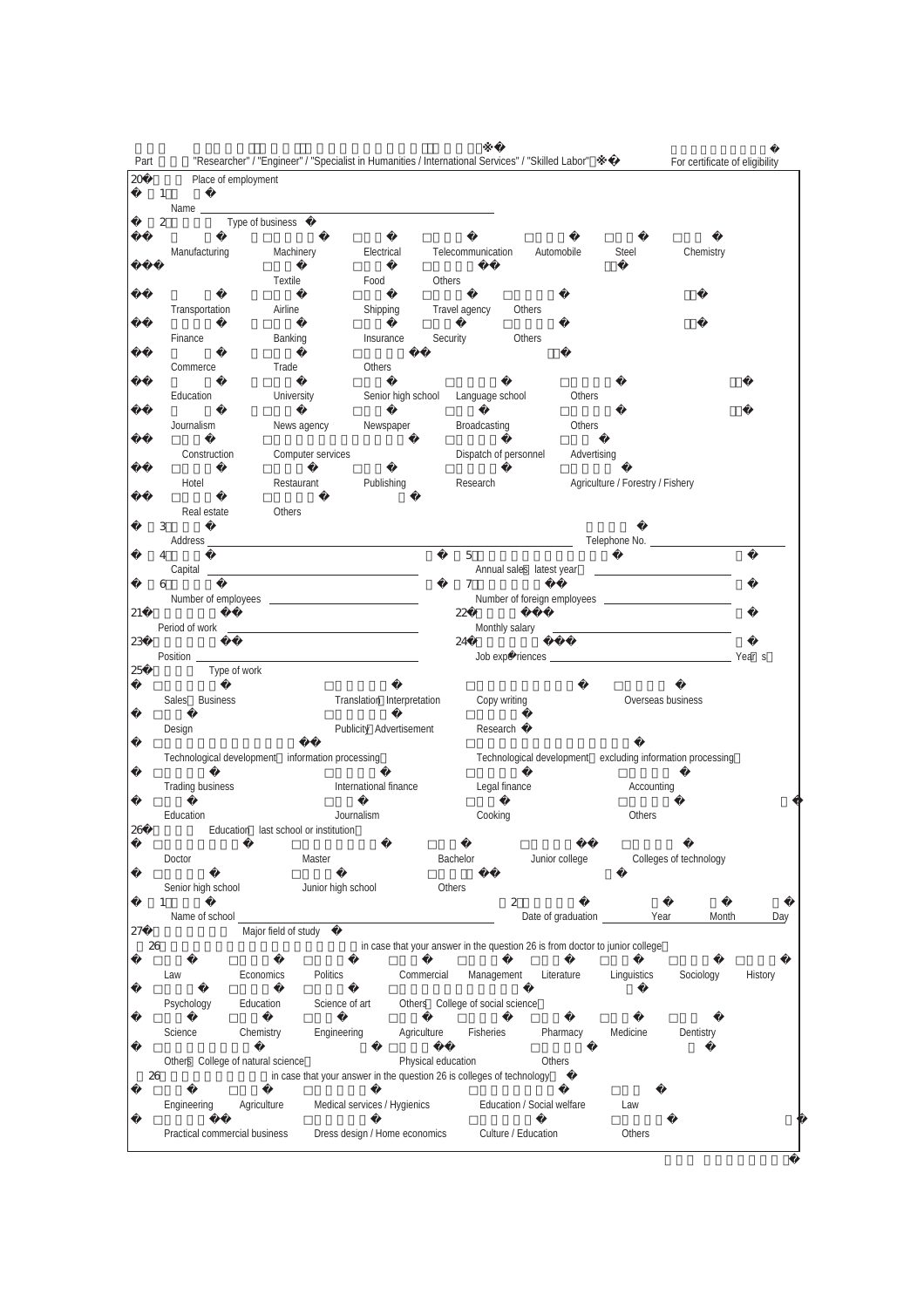| その3<br>Part $3 N$                                                                                                                        | N (「研究」・「技術」・「人文知識・国際業務」・「技能」)※<br>"Researcher" / "Engineer" / "Specialist in Humanities / International Services" / "Skilled Labor" $\cdot\$                                            |                           |                  |                   |                                  |                          |                               | 在留資格認定証明書用<br>For certificate of eligibility |     |
|------------------------------------------------------------------------------------------------------------------------------------------|------------------------------------------------------------------------------------------------------------------------------------------------------------------------------------------|---------------------------|------------------|-------------------|----------------------------------|--------------------------|-------------------------------|----------------------------------------------|-----|
| 28<br>(資格名又は試験名)                                                                                                                         | 情報処理技術者資格又は試験合格の有無(情報処理業務従事者のみ記入)<br>Do you have any qualifications for information processing or tests that you have passed? in case you are engaged in information processing Yes / No |                           |                  |                   |                                  | 有一・                      | 無                             |                                              |     |
| Name of qualification or test<br>29                                                                                                      | 派遣先等 (20 (2)で人材派遣を選択した場合に記入)                                                                                                                                                             |                           |                  |                   |                                  |                          |                               |                                              |     |
|                                                                                                                                          | Place have been dispatched in case the answer to question 20- 2 is Dispatch of personnel                                                                                                 |                           |                  |                   |                                  |                          |                               |                                              |     |
| (1)名 称                                                                                                                                   |                                                                                                                                                                                          |                           |                  |                   |                                  |                          |                               |                                              |     |
| Name                                                                                                                                     |                                                                                                                                                                                          |                           |                  |                   |                                  |                          |                               |                                              |     |
| (2) 事業内容 Type of business                                                                                                                |                                                                                                                                                                                          |                           |                  |                   |                                  |                          |                               |                                              |     |
| 製<br>造<br>Manufacturing                                                                                                                  | 【□一般機械<br>Machinery                                                                                                                                                                      | □電機<br>Electrical         | □通信機             | Telecommunication |                                  | □自動車<br>Automobile       | □鉄鋼<br>Steel                  | □化学<br>Chemistry                             |     |
|                                                                                                                                          | □繊維<br>Textile                                                                                                                                                                           | □食品<br>Food               | □その他 (<br>Others |                   |                                  |                          | $\mathbf{1}$                  |                                              |     |
| 運<br>輸                                                                                                                                   | 【□航空                                                                                                                                                                                     | □海運                       | □旅行業             |                   | □その他 (                           |                          |                               | $)$ ]                                        |     |
| Transportation                                                                                                                           | Airline                                                                                                                                                                                  | Shipping                  | Travel agency    |                   | Others                           |                          |                               |                                              |     |
| 金融保険                                                                                                                                     | 【□銀行                                                                                                                                                                                     | □保険                       | □証券              |                   | □その他 (                           |                          |                               | $)$ $\bf{l}$                                 |     |
| Finance                                                                                                                                  | Banking                                                                                                                                                                                  | Insurance                 | Security         |                   | Others                           |                          |                               |                                              |     |
| 商<br>業                                                                                                                                   | 【□貿易                                                                                                                                                                                     | □その他 (                    |                  |                   |                                  | $\mathbf{)}$             |                               |                                              |     |
| Commerce                                                                                                                                 | Trade                                                                                                                                                                                    | Others<br>□高校             |                  |                   |                                  | □その他(                    |                               |                                              |     |
| 教<br>育<br>Education                                                                                                                      | 【□大学<br>University                                                                                                                                                                       |                           |                  | □語学学校             |                                  | Others                   |                               | $\mathbf{1}$                                 |     |
| 報<br>道                                                                                                                                   | 【□通信                                                                                                                                                                                     | Senior high school<br>□新聞 | □放送              | Language school   |                                  | □その他(                    |                               | $)$ $\bf{l}$                                 |     |
| Journalism                                                                                                                               | News agency                                                                                                                                                                              | Newspaper                 |                  | Broadcasting      |                                  | Others                   |                               |                                              |     |
| □建設                                                                                                                                      | □コンピュータ関連サービス                                                                                                                                                                            |                           | □広告              |                   |                                  | □ホテル                     |                               |                                              |     |
| Construction                                                                                                                             | Computer services                                                                                                                                                                        |                           |                  | Advertising       |                                  | Hotel                    |                               |                                              |     |
| □料理店                                                                                                                                     | □出 版                                                                                                                                                                                     | □調査研究                     |                  | □農林水産             |                                  |                          |                               |                                              |     |
| Restaurant                                                                                                                               | Publishing                                                                                                                                                                               | Research                  |                  |                   | Agriculture / Forestry / Fishery |                          |                               |                                              |     |
| □不動産                                                                                                                                     | □その他 (                                                                                                                                                                                   |                           |                  |                   |                                  |                          |                               |                                              |     |
| Real estate                                                                                                                              | <b>Others</b>                                                                                                                                                                            |                           |                  |                   |                                  |                          |                               |                                              |     |
| $(3)$ 所在地                                                                                                                                |                                                                                                                                                                                          |                           |                  |                   |                                  |                          | 電話番号                          |                                              |     |
| Address                                                                                                                                  |                                                                                                                                                                                          |                           |                  |                   |                                  |                          | Telephone No.                 |                                              |     |
| (4) 資本金                                                                                                                                  |                                                                                                                                                                                          |                           | 円                |                   |                                  | (5)年間売上金額 (直近年度)         |                               | 円                                            |     |
| Capital<br>(6) 派遣予定期間                                                                                                                    |                                                                                                                                                                                          |                           |                  |                   |                                  | Annual sales latest year |                               |                                              |     |
| Period of work                                                                                                                           |                                                                                                                                                                                          |                           |                  |                   |                                  |                          |                               |                                              |     |
| 30 職歴 Employment history                                                                                                                 |                                                                                                                                                                                          |                           |                  |                   |                                  |                          |                               |                                              |     |
| 年 月 日                                                                                                                                    | 職                                                                                                                                                                                        | 歴                         |                  | 年 !               | 月                                |                          | 職                             | 歴                                            |     |
| Month<br>Year<br>$\mathbf{I}$                                                                                                            | Employment history                                                                                                                                                                       |                           |                  | Year              | ⊥ Month                          |                          |                               | Employment history                           |     |
|                                                                                                                                          |                                                                                                                                                                                          |                           |                  |                   |                                  |                          |                               |                                              |     |
|                                                                                                                                          |                                                                                                                                                                                          |                           |                  | . <u>.</u> .      |                                  |                          |                               |                                              |     |
|                                                                                                                                          |                                                                                                                                                                                          |                           |                  |                   | . <u>.</u>                       |                          |                               |                                              |     |
|                                                                                                                                          |                                                                                                                                                                                          |                           |                  |                   |                                  |                          |                               |                                              |     |
|                                                                                                                                          | ______________________________________                                                                                                                                                   |                           |                  |                   |                                  |                          |                               | ____________________________________         |     |
|                                                                                                                                          |                                                                                                                                                                                          |                           |                  |                   |                                  |                          |                               |                                              |     |
| 31<br>provision of Article 7-2, Paragraph2.                                                                                              | 申請人又は法定代理人若しくは法第7条の2第2項に規定する代理人 Applicant, legal representative or the proxy in accordance with the                                                                                      |                           |                  |                   |                                  |                          |                               |                                              |     |
| (1)氏 名                                                                                                                                   |                                                                                                                                                                                          |                           |                  |                   | (2) 本人との関係                       |                          |                               |                                              |     |
|                                                                                                                                          |                                                                                                                                                                                          |                           |                  |                   |                                  |                          |                               |                                              |     |
| (3) 住 所                                                                                                                                  |                                                                                                                                                                                          |                           |                  |                   |                                  |                          | 電話番号                          |                                              |     |
| Address __                                                                                                                               |                                                                                                                                                                                          |                           |                  |                   |                                  |                          | Telephone No. _______________ |                                              |     |
| 以上の記載内容は事実と相違ありません。I hereby declare that the statement given above is true and correct.                                                  |                                                                                                                                                                                          |                           |                  |                   |                                  |                          |                               |                                              |     |
| 申請人(法定代理人等)の署名                                                                                                                           |                                                                                                                                                                                          |                           |                  |                   |                                  |                          | 年                             | 月                                            | 日   |
| Signature of applicant (legal representative or the proxy)                                                                               |                                                                                                                                                                                          |                           |                  |                   |                                  |                          | Year                          | Month                                        | Day |
|                                                                                                                                          |                                                                                                                                                                                          |                           |                  |                   |                                  |                          |                               |                                              |     |
| 32                                                                                                                                       | 申請取次者等(申請取次者・弁護士・行政書士等による申請の場合に記入)                                                                                                                                                       |                           |                  |                   |                                  |                          |                               |                                              |     |
|                                                                                                                                          | Agent or other in case of an agent, lawyer, administrative scrivener or other                                                                                                            |                           |                  |                   |                                  |                          |                               |                                              |     |
| (1)氏 名                                                                                                                                   |                                                                                                                                                                                          |                           | (2) 住 所          |                   |                                  |                          |                               |                                              |     |
| Name<br>(3) 所属機関等                                                                                                                        |                                                                                                                                                                                          |                           |                  | Address           |                                  |                          | 電話番号                          |                                              |     |
|                                                                                                                                          | Organization to which the agent belongs                                                                                                                                                  |                           |                  |                   |                                  |                          | Telephone No.                 |                                              |     |
|                                                                                                                                          |                                                                                                                                                                                          |                           |                  |                   |                                  |                          |                               |                                              |     |
|                                                                                                                                          |                                                                                                                                                                                          |                           |                  |                   |                                  |                          |                               |                                              |     |
| ※特定研究活動, 特定研究事業活動及び特定情報処理活動を含む。                                                                                                          |                                                                                                                                                                                          |                           |                  |                   |                                  |                          |                               |                                              |     |
| ※Including "Designated Research Activities", "Designated Research Business Activities"and "Designated Information Processing Activities" |                                                                                                                                                                                          |                           |                  |                   |                                  |                          |                               |                                              |     |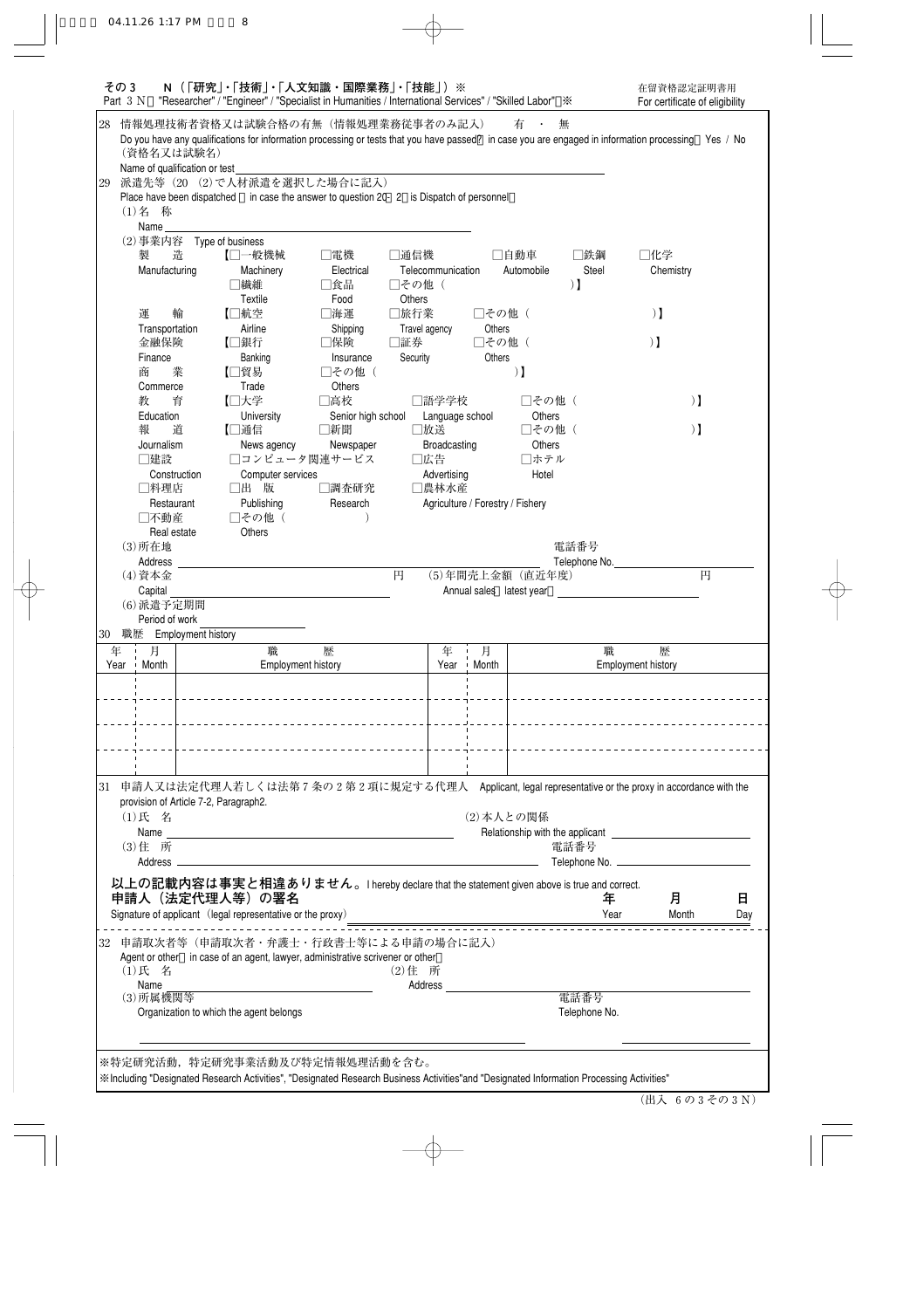| 20  |                                                      | Type of entertainment and show business                                                                                                                                                                                                                                                                                                                                                                            |                                                           |                                                                                                                                                                                                                                                                                                |                                             |  |
|-----|------------------------------------------------------|--------------------------------------------------------------------------------------------------------------------------------------------------------------------------------------------------------------------------------------------------------------------------------------------------------------------------------------------------------------------------------------------------------------------|-----------------------------------------------------------|------------------------------------------------------------------------------------------------------------------------------------------------------------------------------------------------------------------------------------------------------------------------------------------------|---------------------------------------------|--|
|     | Song                                                 | Dance                                                                                                                                                                                                                                                                                                                                                                                                              | Instrumental music                                        |                                                                                                                                                                                                                                                                                                | Drama                                       |  |
|     | Other performing arts                                | Professional sports                                                                                                                                                                                                                                                                                                                                                                                                |                                                           | Commercial advertising                                                                                                                                                                                                                                                                         | Production of programs or film              |  |
|     | Taking commercial photos                             | Recording of commercial records, etc Others                                                                                                                                                                                                                                                                                                                                                                        |                                                           |                                                                                                                                                                                                                                                                                                |                                             |  |
| 21  |                                                      |                                                                                                                                                                                                                                                                                                                                                                                                                    | 22                                                        |                                                                                                                                                                                                                                                                                                | Monthly<br>Day                              |  |
| 23  | Number of members _______________                    |                                                                                                                                                                                                                                                                                                                                                                                                                    |                                                           |                                                                                                                                                                                                                                                                                                |                                             |  |
| 24  |                                                      | Applicable criteria                                                                                                                                                                                                                                                                                                                                                                                                |                                                           |                                                                                                                                                                                                                                                                                                |                                             |  |
|     | Criterion 1-b[except proviso] Criterion 1-b[proviso] |                                                                                                                                                                                                                                                                                                                                                                                                                    |                                                           | Criterion 2-a                                                                                                                                                                                                                                                                                  | Criterion 2-b                               |  |
|     | Criterion 2-c                                        | Criterion 2-d                                                                                                                                                                                                                                                                                                                                                                                                      | Criterion 2-e                                             | Criterion 3                                                                                                                                                                                                                                                                                    | Criterion 4                                 |  |
| 25  | (1)                                                  |                                                                                                                                                                                                                                                                                                                                                                                                                    | (2)                                                       | Contracting agency [Criterion 1], Organizer, Promoter or Employer [criteria 2 to 4]                                                                                                                                                                                                            |                                             |  |
|     | (3)                                                  |                                                                                                                                                                                                                                                                                                                                                                                                                    |                                                           |                                                                                                                                                                                                                                                                                                | Telephone No. <u>______________________</u> |  |
|     | (4)                                                  | (5)                                                                                                                                                                                                                                                                                                                                                                                                                | Annual sales (latest year)                                |                                                                                                                                                                                                                                                                                                |                                             |  |
| (6) | (10)<br>24                                           |                                                                                                                                                                                                                                                                                                                                                                                                                    |                                                           | (Fill in (6) to (10) if your answer to question 24 is )                                                                                                                                                                                                                                        |                                             |  |
| 26  | (9)<br>(3)<br>(10)<br>(4)                            | Number of full-time employees _______________ Number of foreign nationals under the contract of entertainment(including present applicants) __<br>Manager or full-time employees falling under criteirion 1-b(3) () Yes / No () Yes / No () Yes / No () Yes / No () Yes / No<br>Payment in full of the salary provided for in Criterion 1-b(4) Yes / No<br>Entertainment hall or facility [except for Criterion 4] |                                                           |                                                                                                                                                                                                                                                                                                |                                             |  |
|     | (1)                                                  | Program schedule example and the Name example of the Name of representative and the Name of representative                                                                                                                                                                                                                                                                                                         |                                                           |                                                                                                                                                                                                                                                                                                |                                             |  |
|     |                                                      |                                                                                                                                                                                                                                                                                                                                                                                                                    |                                                           |                                                                                                                                                                                                                                                                                                | Telephone No.                               |  |
|     |                                                      |                                                                                                                                                                                                                                                                                                                                                                                                                    | Name, address and representative of agency                |                                                                                                                                                                                                                                                                                                |                                             |  |
|     | 24                                                   |                                                                                                                                                                                                                                                                                                                                                                                                                    |                                                           | Name of representative explanation of the state of the state of the state of the state of the state of the state of the state of the state of the state of the state of the state of the state of the state of the state of th<br>(Fill in the following if your answer to question 24 is or ) |                                             |  |
|     |                                                      | Number of employees                                                                                                                                                                                                                                                                                                                                                                                                |                                                           | (induding employees whose duties are serving / hosting customers)                                                                                                                                                                                                                              |                                             |  |
|     | Monthly sales                                        | <u> 1980 - Johann Barbara, martin a</u>                                                                                                                                                                                                                                                                                                                                                                            | Stage area                                                |                                                                                                                                                                                                                                                                                                | Waiting room area                           |  |
|     | (6)                                                  | Manager of the agency or full-time employees of the facility falling under criterion 1-c(6)                                                                                                                                                                                                                                                                                                                        |                                                           | $( ) ( ) ( ) ( ) ( ) ( ) ( ) ( ) ( ) ( ) ( ) ( ) ( ) ( ) ( ) ( ) ( ) ( )$<br>() Yes / No () Yes / No () Yes / No () Yes / No () Yes / No                                                                                                                                                       |                                             |  |
|     | 24                                                   | $\lambda$                                                                                                                                                                                                                                                                                                                                                                                                          | (Fill in the following if your answer to question 24 is ) |                                                                                                                                                                                                                                                                                                |                                             |  |
|     | floor space of the facility<br>24                    | $\lambda$                                                                                                                                                                                                                                                                                                                                                                                                          | (Fill in the following if your answer to question 24 is ) |                                                                                                                                                                                                                                                                                                |                                             |  |
|     | serving of paid drinks at the seats                  |                                                                                                                                                                                                                                                                                                                                                                                                                    | Yes / No                                                  | seating capacity seating of the seating capacity                                                                                                                                                                                                                                               |                                             |  |
|     |                                                      | serving / hosting customers in the facility Yes / No                                                                                                                                                                                                                                                                                                                                                               |                                                           |                                                                                                                                                                                                                                                                                                |                                             |  |
|     |                                                      | In cases where the facility falls under Article 2, Paragraph 1, Item 1 or 2 of the Law on Business Relating to Public Morals.                                                                                                                                                                                                                                                                                      |                                                           |                                                                                                                                                                                                                                                                                                |                                             |  |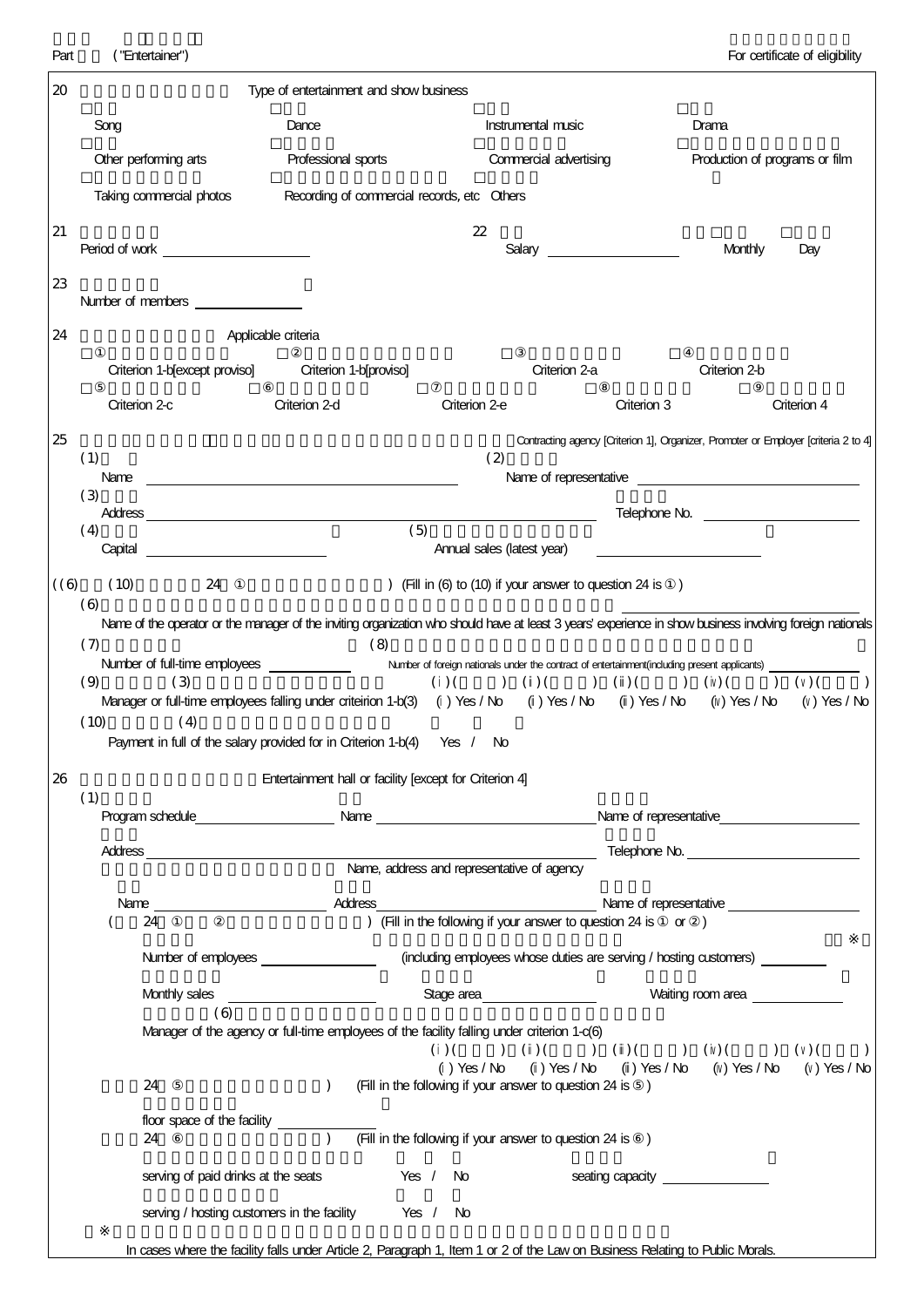$\overline{\phantom{a}}$ 

| (2)         |                                                                                                                                                                                                                                      |                                        |                                                                                                                                                                                                                                                                                                                     |  |                                                                                                                                                                                                                                |      |                   |                   |     |
|-------------|--------------------------------------------------------------------------------------------------------------------------------------------------------------------------------------------------------------------------------------|----------------------------------------|---------------------------------------------------------------------------------------------------------------------------------------------------------------------------------------------------------------------------------------------------------------------------------------------------------------------|--|--------------------------------------------------------------------------------------------------------------------------------------------------------------------------------------------------------------------------------|------|-------------------|-------------------|-----|
|             |                                                                                                                                                                                                                                      |                                        | Name, address and representative of agency                                                                                                                                                                                                                                                                          |  |                                                                                                                                                                                                                                |      |                   |                   |     |
|             |                                                                                                                                                                                                                                      |                                        |                                                                                                                                                                                                                                                                                                                     |  |                                                                                                                                                                                                                                |      |                   |                   |     |
|             | 24                                                                                                                                                                                                                                   |                                        | $\frac{1}{2}$ $\frac{1}{2}$ $\frac{1}{2}$ $\frac{1}{2}$ $\frac{1}{2}$ $\frac{1}{2}$ $\frac{1}{2}$ $\frac{1}{2}$ $\frac{1}{2}$ $\frac{1}{2}$ $\frac{1}{2}$ $\frac{1}{2}$ $\frac{1}{2}$ $\frac{1}{2}$ $\frac{1}{2}$ $\frac{1}{2}$ $\frac{1}{2}$ $\frac{1}{2}$ $\frac{1}{2}$ $\frac{1}{2}$ $\frac{1}{2}$ $\frac{1}{2}$ |  |                                                                                                                                                                                                                                |      |                   |                   |     |
|             | Number of employees __________________                                                                                                                                                                                               |                                        |                                                                                                                                                                                                                                                                                                                     |  | (including employees whose duties are serving / hosting customers) _____________                                                                                                                                               |      |                   |                   |     |
|             | Monthly sales                                                                                                                                                                                                                        | the control of the control of the con- |                                                                                                                                                                                                                                                                                                                     |  |                                                                                                                                                                                                                                |      |                   | Waiting room area |     |
|             | 66)<br>Manager of the agency or full-time employees of the facility falling under criterion 1-c(6)                                                                                                                                   |                                        |                                                                                                                                                                                                                                                                                                                     |  | () Yes / No () Yes / No () Yes / No () Yes / No () Yes / No                                                                                                                                                                    |      |                   |                   |     |
|             | 24                                                                                                                                                                                                                                   | $\mathcal{L}$                          | (Fill in the following if your answer to question 24 is )                                                                                                                                                                                                                                                           |  |                                                                                                                                                                                                                                |      |                   |                   |     |
|             | 24                                                                                                                                                                                                                                   |                                        | (Fill in the following if your answer to question 24 is $)$                                                                                                                                                                                                                                                         |  |                                                                                                                                                                                                                                |      |                   |                   |     |
|             | serving of paid drinks at the seats Yes / No                                                                                                                                                                                         |                                        |                                                                                                                                                                                                                                                                                                                     |  |                                                                                                                                                                                                                                |      |                   |                   |     |
|             | serving / hosting customers in the facility Yes / No                                                                                                                                                                                 |                                        |                                                                                                                                                                                                                                                                                                                     |  |                                                                                                                                                                                                                                |      |                   |                   |     |
| (3)         | Program schedule example and the Name example of representative example and the Name of representative                                                                                                                               |                                        |                                                                                                                                                                                                                                                                                                                     |  |                                                                                                                                                                                                                                |      |                   |                   |     |
|             |                                                                                                                                                                                                                                      |                                        |                                                                                                                                                                                                                                                                                                                     |  |                                                                                                                                                                                                                                |      |                   |                   |     |
|             |                                                                                                                                                                                                                                      |                                        | Name, address and representative of agency                                                                                                                                                                                                                                                                          |  |                                                                                                                                                                                                                                |      |                   |                   |     |
|             | 24                                                                                                                                                                                                                                   |                                        | ) (Fill in the following if your answer to question $24$ is or )                                                                                                                                                                                                                                                    |  |                                                                                                                                                                                                                                |      |                   |                   |     |
|             | Number of employees ________________                                                                                                                                                                                                 |                                        |                                                                                                                                                                                                                                                                                                                     |  | (induding employees whose duties are serving / hosting customers)                                                                                                                                                              |      |                   |                   |     |
|             | Monthly sales<br>(6)                                                                                                                                                                                                                 |                                        |                                                                                                                                                                                                                                                                                                                     |  | Stage area_____________________                                                                                                                                                                                                |      | Waiting room area |                   |     |
|             | Manager of the agency or full-time employees of the facility falling under criterion 1-c(6)<br>24                                                                                                                                    | $\mathcal{L}$                          | (Fill in the following if your answer to question 24 is )                                                                                                                                                                                                                                                           |  | $( ) ( ) ( ) ( ) ( ) ( ) ( ) ( ) ( ) ( ) ( ) ( ) ( ) ( ) ( ) ( ) ( ) ( )$<br>() Yes / No () Yes / No () Yes / No () Yes / No () Yes / No                                                                                       |      |                   |                   |     |
|             | floor space of facility $\qquad \qquad$<br>24                                                                                                                                                                                        |                                        | (Fill in the following if your answer to question $24$ is $)$                                                                                                                                                                                                                                                       |  |                                                                                                                                                                                                                                |      |                   |                   |     |
|             | serving of paid drinks at the seats <b>Seating Capacity</b> example a seating capacity example of paid drinks at the seats                                                                                                           |                                        |                                                                                                                                                                                                                                                                                                                     |  |                                                                                                                                                                                                                                |      |                   |                   |     |
|             | serving / hosting customers in the facility                                                                                                                                                                                          |                                        | Yes / No                                                                                                                                                                                                                                                                                                            |  |                                                                                                                                                                                                                                |      |                   |                   |     |
|             | In cases where the facility falls under Article 2, Paragraph 1, Item 1 or 2 of the Law on Business Relating to Public Morals.                                                                                                        |                                        |                                                                                                                                                                                                                                                                                                                     |  |                                                                                                                                                                                                                                |      |                   |                   |     |
|             | 24<br>Applicant's experience (Fill in the following if your answer to question 24 is or (except under Criterion 1-a [proviso]))                                                                                                      |                                        |                                                                                                                                                                                                                                                                                                                     |  |                                                                                                                                                                                                                                |      |                   |                   |     |
| (1)         | Period of studying subjects at a foreign education institution relevant to the type of entertainment                                                                                                                                 |                                        |                                                                                                                                                                                                                                                                                                                     |  |                                                                                                                                                                                                                                |      |                   |                   |     |
|             |                                                                                                                                                                                                                                      |                                        |                                                                                                                                                                                                                                                                                                                     |  |                                                                                                                                                                                                                                |      |                   |                   |     |
| (2)         |                                                                                                                                                                                                                                      |                                        |                                                                                                                                                                                                                                                                                                                     |  | Month Day to Year                                                                                                                                                                                                              |      |                   | Month             | Day |
|             |                                                                                                                                                                                                                                      |                                        |                                                                                                                                                                                                                                                                                                                     |  |                                                                                                                                                                                                                                |      |                   |                   |     |
| (1)         |                                                                                                                                                                                                                                      |                                        | (2)                                                                                                                                                                                                                                                                                                                 |  | Applicant, legal representative or the proxy provided for in Artide 7-2, Paragraph2                                                                                                                                            |      |                   |                   |     |
| Name<br>(3) | <u> 1989 - Johann John Stein, markin fan it ferskearre fan it ferskearre fan it ferskearre fan it ferskearre fan</u>                                                                                                                 |                                        |                                                                                                                                                                                                                                                                                                                     |  |                                                                                                                                                                                                                                |      |                   |                   |     |
| Address     | <u>in the contract of the contract of the contract of the contract of the contract of the contract of the contract of the contract of the contract of the contract of the contract of the contract of the contract of the contra</u> |                                        |                                                                                                                                                                                                                                                                                                                     |  |                                                                                                                                                                                                                                |      |                   |                   |     |
|             |                                                                                                                                                                                                                                      |                                        | I hereby dedare that the statement given above is true and correct.                                                                                                                                                                                                                                                 |  |                                                                                                                                                                                                                                |      |                   |                   |     |
|             |                                                                                                                                                                                                                                      |                                        |                                                                                                                                                                                                                                                                                                                     |  |                                                                                                                                                                                                                                | Year |                   | Month             | Day |
| (1)<br>Name | Agent or other designated person (In the case of an application made by an agent, attomey or administrative scrivener)                                                                                                               |                                        | (2)                                                                                                                                                                                                                                                                                                                 |  | Address and the contract of the contract of the contract of the contract of the contract of the contract of the contract of the contract of the contract of the contract of the contract of the contract of the contract of th |      |                   |                   |     |
| (3)         |                                                                                                                                                                                                                                      |                                        |                                                                                                                                                                                                                                                                                                                     |  |                                                                                                                                                                                                                                |      |                   |                   |     |
|             | Organization to which the agent belongs                                                                                                                                                                                              |                                        |                                                                                                                                                                                                                                                                                                                     |  | Telephone No.                                                                                                                                                                                                                  |      |                   |                   |     |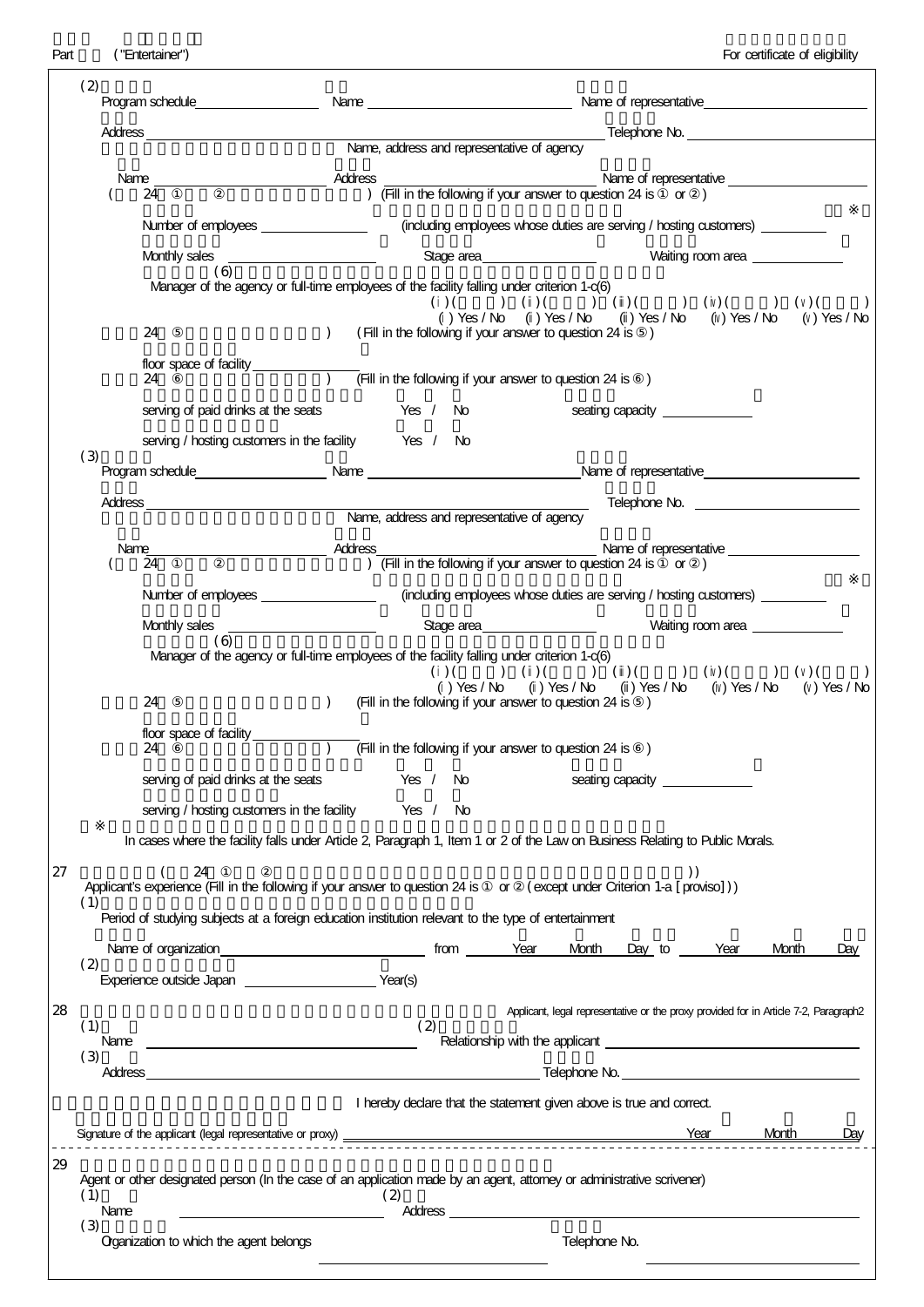| Part   | "College Student" / "Pre-college Student"                                                                                                                                   |                                                                                                                                                                                                                               |                                                                                   | For certificate of eligibility                             |
|--------|-----------------------------------------------------------------------------------------------------------------------------------------------------------------------------|-------------------------------------------------------------------------------------------------------------------------------------------------------------------------------------------------------------------------------|-----------------------------------------------------------------------------------|------------------------------------------------------------|
| $20\,$ | Place of study                                                                                                                                                              |                                                                                                                                                                                                                               |                                                                                   |                                                            |
|        | 1                                                                                                                                                                           |                                                                                                                                                                                                                               |                                                                                   |                                                            |
|        | $\boldsymbol{2}$<br>Address ____                                                                                                                                            | the control of the control of the control of the control of the control of the control of the control of the control of the control of the control of the control of the control of the control of the control of the control |                                                                                   | Telephone No.                                              |
|        | Classification of school<br>3                                                                                                                                               |                                                                                                                                                                                                                               |                                                                                   |                                                            |
|        | Graduate school<br>University                                                                                                                                               | Junior college                                                                                                                                                                                                                |                                                                                   | Advanced vocational school except Japanese language school |
|        | Vocational school except Japanese language school                                                                                                                           |                                                                                                                                                                                                                               | Japanese language institution                                                     |                                                            |
|        | Senior high school<br>Others<br>Type of class<br>4                                                                                                                          |                                                                                                                                                                                                                               |                                                                                   |                                                            |
|        | Day classes                                                                                                                                                                 | Evening classes<br>Day-Evening classes                                                                                                                                                                                        |                                                                                   |                                                            |
|        | 5                                                                                                                                                                           | Correspondence course including cases where you receive credits for education via video or internet                                                                                                                           |                                                                                   |                                                            |
|        |                                                                                                                                                                             |                                                                                                                                                                                                                               |                                                                                   | Telephone No.                                              |
|        | 6                                                                                                                                                                           | Name of the resident adviser in Japan if you go to an advanced vocational school or vocational school                                                                                                                         |                                                                                   |                                                            |
|        |                                                                                                                                                                             | Are you participating in a student exchange program? Which organization is in charge of that program? if your answer to 20- 3 is senior high school Yes / No                                                                  |                                                                                   |                                                            |
|        | Government or local public body                                                                                                                                             | Independent administrative institution                                                                                                                                                                                        | <b>Educational foundation</b>                                                     | Public-service corporation                                 |
|        | Others                                                                                                                                                                      |                                                                                                                                                                                                                               |                                                                                   |                                                            |
| 21     | Date of entrance                                                                                                                                                            | Year<br>Month<br>Day                                                                                                                                                                                                          | 22                                                                                |                                                            |
| 23     | Registration                                                                                                                                                                |                                                                                                                                                                                                                               |                                                                                   |                                                            |
|        | Master<br>Doctor                                                                                                                                                            | Graduate school Research student                                                                                                                                                                                              |                                                                                   | Undergraduate student                                      |
|        | University Auditor elective course student                                                                                                                                  | University Research student                                                                                                                                                                                                   |                                                                                   | University Japanese language course student                |
|        | Junior college Regular student                                                                                                                                              |                                                                                                                                                                                                                               | Junior college Auditor elective course student                                    | Junior college Japanese language course student            |
|        | Higher advanced professional school                                                                                                                                         |                                                                                                                                                                                                                               | Advanced vocational school Specialized course                                     | Advanced vocational school Higher course                   |
|        | Advanced vocational school                                                                                                                                                  | Vocational school<br>General course                                                                                                                                                                                           |                                                                                   |                                                            |
|        | Japanese language institution                                                                                                                                               | Advanced vocational school of specialized course                                                                                                                                                                              | Japanese language institution                                                     | Preparatory courses                                        |
| 24     | Japanese language institution Others<br>23                                                                                                                                  | Senior high school                                                                                                                                                                                                            | Others                                                                            |                                                            |
|        | Faculty/Course in case your answer in the question 23 is Doctor University Research student, Junior college Regular student, Junior college Auditor elective course student |                                                                                                                                                                                                                               |                                                                                   |                                                            |
|        | Economics<br>Law                                                                                                                                                            | Politics<br>Commercial                                                                                                                                                                                                        | Management<br>Literature                                                          | Linguistics<br>Sociology<br>History                        |
|        | Psychology<br>Education                                                                                                                                                     | Science of art<br>Others                                                                                                                                                                                                      | College of social science                                                         |                                                            |
|        | Science<br>Chemistry                                                                                                                                                        | Engineering<br>Agriculture                                                                                                                                                                                                    | <b>Fisheries</b><br>Pharmacy<br>Medicine                                          | Dentistry                                                  |
| 25     | College of natural science<br>Others<br>23                                                                                                                                  | Physical education                                                                                                                                                                                                            | Others                                                                            |                                                            |
|        | Name of specialized course in case your answer in the question 23 is Higher advanced professional school Vocational school                                                  |                                                                                                                                                                                                                               |                                                                                   |                                                            |
|        | Engineering<br>Agriculture                                                                                                                                                  | Medical services / Hygienics                                                                                                                                                                                                  | Education / Social welfare<br>Law                                                 |                                                            |
| 26     | Practical commercial business                                                                                                                                               | Dress design / Home economics<br>27                                                                                                                                                                                           | Culture / Education                                                               | Others                                                     |
| 28     | Period of education until graduation                                                                                                                                        | Education<br>last school or institution or present school                                                                                                                                                                     | Total period of education from elementary school to last institution of education |                                                            |
|        | 1<br>Registered enrollment<br>Graduated                                                                                                                                     | In school                                                                                                                                                                                                                     | Temporary absence<br>Withdrew from school                                         |                                                            |
|        | Doctor                                                                                                                                                                      | Master<br>Bachelor                                                                                                                                                                                                            | Junior college                                                                    | Colleges of technology                                     |
|        | Senior high school                                                                                                                                                          | Junior high school<br>Others                                                                                                                                                                                                  |                                                                                   |                                                            |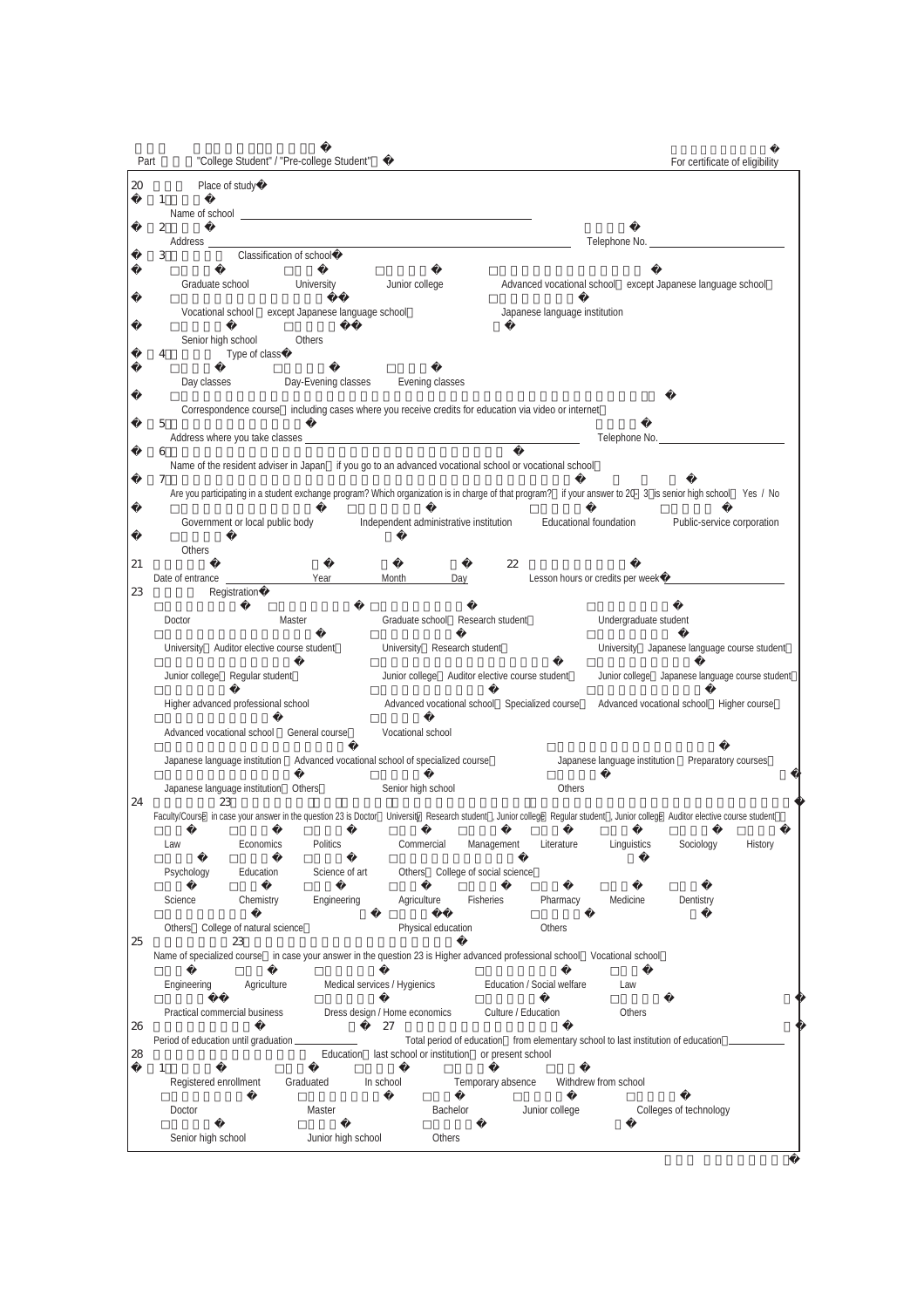| その3          | - P (   留学」・   就学」)                     | Part 3 P "College Student" / "Pre-college Student"                                                                                                                                                                                                                                                                                                                                                                               |                     |    |                  |                                       |               |              |                                                             |             | For certificate of eligibility                                                                                                                                                                                                 |                                     |
|--------------|-----------------------------------------|----------------------------------------------------------------------------------------------------------------------------------------------------------------------------------------------------------------------------------------------------------------------------------------------------------------------------------------------------------------------------------------------------------------------------------|---------------------|----|------------------|---------------------------------------|---------------|--------------|-------------------------------------------------------------|-------------|--------------------------------------------------------------------------------------------------------------------------------------------------------------------------------------------------------------------------------|-------------------------------------|
| (2)学校名       |                                         |                                                                                                                                                                                                                                                                                                                                                                                                                                  |                     |    |                  | (3)卒業又は卒業見込み年月日                       |               |              |                                                             | 年           | 月                                                                                                                                                                                                                              | Η.                                  |
|              | Name of the school                      |                                                                                                                                                                                                                                                                                                                                                                                                                                  |                     |    |                  |                                       |               |              | Date of graduation or expected graduation ____________ Year |             | Month                                                                                                                                                                                                                          | Day                                 |
|              |                                         | 日本語能力(専修学校又は各種学校において日本語教育以外の教育を受ける場合に記入)                                                                                                                                                                                                                                                                                                                                                                                         |                     |    |                  |                                       |               |              |                                                             |             |                                                                                                                                                                                                                                |                                     |
|              |                                         | Japanese language ability if you plan to study except Japanese language at an advanced vocational school or a vocational school                                                                                                                                                                                                                                                                                                  |                     |    |                  |                                       |               |              |                                                             |             |                                                                                                                                                                                                                                |                                     |
|              | □日本語能力試験(                               | 級合格)                                                                                                                                                                                                                                                                                                                                                                                                                             |                     |    |                  |                                       |               |              | □日本留学試験(読解・聴解・聴読解の合計点)【                                     |             | 点】                                                                                                                                                                                                                             |                                     |
|              |                                         | Japanese language proficiency test passed Level                                                                                                                                                                                                                                                                                                                                                                                  |                     |    |                  |                                       |               |              | Examination for Japanese University EJU except writing      |             | points                                                                                                                                                                                                                         |                                     |
|              | □日本語教育を受けた教育機関・期間                       |                                                                                                                                                                                                                                                                                                                                                                                                                                  |                     |    |                  |                                       |               |              |                                                             |             |                                                                                                                                                                                                                                |                                     |
| 機関名          |                                         | Organization / Period you received Japanese education                                                                                                                                                                                                                                                                                                                                                                            |                     |    |                  | /期間:       年     月     1              |               |              | 日から 年                                                       |             | 月                                                                                                                                                                                                                              | 日まで                                 |
| Organization |                                         |                                                                                                                                                                                                                                                                                                                                                                                                                                  |                     |    |                  | Period: Year                          |               | Month        | Day to Year                                                 |             | Month                                                                                                                                                                                                                          | Day                                 |
|              |                                         | 日本語学習歴 (高等学校において教育を受ける場合に記入) Japanese education history if you received education from a high school                                                                                                                                                                                                                                                                                                                             |                     |    |                  |                                       |               |              |                                                             |             |                                                                                                                                                                                                                                |                                     |
|              |                                         | 日本語の教育又は日本語による教育を受けた教育機関及び期間 An organization and period of learning Japanese or education in Japanese                                                                                                                                                                                                                                                                                                                            |                     |    |                  |                                       |               |              |                                                             |             |                                                                                                                                                                                                                                |                                     |
| 機関名          |                                         |                                                                                                                                                                                                                                                                                                                                                                                                                                  |                     |    | /期間:             | 年                                     |               | 月            | 日から                                                         | 年           | 月                                                                                                                                                                                                                              | 日まで                                 |
| Organization |                                         | $\overline{\phantom{a}}$ . The contract of $\overline{\phantom{a}}$ , $\overline{\phantom{a}}$ , $\overline{\phantom{a}}$ , $\overline{\phantom{a}}$ , $\overline{\phantom{a}}$ , $\overline{\phantom{a}}$ , $\overline{\phantom{a}}$ , $\overline{\phantom{a}}$ , $\overline{\phantom{a}}$ , $\overline{\phantom{a}}$ , $\overline{\phantom{a}}$ , $\overline{\phantom{a}}$ , $\overline{\phantom{a}}$ , $\overline{\phantom{a$ |                     |    |                  | Period: Year                          |               | Month        | Day to Year                                                 |             | Month                                                                                                                                                                                                                          | Day                                 |
|              |                                         | 滞在費の支弁方法等 Method of support to meet the expenses while in Japan                                                                                                                                                                                                                                                                                                                                                                  |                     |    |                  |                                       |               |              |                                                             |             |                                                                                                                                                                                                                                |                                     |
|              |                                         | (1) 支弁方法及び月平均支弁額 Method of support and an amount of support per month average                                                                                                                                                                                                                                                                                                                                                    |                     |    |                  |                                       |               |              |                                                             |             |                                                                                                                                                                                                                                |                                     |
| □本人負担        |                                         |                                                                                                                                                                                                                                                                                                                                                                                                                                  | 円                   |    |                  | □外国からの送金                              |               |              |                                                             |             | 円                                                                                                                                                                                                                              |                                     |
| Self         |                                         |                                                                                                                                                                                                                                                                                                                                                                                                                                  |                     |    |                  | Remittance from outside Japan         |               |              |                                                             |             |                                                                                                                                                                                                                                |                                     |
| □外国からの携行     |                                         |                                                                                                                                                                                                                                                                                                                                                                                                                                  | -<br>円(携行者          |    |                  |                                       |               |              | 携行時期                                                        |             |                                                                                                                                                                                                                                |                                     |
|              |                                         |                                                                                                                                                                                                                                                                                                                                                                                                                                  |                     |    |                  |                                       |               |              |                                                             |             |                                                                                                                                                                                                                                |                                     |
|              | □在日経費支弁者負担                              |                                                                                                                                                                                                                                                                                                                                                                                                                                  | 円                   |    | □奨学金             |                                       |               |              | 円 □その他                                                      |             | Others and the contract of the contract of the contract of the contract of the contract of the contract of the contract of the contract of the contract of the contract of the contract of the contract of the contract of the | 円                                   |
|              | (2) 経費支弁者 Supporter                     |                                                                                                                                                                                                                                                                                                                                                                                                                                  |                     |    |                  | Scholarship <u>contracts</u>          |               |              |                                                             |             |                                                                                                                                                                                                                                |                                     |
| ①氏 名         |                                         |                                                                                                                                                                                                                                                                                                                                                                                                                                  |                     |    |                  |                                       |               |              |                                                             |             |                                                                                                                                                                                                                                |                                     |
|              |                                         |                                                                                                                                                                                                                                                                                                                                                                                                                                  |                     |    |                  |                                       |               |              |                                                             |             |                                                                                                                                                                                                                                |                                     |
| ②住 所         |                                         |                                                                                                                                                                                                                                                                                                                                                                                                                                  |                     |    |                  |                                       |               |              | 電話番号                                                        |             |                                                                                                                                                                                                                                |                                     |
| Address      |                                         | <u> 1989 - Johann Barbara, martxa alemaniar amerikan a</u>                                                                                                                                                                                                                                                                                                                                                                       |                     |    |                  |                                       |               |              |                                                             |             |                                                                                                                                                                                                                                |                                     |
|              | 3職業 (勤務先の名称)                            |                                                                                                                                                                                                                                                                                                                                                                                                                                  |                     |    |                  |                                       |               |              | 電話番号                                                        |             |                                                                                                                                                                                                                                |                                     |
|              |                                         |                                                                                                                                                                                                                                                                                                                                                                                                                                  |                     |    |                  |                                       |               |              |                                                             |             |                                                                                                                                                                                                                                |                                     |
|              |                                         |                                                                                                                                                                                                                                                                                                                                                                                                                                  |                     |    |                  |                                       |               |              |                                                             |             |                                                                                                                                                                                                                                |                                     |
| 4年 収         | Annual income                           | (3)申請人との関係 (上記(1)で外国からの送金, 外国からの携行又は在日経費支弁者負担を選択した場合に記入)                                                                                                                                                                                                                                                                                                                                                                         | 円                   |    |                  |                                       |               |              |                                                             |             |                                                                                                                                                                                                                                |                                     |
| □夫           |                                         | Relationship with the applicant if you receive expenses by remittance from outside Japan, carrying from abroad or guarantor<br>□妻                                                                                                                                                                                                                                                                                                |                     | 口父 |                  |                                       | □母            |              | □祖父                                                         |             | □祖母                                                                                                                                                                                                                            |                                     |
| Husband      |                                         | Wife                                                                                                                                                                                                                                                                                                                                                                                                                             |                     |    | Father           |                                       | Mother        |              |                                                             | Grandfather | Grandmother                                                                                                                                                                                                                    |                                     |
| □養父          |                                         | □養母                                                                                                                                                                                                                                                                                                                                                                                                                              |                     |    | □兄弟姉妹            |                                       |               |              | □伯父(叔父)・伯母(叔母) □受入教育機関                                      |             |                                                                                                                                                                                                                                |                                     |
|              | Foster father                           | Foster mother                                                                                                                                                                                                                                                                                                                                                                                                                    |                     |    | Brother / Sister |                                       |               | Uncle / Aunt |                                                             |             |                                                                                                                                                                                                                                |                                     |
|              |                                         | □友人・知人    □友人・知人の親族                                                                                                                                                                                                                                                                                                                                                                                                              |                     |    |                  |                                       |               |              | □取引関係者・現地企業等職員                                              |             |                                                                                                                                                                                                                                |                                     |
|              |                                         | Friend / Acquaintance Relative of friend / acquaintance                                                                                                                                                                                                                                                                                                                                                                          |                     |    |                  |                                       |               |              | Business connection / Personnel of local enterprise         |             |                                                                                                                                                                                                                                |                                     |
|              |                                         | □取引関係者・現地企業等職員の親族                                                                                                                                                                                                                                                                                                                                                                                                                |                     |    |                  |                                       |               | □その他 (       |                                                             |             |                                                                                                                                                                                                                                |                                     |
|              |                                         | Relative of business connection / personnel of local enterprise                                                                                                                                                                                                                                                                                                                                                                  |                     |    |                  |                                       | <b>Others</b> |              |                                                             |             |                                                                                                                                                                                                                                |                                     |
|              |                                         | (4) 奨学金支給機関 (上記(1) で奨学金を選択した場合に記入)                                                                                                                                                                                                                                                                                                                                                                                               |                     |    |                  |                                       |               |              |                                                             |             |                                                                                                                                                                                                                                |                                     |
| □外国政府        |                                         | Organization which provide scholarship in case that your answer in the question 1 is scholarship<br>□日本国政府                                                                                                                                                                                                                                                                                                                       |                     |    |                  |                                       |               |              |                                                             |             |                                                                                                                                                                                                                                |                                     |
|              | Foreign government                      |                                                                                                                                                                                                                                                                                                                                                                                                                                  | Japanese government |    |                  | □地方自治体 (<br>Local self-governing body |               |              |                                                             |             |                                                                                                                                                                                                                                |                                     |
| □公益法人 (      |                                         |                                                                                                                                                                                                                                                                                                                                                                                                                                  |                     |    |                  | □その他 (                                |               |              |                                                             |             |                                                                                                                                                                                                                                |                                     |
|              | Public service corporation              |                                                                                                                                                                                                                                                                                                                                                                                                                                  |                     |    |                  | Others                                |               |              |                                                             |             |                                                                                                                                                                                                                                |                                     |
|              | 卒業後の予定 Plans after graduation           |                                                                                                                                                                                                                                                                                                                                                                                                                                  |                     |    |                  |                                       |               |              |                                                             |             |                                                                                                                                                                                                                                |                                     |
| □帰 国         |                                         | □日本での進学                                                                                                                                                                                                                                                                                                                                                                                                                          |                     |    |                  |                                       |               |              | □日本での就職―― □その他(                                             |             |                                                                                                                                                                                                                                |                                     |
|              |                                         | Return to home country Enter a school of higher education in Japan                                                                                                                                                                                                                                                                                                                                                               |                     |    |                  | Find work in Japan                    |               |              | Others                                                      |             |                                                                                                                                                                                                                                |                                     |
|              |                                         | 申請人又は法定代理人若しくは法第7条の2第2項に規定する代理人 Applicant, legal representative or the proxy in accordance with the                                                                                                                                                                                                                                                                                                                              |                     |    |                  |                                       |               |              |                                                             |             |                                                                                                                                                                                                                                |                                     |
|              | provision of Article 7-2, Paragraph2.   |                                                                                                                                                                                                                                                                                                                                                                                                                                  |                     |    |                  |                                       |               |              |                                                             |             |                                                                                                                                                                                                                                |                                     |
| (1)氏 名       |                                         |                                                                                                                                                                                                                                                                                                                                                                                                                                  |                     |    |                  |                                       |               | (2) 本人との関係   |                                                             |             |                                                                                                                                                                                                                                |                                     |
| (3) 住 所      |                                         |                                                                                                                                                                                                                                                                                                                                                                                                                                  |                     |    |                  |                                       |               |              | 電話番号                                                        |             |                                                                                                                                                                                                                                |                                     |
| Address ____ |                                         | the control of the control of the control of the control of the control of the control of                                                                                                                                                                                                                                                                                                                                        |                     |    |                  |                                       |               |              | Telephone No.                                               |             |                                                                                                                                                                                                                                |                                     |
|              |                                         |                                                                                                                                                                                                                                                                                                                                                                                                                                  |                     |    |                  |                                       |               |              |                                                             |             |                                                                                                                                                                                                                                |                                     |
|              |                                         | 以上の記載内容は事実と相違ありません。I hereby declare that the statement given above is true and correct.                                                                                                                                                                                                                                                                                                                                          |                     |    |                  |                                       |               |              |                                                             | 年           | 月                                                                                                                                                                                                                              | 日                                   |
|              | 申請人(法定代理人等)の署名                          |                                                                                                                                                                                                                                                                                                                                                                                                                                  |                     |    |                  |                                       |               |              |                                                             |             |                                                                                                                                                                                                                                |                                     |
|              |                                         |                                                                                                                                                                                                                                                                                                                                                                                                                                  |                     |    |                  |                                       |               |              |                                                             |             |                                                                                                                                                                                                                                |                                     |
|              |                                         | 申請取次者等(申請取次者・弁護士・行政書士等による申請の場合に記入)                                                                                                                                                                                                                                                                                                                                                                                               |                     |    |                  |                                       |               |              |                                                             |             |                                                                                                                                                                                                                                |                                     |
|              |                                         | Agent or other in case of an agent, lawyer, administrative scrivener or other                                                                                                                                                                                                                                                                                                                                                    |                     |    |                  |                                       |               |              |                                                             |             |                                                                                                                                                                                                                                |                                     |
| (1)氏 名       |                                         |                                                                                                                                                                                                                                                                                                                                                                                                                                  |                     |    | $(2)$ 住所         |                                       |               |              |                                                             |             |                                                                                                                                                                                                                                |                                     |
| Name         |                                         | <u> 1989 - Johann Barbara, martxa alemaniar a</u>                                                                                                                                                                                                                                                                                                                                                                                |                     |    |                  |                                       |               |              |                                                             |             |                                                                                                                                                                                                                                | <b>Educational institute</b><br>Day |
| (3) 所属機関等    | Organization to which the agent belongs |                                                                                                                                                                                                                                                                                                                                                                                                                                  |                     |    |                  |                                       |               |              | 電話番号<br>Telephone No.                                       |             |                                                                                                                                                                                                                                |                                     |

 $\sim$   $-$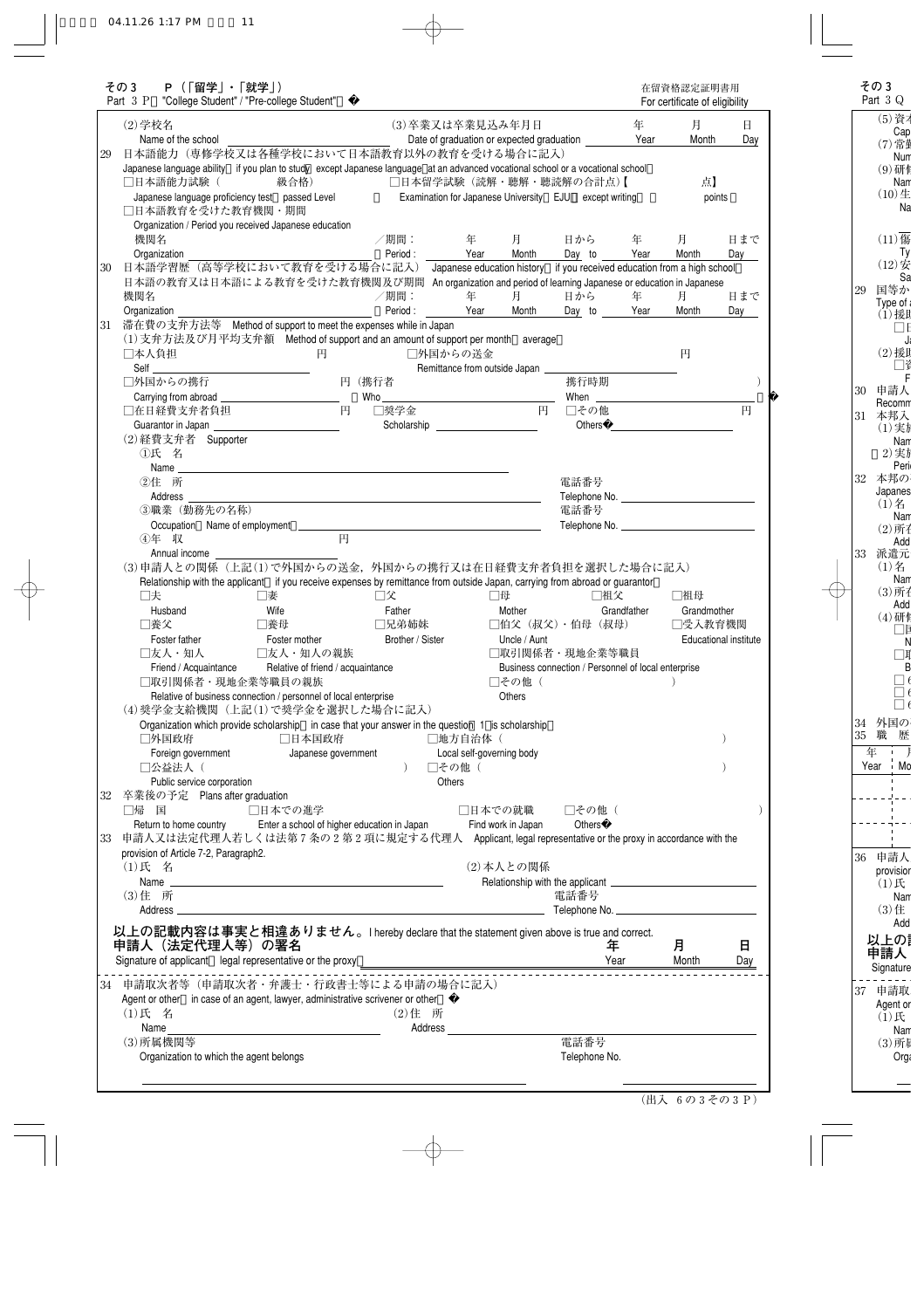| Part     | "Trainee"                                     |                                       |                                                                                                                                                                                                                                |                                          | For certificate of eligibility |
|----------|-----------------------------------------------|---------------------------------------|--------------------------------------------------------------------------------------------------------------------------------------------------------------------------------------------------------------------------------|------------------------------------------|--------------------------------|
| 20       |                                               |                                       | Details of training                                                                                                                                                                                                            | technique, skill or knowledge to acquire |                                |
|          | Dress making                                  | Metal processing                      | Wood processing                                                                                                                                                                                                                | Stone processing                         | Plastic processing             |
|          | Food processing                               | Machinery assembling                  | Parts making                                                                                                                                                                                                                   | Plant management                         | Construction                   |
|          | Design                                        | Printing / Bookbinding                | Transportation / Communication                                                                                                                                                                                                 |                                          | Medical service                |
|          | Agriculture / Forestry                        | Fishery                               | Computer system                                                                                                                                                                                                                | Trading / Finance system                 |                                |
| 21       | Business management                           | Market research                       | Service                                                                                                                                                                                                                        | Others                                   |                                |
| 22       | Period of training                            | from Year<br>Month<br>$\overline{23}$ | Day                                                                                                                                                                                                                            | to Year                                  | <b>Month</b><br>Day            |
|          | Monthly allowance ____________________        |                                       |                                                                                                                                                                                                                                |                                          |                                |
| 24<br>25 |                                               | Plans after training                  |                                                                                                                                                                                                                                |                                          | On the job training ratio      |
|          | Reinstatement after returning to your country |                                       | Self-employed after returning to your country                                                                                                                                                                                  |                                          |                                |
|          | Technical intern training                     | Others                                |                                                                                                                                                                                                                                |                                          |                                |
| 26       |                                               |                                       |                                                                                                                                                                                                                                |                                          |                                |
| 27       | $\mathbf{1}$                                  |                                       | Organization which accepts trainees or provides training First stage                                                                                                                                                           |                                          |                                |
|          | Name _____<br>2<br>Type of business           |                                       |                                                                                                                                                                                                                                |                                          |                                |
|          | Textiles / Clothing                           | Bookmaking                            | Printing                                                                                                                                                                                                                       | Chemistry / Plastic                      | Steel / Metal                  |
|          | Shipbuilding                                  | Construction                          | General machinery                                                                                                                                                                                                              | Electrical                               | Automobile                     |
|          | Food processing                               | Other manufacturing                   | Transportation / Communication                                                                                                                                                                                                 |                                          | Finance                        |
|          | Commerce                                      | Service                               | Sales                                                                                                                                                                                                                          | Medical service                          | Publishing                     |
|          | Research                                      | Agriculture / Forestry                | Fishery                                                                                                                                                                                                                        | Others                                   |                                |
|          | 3<br>Address                                  |                                       |                                                                                                                                                                                                                                |                                          | Telephone No.                  |
|          | Facilities for training                       |                                       | Address                                                                                                                                                                                                                        |                                          |                                |
|          | 5                                             |                                       | 6                                                                                                                                                                                                                              |                                          |                                |
|          | 7                                             |                                       | 8                                                                                                                                                                                                                              |                                          |                                |
|          | 9                                             |                                       | Name of a training guide example and the set of the set of the set of the set of the set of the set of the set of the set of the set of the set of the set of the set of the set of the set of the set of the set of the set o |                                          |                                |
|          | 10                                            |                                       | Name of the adviser assisting trainees with living in Japan in cases where the training program includes on-the job training                                                                                                   |                                          |                                |
|          |                                               |                                       |                                                                                                                                                                                                                                |                                          |                                |
|          | 11                                            |                                       |                                                                                                                                                                                                                                |                                          |                                |
|          | 12                                            |                                       | Safety and sanitation measures in cases where the training program includes on-the job training                                                                                                                                | Yes $/$                                  | No.                            |
| 28       | $\mathbf{1}$                                  |                                       | Organization which accepts trainees or provides training Second stage                                                                                                                                                          |                                          |                                |
|          | Name $\_\_\_\_\$<br>Type of business<br>2     |                                       |                                                                                                                                                                                                                                |                                          |                                |
|          | Textiles / Clothing                           | Bookmaking                            | Printing                                                                                                                                                                                                                       | Chemistry / Plastic                      | Steel / Metal                  |
|          | Shipbuilding                                  | Construction                          | General machinery                                                                                                                                                                                                              | Electrical                               | Automobile                     |
|          | Food processing                               | Other manufacturing                   | Transportation / Communication                                                                                                                                                                                                 |                                          | Finance                        |
|          | Commerce                                      | Service                               | Sales                                                                                                                                                                                                                          | Medical service                          | Publishing                     |
|          | Research                                      | Agriculture / Forestry                | Fishery                                                                                                                                                                                                                        | Others                                   |                                |
|          | 3                                             |                                       |                                                                                                                                                                                                                                |                                          | Telephone No.                  |
|          |                                               |                                       |                                                                                                                                                                                                                                |                                          |                                |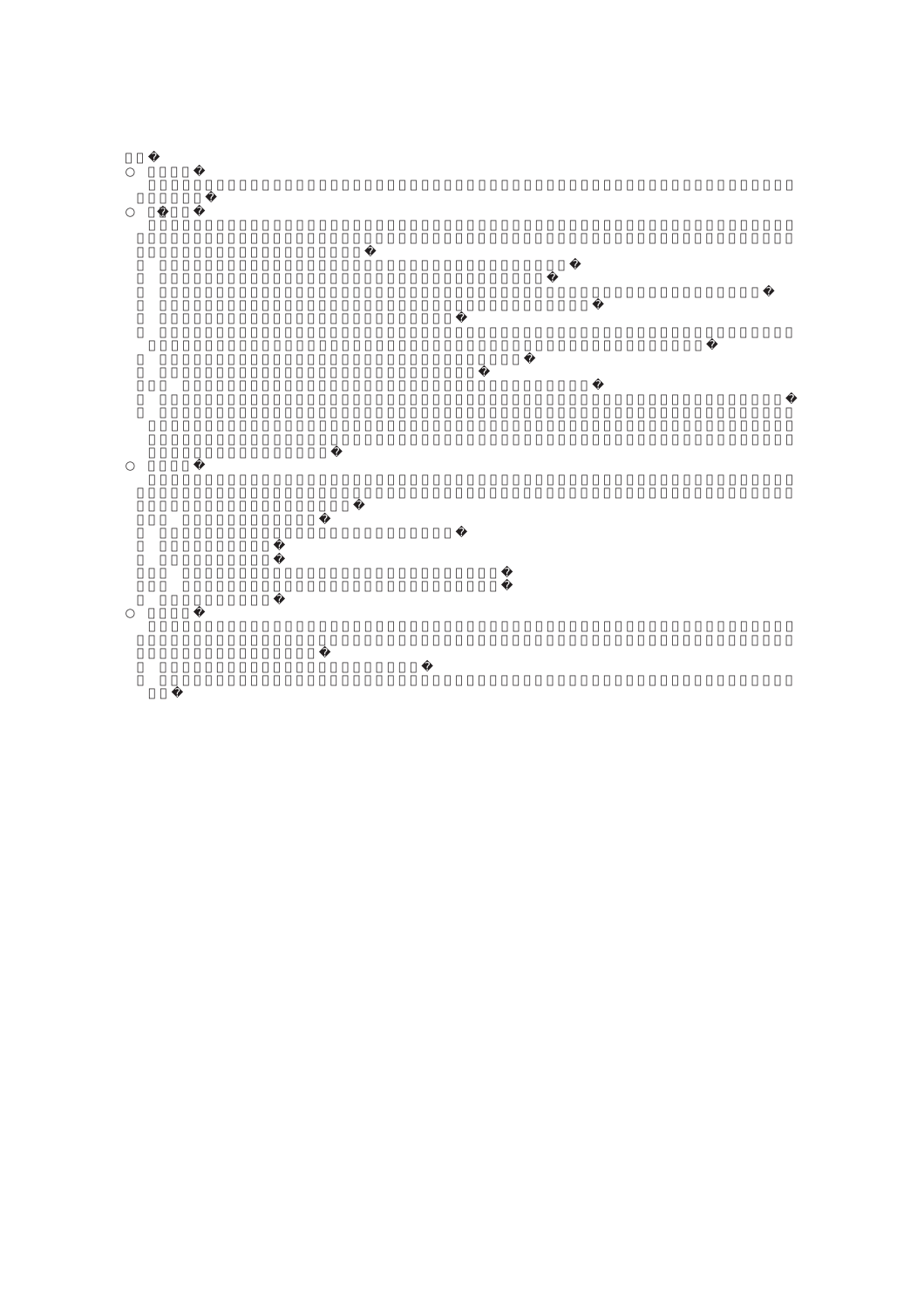| その3<br>Part $3Q$                                          | Q (「研修」)<br>"Trainee"                                                                                                                                                                                                                                                                                                                                                                                                                                                                                                                                                   |                                                            |            |                          |                                                                | 在留資格認定証明書用<br>For certificate of eligibility |             |
|-----------------------------------------------------------|-------------------------------------------------------------------------------------------------------------------------------------------------------------------------------------------------------------------------------------------------------------------------------------------------------------------------------------------------------------------------------------------------------------------------------------------------------------------------------------------------------------------------------------------------------------------------|------------------------------------------------------------|------------|--------------------------|----------------------------------------------------------------|----------------------------------------------|-------------|
| (5) 資本金                                                   | <b>Capital</b><br>(7) 常勤従業員数<br>(9) 研修指導員名<br>(10)生活指導員名 (研修の中に実務研修が含まれている場合に記入)<br>Name of the adviser assisting trainees with living in Japan (in cases where the training program includes on-the job training)                                                                                                                                                                                                                                                                                                                                                      | 円<br>名                                                     | (8)外国人研修生数 | (6)年間売上金額 (直近年度)<br>経験年数 | 年                                                              | 円<br>名                                       |             |
| 29                                                        | (11)傷害保険等の内容(研修の中に実務研修が含まれている場合に記入)<br>Type of accident insurance in cases where the training program includes on-the job training<br>(12)安全衛生上必要な措置の有無(研修の中に実務研修が含まれている場合に記入)<br>Safety and sanitation measures in cases where the training program includes on-the job training<br>国等からの援助の内容 (5号告示又は6号告示に該当する場合に記入)<br>Type of aid from government in cases where aid comes under Notification No.5 or No.6<br>(1) 援助する機関 Organization where aid<br>□日本国政府<br>□地方公共団体 (<br>Japanese government  Local self-governing body<br>(2) 援助の内容 Type of aid<br>□資金援助<br>□講師派遣 | □研修施設提供                                                    |            | □独立行政法人(<br>□その他(        | 有一<br>Yes $/$<br>Independent administrative institution        | 無<br>No                                      |             |
| Fund<br>30<br>31                                          | Lecturer<br>申請人の推薦機関(6号告示に該当する場合に記入)<br>Recommended organization in cases coming under Notification No.6<br>本邦入国前の事前研修(7号告示に該当する場合に記入)Advanced training before coming to Japan in cases coming under Notification No.7                                                                                                                                                                                                                                                                                                                                                  | Training facility                                          |            | <b>Others</b>            |                                                                |                                              |             |
| $(1)$ 実施機関<br>2) 実施期間<br>32<br>(1)名 称                     | Name of the organization ___<br>年<br>Period of training Year Month Day to Year<br>本邦の研修あっ旋機関 (27又は28の機関とは別個の機関が研修をあっ旋した場合に記入)<br>Japanese agent which arranges the training applicant In cases where an organization other than that mentioned in 27 or 28 above arranges training                                                                                                                                                                                                                                                                                      | 月 日から                                                      | 年 一        | 月<br><b>Month</b><br>Dav | 日まで                                                            | (3) 実施時間数                                    | 時間<br>Hours |
| $(2)$ 所在地<br>Address<br>33<br>(1)名 称                      | 派遣元会社等 (本国等) Organization dispatching the applicant home country)                                                                                                                                                                                                                                                                                                                                                                                                                                                                                                       |                                                            |            | $(2)$ 事業内容               | 電話番号<br>Telephone No.                                          |                                              |             |
| (3) 所在地<br>Address.                                       | (4) 研修実施機関との関係 Relationship to the organization which provides training<br>□国・地方公共団体等<br>National / Local government<br>□取引関係(年間取引額)<br>Business connections amount of business per year<br>16号告示 1号             号告示 2号<br>□6号告示1号<br>$\Box$ 6 号告示 6 号<br>□6号告示7号<br>□6号告示10号<br>□6号告示 9号の 3                                                                                                                                                                                                                                                                            | □合弁企業(出資率<br>Joint venture<br>□6号告示3号<br>□6号告示8号<br>□その他 ( |            | $\sim$ %)<br>円           | □現地法人<br>Affiliated corporation<br>$\Box$ 6 号告示 4 号<br>□6号告示9号 | □6号告示5号<br>□6号告示9号の2                         |             |
| 34<br> 35 職                                               | 外国の研修あっ旋機関の名称 Name of foreign agent which is placing the training applicant _<br>歴 Employment history                                                                                                                                                                                                                                                                                                                                                                                                                                                                   |                                                            |            |                          |                                                                |                                              |             |
| 月<br>年<br>Year Month                                      | 職歴<br><b>Employment history</b>                                                                                                                                                                                                                                                                                                                                                                                                                                                                                                                                         |                                                            | 年<br>Year  | 月<br>Month               |                                                                | 職歴<br>Employment history                     |             |
|                                                           |                                                                                                                                                                                                                                                                                                                                                                                                                                                                                                                                                                         |                                                            |            |                          |                                                                |                                              |             |
| 36<br>(1)氏 名<br>Name _<br>(3) 住 所<br>Address <sub>-</sub> | 申請人又は法定代理人若しくは法第7条の2第2項に規定する代理人 Applicant, legal representative or the proxy in accordance with the<br>provision of Article 7-2, Paragraph2.<br>以上の記載内容は事実と相違ありません。I hereby declare that the statement given above is true and correct.<br>申請人(法定代理人等)の署名                                                                                                                                                                                                                                                                                                               |                                                            |            | (2) 本人との関係               | 電話番号<br>Telephone No.                                          | 月                                            | 日           |
| 37<br>(1)氏 名                                              | Signature of applicant legal representative or the proxy _<br>申請取次者等(申請取次者・弁護士・行政書士等による申請の場合に記入)<br>Agent or other in case of an agent, lawyer, administrative scrivener or other                                                                                                                                                                                                                                                                                                                                                                                       |                                                            |            | (2) 住 所                  | Year                                                           | Month                                        | Day         |
| Name_<br>(3) 所属機関等                                        | Organization to which the agent belongs                                                                                                                                                                                                                                                                                                                                                                                                                                                                                                                                 |                                                            |            | Address <sub>-</sub>     | 電話番号<br>Telephone No.                                          |                                              |             |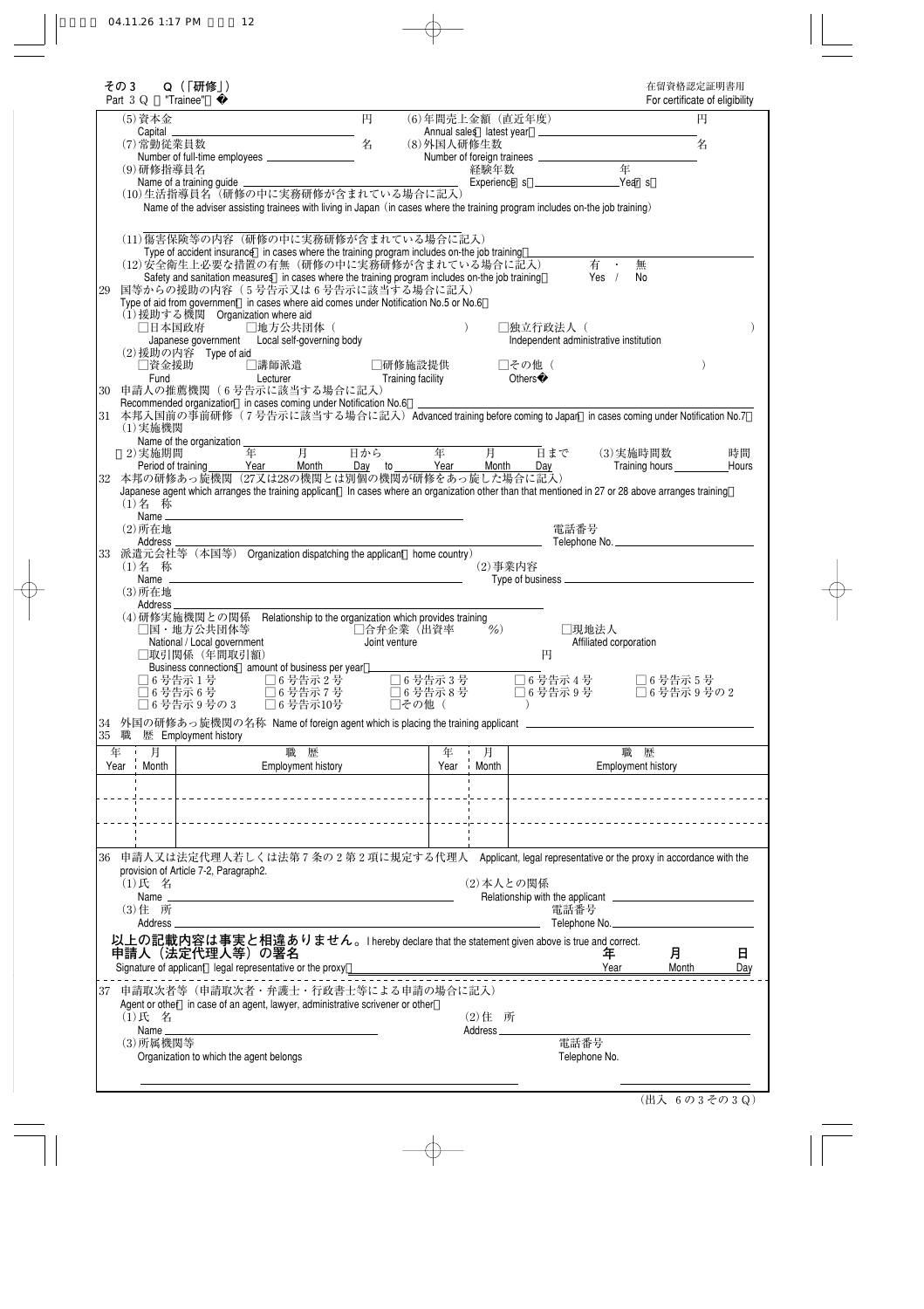## **Reference**

# On the job training

Training intended to impart technology, skills and/or knowledge through actual performance of goods production or services provision with remuneration

## Notification No.5

This is short for "Special Cases under Criterion 5 for Training Residence Status under the Ministerial Ordinance to Provide for Criteria pursuant to Article 7, Paragraph 1 item 2 of the Immigration Control and Refugee Recognition Act", and provides for special cases for the number of trainees accepted by the accepting organization in cases where the training program includes on-the job training.

### The following are the details:

- 1 The applicant is to receive training implemented as a program of the Japan National Tourist Organization JNTO .
- 2 The applicant is to receive training implemented as a program of the Japan International Cooperation Agency JICA
- 3 The applicant is to receive training implemented as a program of the Technology Research Center of the Japan Oil, Gas and Metals National Corporation JOGMEC
- 4 The applicant is to receive overseas youth technical intern training implemented as a program of the Japan Vocational Ability Development Association.
- 5 The applicant is to receive training implemented as a program of an international organization.
- 6 The applicant is to receive training that is implemented as a program run primarily with funding from a Japanese national or local government entity, a corporation established directly by Japanese law, or a special purpose corporation established by special Japanese law.
- 7 The applicant is to receive training through a program operated by a chamber of commerce and industry or by a society of commerce and industry.
- 8 The applicant is to receive training through a program operated by an organization of small and medium-size corporations
- 8-2 The applicant is to receive training through a program operated by a corporation for occupational training
- 9 The applicant is to receive training through a program operated by a public interest corporation for the purpose of providing developing countries with assistance in the field of agricultural technology or through an agricultural cooperative
- 10 The applicant is to receive training through a program operated on a continuing basis by a nonprofit organization that has a record of providing training between June 1, 1989 and May 3 1, 1990 to foreign nationals residing in Japan with residence status under Article 4, Paragraph l, Clause 6.2 of the act Cabinet Order 319, 1951 prior to the amendment by law to sections of the Act Law 79, 1989

# Notification No.6

This is short for "Special Cases under Criterion 6 for Training Residence Status under the Ministerial Ordinance to Provide for Criteria pursuant to Article 7, Paragraph 1 item 2 of the Immigration Control and Refugee Recognition Act", and provides for special cases for the relationship between the organization sending the applicant and the organization which accepts the trainees.

The following are the details:

1~6 Same as 1~6 of Notification No.5

7 The applicant is to receive training implemented as a program of a public-service corporation.

8 Same as 7 of Notification No.5.

9 Same as 8 of Notification No.5.

9-2 The applicant is to receive training through a program operated by a corporation for occupational training.

9-3 The applicant is to receive training through a program operated by an agricultural cooperative.

10 Same as 10 of Notification No.5.

Notification No.7

This is short for "Special Cases under Criterion 7 for Training Residence Status under the Ministerial Ordinance to Provide for Criteria pursuant to Article 7, Paragraph 1 item 2 of the Immigration Control and Refugee Recognition Act", and provides for special cases for the total hours of training on-the job training ratio.

The following are the details:

1 The applicant is scheduled to engage in on-the job training for a period of four months or longer.

2 Within the past six months,the applicant has,over a period of at least one month,completed a total of at least 160 hours of advance training which was conducted by a foreign public institution.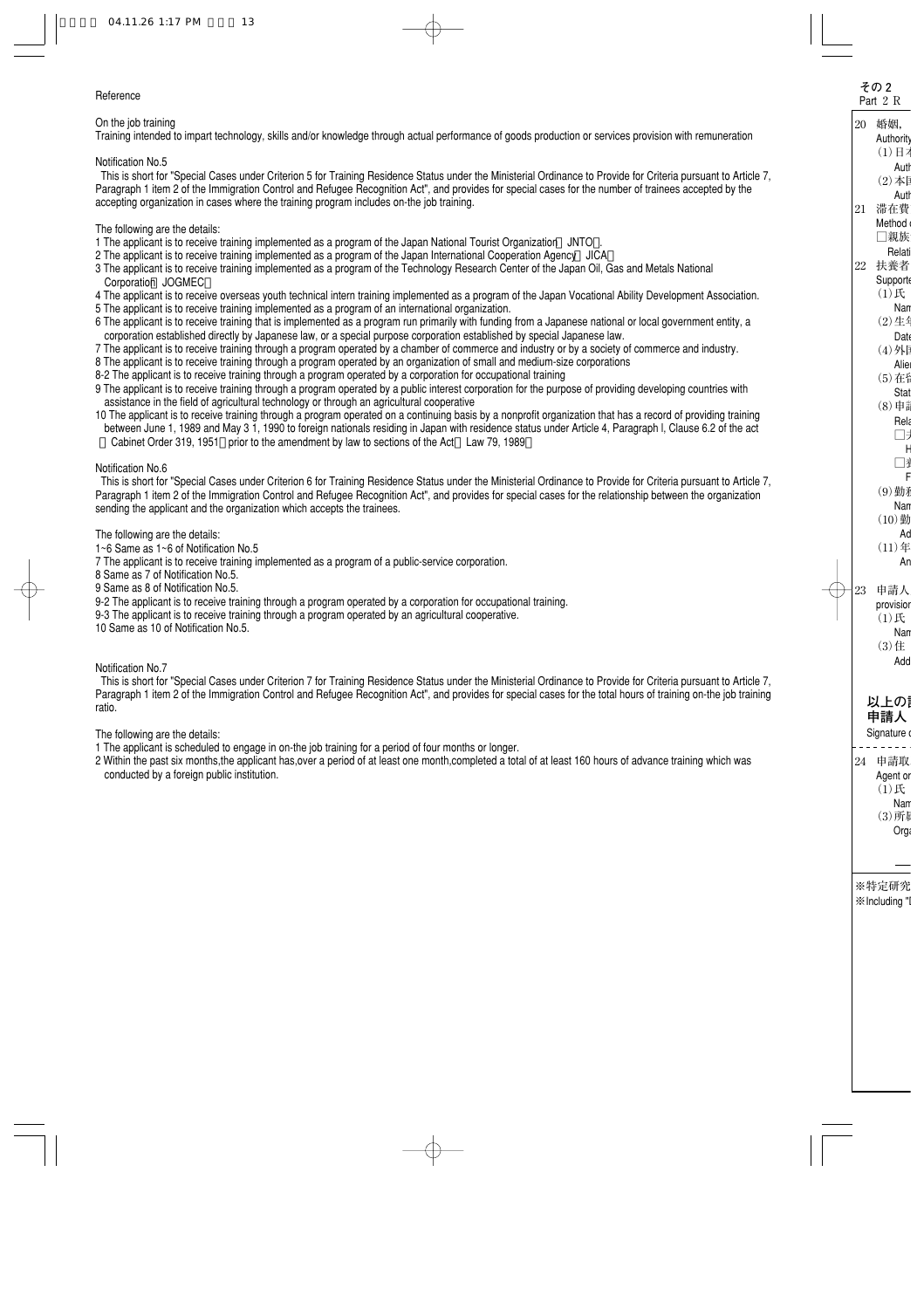| その 2<br>R (   家族滞在」)※<br>Part $2 R$<br>"Dependent") $\divideontimes$                                        |                                                                                                                                                                                                                               |                                |               |                         |               | 在留資格認定証明書用<br>For certificate of eligibility |              |
|-------------------------------------------------------------------------------------------------------------|-------------------------------------------------------------------------------------------------------------------------------------------------------------------------------------------------------------------------------|--------------------------------|---------------|-------------------------|---------------|----------------------------------------------|--------------|
| 20<br>婚姻, 出生又は縁組の届出先及び届出年月日                                                                                 |                                                                                                                                                                                                                               |                                |               |                         |               |                                              |              |
| Authority with which marriage, birth or adoption was registered and date of registration                    |                                                                                                                                                                                                                               |                                |               |                         |               |                                              |              |
| (1)日本国届出先                                                                                                   |                                                                                                                                                                                                                               |                                |               | 届出年月日                   | 年             | 月                                            | 日            |
|                                                                                                             |                                                                                                                                                                                                                               |                                |               | Date of registration    | Year          | Month                                        | Day          |
| (2) 本国等届出先                                                                                                  |                                                                                                                                                                                                                               |                                |               | 届出年月日                   | 年             | 月                                            | $\mathbf{H}$ |
| Authority with which registered outside Japan<br>滞在費支弁方法<br>21                                              |                                                                                                                                                                                                                               |                                |               | Date of registration    | Year          | Month                                        | Day          |
| Method of support                                                                                           |                                                                                                                                                                                                                               |                                |               |                         |               |                                              |              |
| □親族負担                                                                                                       | □外国からの送金                                                                                                                                                                                                                      |                                | □身元保証人負担      | □その他 (                  |               |                                              |              |
| Relatives                                                                                                   | Remittance from outside of Japan                                                                                                                                                                                              | Guarantor                      |               | Others                  |               |                                              |              |
| 22 扶養者                                                                                                      |                                                                                                                                                                                                                               |                                |               |                         |               |                                              |              |
| Supporter in case the applicant is to be supported                                                          |                                                                                                                                                                                                                               |                                |               |                         |               |                                              |              |
| (1)<br>名                                                                                                    |                                                                                                                                                                                                                               |                                |               |                         |               |                                              |              |
| Name                                                                                                        |                                                                                                                                                                                                                               |                                |               |                         |               |                                              |              |
| $(2)$ 生年月日                                                                                                  | 年<br>月                                                                                                                                                                                                                        | 日                              | (3)国籍         |                         |               |                                              |              |
| Date of birth                                                                                               | Year<br>Month                                                                                                                                                                                                                 | Day                            |               | Nationality Mationality |               |                                              |              |
| (4)外国人登録証明書番号                                                                                               |                                                                                                                                                                                                                               |                                |               |                         |               |                                              |              |
| Alien registration certificate number<br>(5) 在留資格                                                           |                                                                                                                                                                                                                               | $\overline{(6)}$ 在留期間          |               | $(7)$ 在留期限              | 年             | 月                                            | 日            |
| Status of residence                                                                                         |                                                                                                                                                                                                                               | Period of stay _______________ |               | Date of expiration      | Year          | Month                                        | Day          |
| (8)申請人との関係 (続柄)                                                                                             |                                                                                                                                                                                                                               |                                |               |                         |               |                                              |              |
| Relationship with the applicant                                                                             |                                                                                                                                                                                                                               |                                |               |                         |               |                                              |              |
| □夫                                                                                                          | □妻                                                                                                                                                                                                                            | □父                             |               | □母                      |               |                                              |              |
| Husband                                                                                                     | Wife                                                                                                                                                                                                                          |                                | Father        | Mother                  |               |                                              |              |
| □養父                                                                                                         | □養母                                                                                                                                                                                                                           |                                | □その他(         |                         |               |                                              |              |
| Foster father                                                                                               | Foster mother                                                                                                                                                                                                                 |                                | <b>Others</b> |                         |               |                                              |              |
| (9)勤務先名称                                                                                                    |                                                                                                                                                                                                                               |                                |               |                         |               |                                              |              |
|                                                                                                             |                                                                                                                                                                                                                               |                                |               |                         |               |                                              |              |
| (10)勤務先所在地                                                                                                  |                                                                                                                                                                                                                               |                                |               | 電話番号                    |               |                                              |              |
| Address_                                                                                                    | <u> 1989 - Johann Barn, mars ann an t-Amhain Aonaich an t-Aonaich an t-Aonaich ann an t-Aonaich ann an t-Aonaich</u>                                                                                                          | 円                              |               |                         |               |                                              |              |
| $(11)$ 年<br>収                                                                                               |                                                                                                                                                                                                                               |                                |               |                         |               |                                              |              |
| provision of Article 7-2, Paragraph2.<br>(1)氏 名<br>Name $\equiv$                                            | the control of the control of the control of the control of the control of the control of the control of the control of the control of the control of the control of the control of the control of the control of the control |                                |               | (2) 本人との関係              |               |                                              |              |
| (3) 住 所                                                                                                     |                                                                                                                                                                                                                               |                                |               | 電話番号                    |               |                                              |              |
| Address _                                                                                                   |                                                                                                                                                                                                                               |                                |               |                         | Telephone No. |                                              |              |
|                                                                                                             |                                                                                                                                                                                                                               |                                |               |                         |               |                                              |              |
| 以上の記載内容は事実と相違ありません。I hereby declare that the statement given above is true and correct.<br>申請人 (法定代理人等) の署名 |                                                                                                                                                                                                                               |                                |               |                         |               |                                              |              |
|                                                                                                             |                                                                                                                                                                                                                               |                                |               |                         | 年             | 月                                            | 日            |
|                                                                                                             |                                                                                                                                                                                                                               |                                |               |                         | Year          | Month                                        | <u>Day</u>   |
| 24 申請取次者等(申請取次者・弁護士・行政書士等による申請の場合に記入)                                                                       |                                                                                                                                                                                                                               |                                |               |                         |               |                                              |              |
| Agent or other in case of an agent, lawyer, administrative scrivener or other                               |                                                                                                                                                                                                                               |                                |               |                         |               |                                              |              |
| (1)氏 名                                                                                                      |                                                                                                                                                                                                                               | (2) 住 所                        |               |                         |               |                                              |              |
| Name_                                                                                                       |                                                                                                                                                                                                                               |                                |               |                         |               |                                              |              |
| (3) 所属機関等                                                                                                   |                                                                                                                                                                                                                               |                                |               | 電話番号                    |               |                                              |              |
| Organization to which the agent belongs                                                                     |                                                                                                                                                                                                                               |                                |               | Telephone No.           |               |                                              |              |
|                                                                                                             |                                                                                                                                                                                                                               |                                |               |                         |               |                                              |              |
|                                                                                                             |                                                                                                                                                                                                                               |                                |               |                         |               |                                              |              |
| ※特定研究等家族滞在活動及び特定情報処理家族滞在活動を含む。                                                                              |                                                                                                                                                                                                                               |                                |               |                         |               |                                              |              |
| ** Including "Designated Research Dependent" and "Designated Information Processing Dependent"              |                                                                                                                                                                                                                               |                                |               |                         |               |                                              |              |
|                                                                                                             |                                                                                                                                                                                                                               |                                |               |                         |               |                                              |              |
|                                                                                                             |                                                                                                                                                                                                                               |                                |               |                         |               |                                              |              |
|                                                                                                             |                                                                                                                                                                                                                               |                                |               |                         |               |                                              |              |
|                                                                                                             |                                                                                                                                                                                                                               |                                |               |                         |               |                                              |              |
|                                                                                                             |                                                                                                                                                                                                                               |                                |               |                         |               |                                              |              |
|                                                                                                             |                                                                                                                                                                                                                               |                                |               |                         |               |                                              |              |
|                                                                                                             |                                                                                                                                                                                                                               |                                |               |                         |               |                                              |              |
|                                                                                                             |                                                                                                                                                                                                                               |                                |               |                         |               |                                              |              |
|                                                                                                             |                                                                                                                                                                                                                               |                                |               |                         |               |                                              |              |
|                                                                                                             |                                                                                                                                                                                                                               |                                |               |                         |               |                                              |              |
|                                                                                                             |                                                                                                                                                                                                                               |                                |               |                         |               |                                              |              |
|                                                                                                             |                                                                                                                                                                                                                               |                                |               |                         |               |                                              |              |
|                                                                                                             |                                                                                                                                                                                                                               |                                |               |                         |               |                                              |              |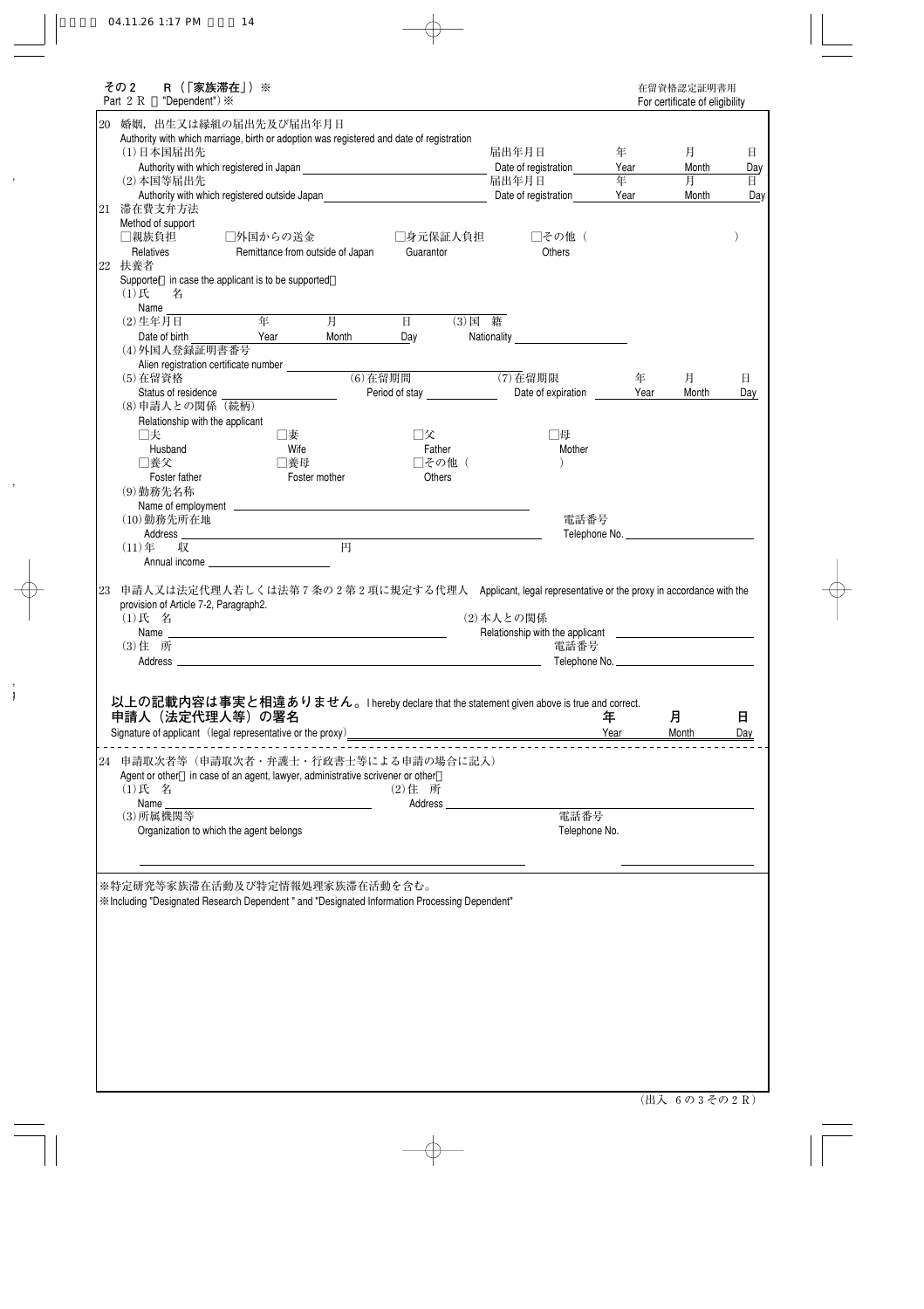|    | その 2<br>Part 2 T                                         | T(   日本人の配偶者等」・  永住者の配偶者等」・  定住者」)<br>"Spouse or Child of Japanese National" / "Spouse or Child of Permanent Resident" / "Long Term Resident"                                                                                 |                                  |                                                                         |                                                                       |           | 在留資格認定証明書用<br>For certificate of eligibility     |                                |
|----|----------------------------------------------------------|-------------------------------------------------------------------------------------------------------------------------------------------------------------------------------------------------------------------------------|----------------------------------|-------------------------------------------------------------------------|-----------------------------------------------------------------------|-----------|--------------------------------------------------|--------------------------------|
|    | 20 身分又は地位 Personal relationship or status                |                                                                                                                                                                                                                               |                                  |                                                                         |                                                                       |           |                                                  |                                |
|    | □日本人の配偶者                                                 | □日本人の実子                                                                                                                                                                                                                       |                                  | □日本人の特別養子                                                               |                                                                       |           |                                                  |                                |
|    | Spouse of Japanese national                              | Biological child of Japanese national                                                                                                                                                                                         |                                  |                                                                         | Child adopted by Japanese nationals in accordance with the provisions |           |                                                  |                                |
|    |                                                          |                                                                                                                                                                                                                               |                                  |                                                                         | of Article 817-2 of the Civil Code Law No.89 of 1896                  |           |                                                  |                                |
|    | □永住者又は特別永住者の配偶者                                          |                                                                                                                                                                                                                               |                                  | □永住者又は特別永住者の実子                                                          |                                                                       |           |                                                  |                                |
|    |                                                          | Spouse of Permanent Resident or Special Permanent Resident                                                                                                                                                                    |                                  | Biological child of Permanent Resident or Special Permanent Resident    |                                                                       |           |                                                  |                                |
|    | □日本人の実子の実子                                               |                                                                                                                                                                                                                               |                                  | □日本人の実子又は「定住者」の配偶者                                                      |                                                                       |           |                                                  |                                |
|    |                                                          | Biological child of biological child of Japanese national<br>□日本人・永住者・特別永住者・日本人の配偶者・永住者の配偶者又は「定住者」の未成年で未婚の実子                                                                                                                  |                                  | Spouse of biological child of Japanese national or "Long Term Resident" |                                                                       |           |                                                  |                                |
|    |                                                          | Biological child who is a minor of Japanese,"Permanent Resident","Special Permanent Resident", Spouse of Japanese national,                                                                                                   |                                  |                                                                         |                                                                       |           |                                                  |                                |
|    |                                                          | Spouse of Permanent Resident or "Long Term Resident"                                                                                                                                                                          |                                  |                                                                         |                                                                       |           |                                                  |                                |
|    |                                                          | □日本人・永住者・特別永住者又は「定住者」の6歳未満の養子                                                                                                                                                                                                 |                                  |                                                                         |                                                                       |           |                                                  |                                |
|    |                                                          | Adopted child who is under 6 years old of Japanese,"Permanent Resident","Special Permanent Resident" or "Long Term Resident"                                                                                                  |                                  |                                                                         |                                                                       |           |                                                  |                                |
|    | □その他(                                                    |                                                                                                                                                                                                                               |                                  |                                                                         |                                                                       |           |                                                  |                                |
|    | Others                                                   |                                                                                                                                                                                                                               |                                  |                                                                         |                                                                       |           |                                                  |                                |
|    |                                                          | 21 婚姻, 出生又は縁組の届出先及び届出年月日 Authority with which marriage, birth or adoption was registered and date of registration                                                                                                             |                                  |                                                                         |                                                                       |           |                                                  |                                |
|    | (1)日本国届出先                                                |                                                                                                                                                                                                                               |                                  | 届出年月日                                                                   |                                                                       | 年         | 月                                                | 日                              |
|    | Authority with which registered in Japan<br>(2) 本国等届出先   |                                                                                                                                                                                                                               |                                  | Date of registration<br>届出年月日                                           |                                                                       | Year<br>年 | Month                                            | Day<br>$\overline{\mathbb{H}}$ |
|    | Authority with which registered outside Japan            |                                                                                                                                                                                                                               |                                  |                                                                         | Date of registration                                                  | Year      | 月<br>Month                                       | Day                            |
| 22 |                                                          | 申請人の勤務先等 Place where applicant is employed or organization to which applicant belongs                                                                                                                                         |                                  |                                                                         |                                                                       |           |                                                  |                                |
|    | (1)名 称                                                   |                                                                                                                                                                                                                               |                                  |                                                                         |                                                                       |           |                                                  |                                |
|    | Name                                                     | the control of the control of the control of the control of the control of the control of the control of the control of the control of the control of the control of the control of the control of the control of the control |                                  |                                                                         |                                                                       |           |                                                  |                                |
|    | $(2)$ 所在地                                                |                                                                                                                                                                                                                               |                                  |                                                                         | 電話番号                                                                  |           |                                                  |                                |
|    |                                                          |                                                                                                                                                                                                                               |                                  |                                                                         | Telephone No.                                                         |           |                                                  |                                |
|    | $(3)$ 年 収                                                | 円                                                                                                                                                                                                                             |                                  |                                                                         |                                                                       |           |                                                  |                                |
|    | Annual income                                            |                                                                                                                                                                                                                               |                                  |                                                                         |                                                                       |           |                                                  |                                |
|    | 23 滞在費支弁方法 Method of support                             |                                                                                                                                                                                                                               |                                  |                                                                         |                                                                       |           |                                                  |                                |
|    | □本人負担<br>□親族負担                                           | □外国からの送金                                                                                                                                                                                                                      |                                  | □身元保証人負担                                                                | □その他(                                                                 |           |                                                  |                                |
|    | Self                                                     | Relatives                                                                                                                                                                                                                     | Remittance from outside of Japan | Guarantor                                                               | <b>Others</b>                                                         |           |                                                  |                                |
|    | (1)氏 名                                                   | 24 扶養者 (申請人が扶養を受ける場合に記入) Supporter in case the applicant is to be supported                                                                                                                                                   |                                  |                                                                         |                                                                       |           |                                                  |                                |
|    | Name.                                                    |                                                                                                                                                                                                                               |                                  |                                                                         |                                                                       |           |                                                  |                                |
|    | $(2)$ 生年月日                                               | 年<br>月                                                                                                                                                                                                                        | $\mathbf{H}$                     | (3)国籍                                                                   |                                                                       |           |                                                  |                                |
|    | Date of birth                                            | Month<br>Year                                                                                                                                                                                                                 | Day                              |                                                                         | <b>Nationality Example 2018</b>                                       |           |                                                  |                                |
|    | (4)外国人登録証明書番号                                            |                                                                                                                                                                                                                               |                                  |                                                                         |                                                                       |           |                                                  |                                |
|    | Alien registration certificate number                    |                                                                                                                                                                                                                               |                                  |                                                                         |                                                                       |           |                                                  |                                |
|    | (5) 在留資格                                                 |                                                                                                                                                                                                                               | $(6)$ 在留期間                       | (7) 在留期限                                                                |                                                                       | 年         | 月                                                | $\mathbf{H}$                   |
|    | Status of residence _                                    |                                                                                                                                                                                                                               | Period of stay                   |                                                                         | Date of expiration                                                    | Year      | Month                                            | Day                            |
|    | (8)申請人との関係 (続柄)                                          |                                                                                                                                                                                                                               |                                  |                                                                         |                                                                       |           |                                                  |                                |
|    | Relationship with the applicant<br>□夫                    | ]妻                                                                                                                                                                                                                            | コ父                               |                                                                         | ]母                                                                    |           |                                                  |                                |
|    | Husband                                                  | Wife                                                                                                                                                                                                                          | Father                           |                                                                         | Mother                                                                |           |                                                  |                                |
|    | □養父                                                      | □養母                                                                                                                                                                                                                           | □その他 (                           |                                                                         |                                                                       |           |                                                  |                                |
|    | Foster father                                            | Foster mother                                                                                                                                                                                                                 | Others                           |                                                                         |                                                                       |           |                                                  |                                |
|    | (9)勤務先名称                                                 |                                                                                                                                                                                                                               |                                  |                                                                         |                                                                       |           |                                                  |                                |
|    |                                                          |                                                                                                                                                                                                                               |                                  |                                                                         |                                                                       |           |                                                  |                                |
|    | (10)勤務先所在地                                               |                                                                                                                                                                                                                               |                                  |                                                                         | 電話番号                                                                  |           |                                                  |                                |
|    |                                                          |                                                                                                                                                                                                                               |                                  |                                                                         |                                                                       |           | Telephone No.                                    |                                |
|    | 収<br>$(11)$ 年                                            | 円                                                                                                                                                                                                                             |                                  |                                                                         |                                                                       |           |                                                  |                                |
|    | Annual income                                            |                                                                                                                                                                                                                               |                                  |                                                                         |                                                                       |           |                                                  |                                |
|    | $(1)$ 氏名                                                 | 25 在日身元保証人又は連絡先 Guarantor or contact in Japan                                                                                                                                                                                 |                                  | $(2)$ 職                                                                 |                                                                       |           |                                                  |                                |
|    |                                                          |                                                                                                                                                                                                                               |                                  | 業<br>Occupation _____                                                   |                                                                       |           | <u> 1989 - Johann Barn, mars ann an t-Amhain</u> |                                |
|    | (3) 住 所                                                  |                                                                                                                                                                                                                               |                                  |                                                                         | 電話番号                                                                  |           |                                                  |                                |
|    |                                                          |                                                                                                                                                                                                                               |                                  |                                                                         |                                                                       |           | Telephone No.                                    |                                |
|    |                                                          |                                                                                                                                                                                                                               |                                  |                                                                         |                                                                       |           |                                                  |                                |
|    | Address _____                                            |                                                                                                                                                                                                                               |                                  |                                                                         |                                                                       |           |                                                  |                                |
|    | provision of Article 7-2, Paragraph2.                    | 申請人又は法定代理人若しくは法第7条の2第2項に規定する代理人 Applicant, legal representative or the proxy in accordance with the                                                                                                                           |                                  |                                                                         |                                                                       |           |                                                  |                                |
|    | $(1)$ 氏 名                                                |                                                                                                                                                                                                                               |                                  | (2)本人との関係                                                               |                                                                       |           |                                                  |                                |
|    |                                                          |                                                                                                                                                                                                                               |                                  |                                                                         |                                                                       |           |                                                  |                                |
|    | (3) 住 所                                                  |                                                                                                                                                                                                                               |                                  |                                                                         | 電話番号                                                                  |           |                                                  |                                |
|    | Address —                                                |                                                                                                                                                                                                                               |                                  |                                                                         |                                                                       |           | Telephone No.                                    |                                |
|    |                                                          | 以上の記載内容は事実と相違ありません。I hereby declare that the statement given above is true and correct.                                                                                                                                       |                                  |                                                                         |                                                                       |           |                                                  |                                |
|    | 申請人 (法定代理人等) の署名                                         |                                                                                                                                                                                                                               |                                  |                                                                         | 年                                                                     |           | 月                                                | 日                              |
|    | Signature of applicant legal representative or the proxy |                                                                                                                                                                                                                               |                                  |                                                                         | Year                                                                  |           | Month                                            |                                |
| 26 |                                                          |                                                                                                                                                                                                                               |                                  |                                                                         |                                                                       |           |                                                  |                                |
| 27 |                                                          | 申請取次者等(申請取次者・弁護士・行政書士等による申請の場合に記入)                                                                                                                                                                                            |                                  |                                                                         |                                                                       |           |                                                  | Day                            |
|    |                                                          | Agent or other in case of an agent, lawyer, administrative scrivener or other                                                                                                                                                 |                                  |                                                                         |                                                                       |           |                                                  |                                |
|    | (1)氏 名                                                   |                                                                                                                                                                                                                               | (2) 住 所                          |                                                                         |                                                                       |           |                                                  |                                |
|    | (3) 所属機関等                                                |                                                                                                                                                                                                                               |                                  |                                                                         | 電話番号                                                                  |           |                                                  |                                |

Librarian de

**Contractor** 

Edward College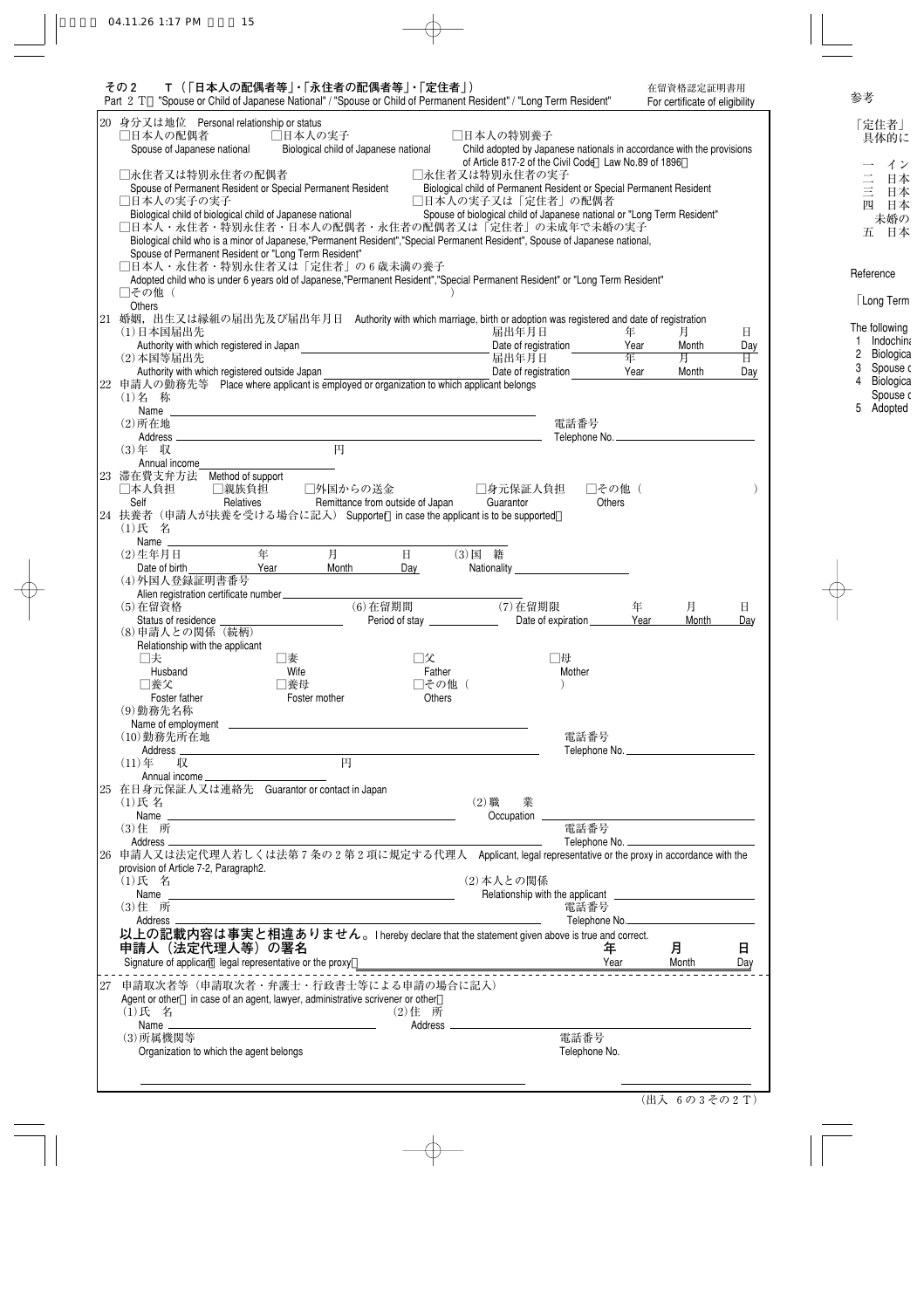「定住者」…法務大臣が特別な理由を考慮し一定の在留期間を指定して居住を認める者 具体的には,次のような方が該当します。�

- 一 インドシナ難民とその家族<br>二 日本人の実子の実子 (いわ
- 二 日本人の実子の実子(いわゆる日系3世)<br>三 日本人の実子又は定住者の在留資格をもっ
- 日本人の実子又は定住者の在留資格をもって在留する者の配偶者
- 四 日本人,永住者,特別永住者,日本人の配偶者,永住者の配偶者又は定住者の在留資格をもって在留する者の未成年で 未婚の実子�
- 五 日本人,永住者,特別永住者又は定住者の在留資格をもって在留する者の6歳未満の養子

#### Reference

「Long Term Resident」・・・Those who are authorized to reside in Japan with designation of period of stay by the Minister of Justice in consideration of special circumstances.

The following in details:

- 1 Indochina refugees and their families
- 2 Biological child of biological child of Japanese national NIKKEI SANSEI
- 3 Spouse of biological child of Japanese national or "Long Term Resident"
- 4 Biological child who is a minor of Japanese,"Permanent Resident","Special Permanent Resident",Spouse of Japanese national, Spouse of Permanent Resident or "Long Term Resident"
- 5 Adopted child who is under 6 years old of Japanese,"Permanent Resident","Special Permanent Resident" or "Long Term Resident"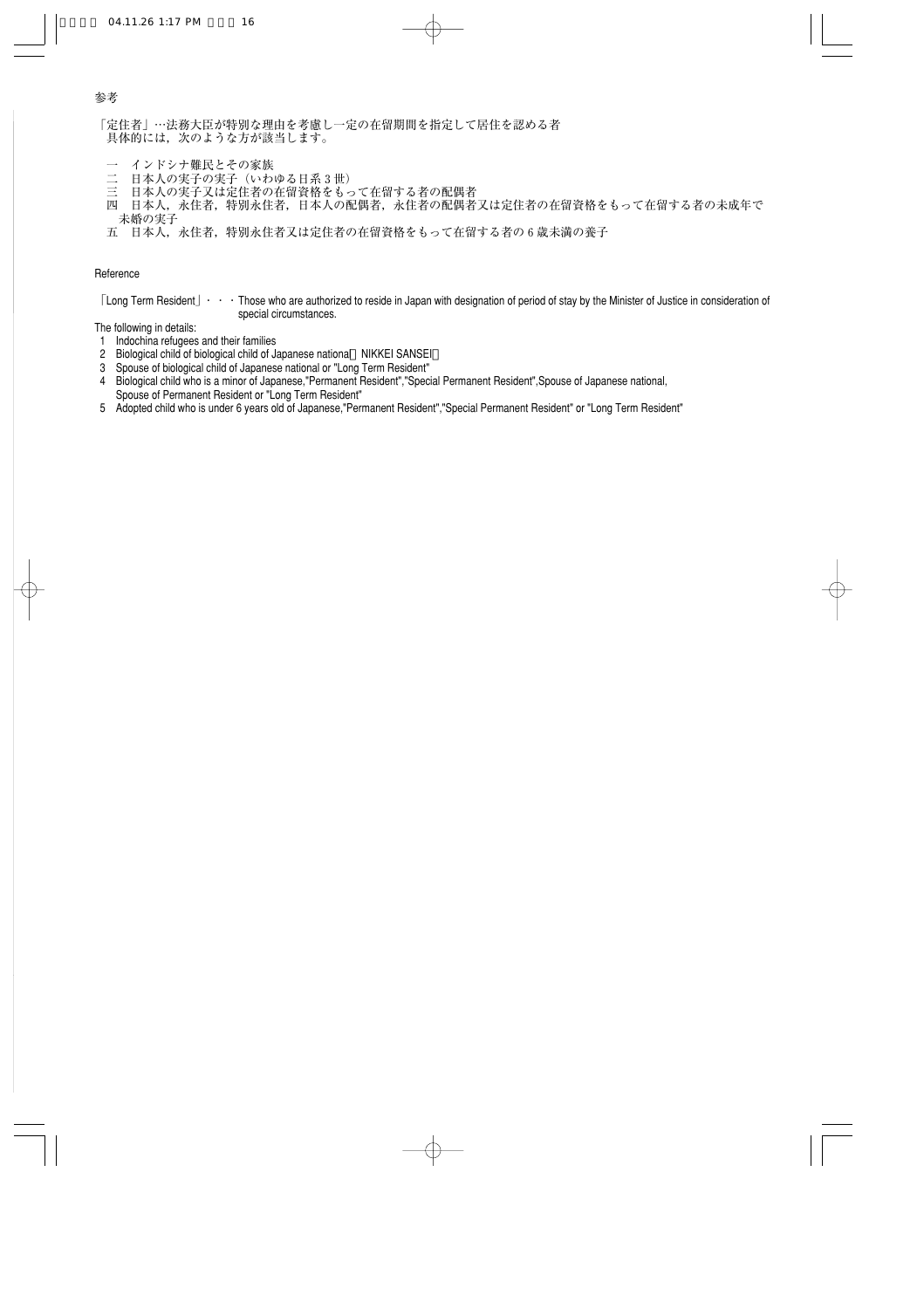Part Others

For certificate of eligibility

| 20 |                        |                                          |                                                                |                                                                                                                                                                                                                                                      |                                                                                                                |
|----|------------------------|------------------------------------------|----------------------------------------------------------------|------------------------------------------------------------------------------------------------------------------------------------------------------------------------------------------------------------------------------------------------------|----------------------------------------------------------------------------------------------------------------|
|    | Diplomat               | Official                                 | Lawyer                                                         | Public accountant                                                                                                                                                                                                                                    | Other legal / accounting services                                                                              |
|    | Doctor                 | Nurse                                    | Other medical treatment                                        |                                                                                                                                                                                                                                                      | Housekeeper                                                                                                    |
|    | Working holiday        |                                          | Amateur sports athlete                                         |                                                                                                                                                                                                                                                      | Living with family including diplomat's family                                                                 |
|    | Internship<br>20       |                                          | Others                                                         |                                                                                                                                                                                                                                                      | fill in the following items in accordance with your answer to question 20<br>2 2 31<br>21<br>$\overline{1}$    |
|    | Diplomat or Official   |                                          |                                                                |                                                                                                                                                                                                                                                      | Fill in questions 21 1 2 22 31 and your signature<br>24<br>21<br>31                                            |
|    |                        |                                          | Lawyer, Public accountant or Other legal / accounting services |                                                                                                                                                                                                                                                      | Fill in questions 21 to 24 31 and your signature<br>25<br>31<br>21                                             |
|    |                        | Doctor, Nurse or Other medical treatment |                                                                |                                                                                                                                                                                                                                                      | Fill in questions 21 to 25 31 and your signature<br>23  24  28  31                                             |
|    | Housekeeper            |                                          |                                                                |                                                                                                                                                                                                                                                      | Fill in questions 23 24 28 31 and your signature<br>30 31                                                      |
|    | Working holiday        |                                          |                                                                |                                                                                                                                                                                                                                                      | Fill in questions 30 31 and your signature<br>24<br>26 31<br>21                                                |
|    | Amateur sports athlete |                                          |                                                                |                                                                                                                                                                                                                                                      | Fill in questions 21 to 24 26 31 and your signature<br>29 31                                                   |
|    | Living with a family   |                                          |                                                                |                                                                                                                                                                                                                                                      | Fill in questions 29 31 and your signature<br>24<br>27 31<br>21                                                |
|    | Internship             |                                          |                                                                |                                                                                                                                                                                                                                                      | Fill in questions 21 to 24 27 31 and your signature<br>30 31                                                   |
| 21 | Others                 |                                          |                                                                | Place of work or organization to which you belong                                                                                                                                                                                                    | Fill in questions 30 31 and your signature                                                                     |
|    | $\mathbf{1}$           |                                          |                                                                |                                                                                                                                                                                                                                                      |                                                                                                                |
|    | $\boldsymbol{2}$       |                                          |                                                                |                                                                                                                                                                                                                                                      | <u> 1980 - Johann Barbara, martin a</u>                                                                        |
|    | 3                      |                                          |                                                                |                                                                                                                                                                                                                                                      | 4                                                                                                              |
|    | 5                      |                                          | Number of employees Number of employees                        |                                                                                                                                                                                                                                                      | 6                                                                                                              |
| 22 |                        |                                          |                                                                |                                                                                                                                                                                                                                                      |                                                                                                                |
| 23 | Period of work         |                                          |                                                                | 24                                                                                                                                                                                                                                                   | Monthly salary <b>All According to the Control</b>                                                             |
| 25 | $\mathbf{1}$           | Education last school or institution     |                                                                |                                                                                                                                                                                                                                                      | 2                                                                                                              |
| 26 | Record                 |                                          |                                                                | Name of school <b>contained</b> and the set of school <b>contained a set of school contained</b> and the set of school <b>contained</b> and the set of school <b>contained</b> and the set of school <b>contained and the set of school containe</b> | Date of graduation contract the Year<br>Month<br>Day                                                           |
|    |                        | The Olympic Games you entered            | $\mathsf{in}$ . The set of $\mathsf{in}$                       |                                                                                                                                                                                                                                                      |                                                                                                                |
| 27 |                        |                                          |                                                                |                                                                                                                                                                                                                                                      |                                                                                                                |
| 28 | Employer               |                                          |                                                                |                                                                                                                                                                                                                                                      |                                                                                                                |
|    | $\mathbf{1}$           |                                          | $\boldsymbol{2}$                                               |                                                                                                                                                                                                                                                      |                                                                                                                |
|    | 3<br>Sex               | Male / Female                            | 4                                                              | Date of birth Year                                                                                                                                                                                                                                   | Month<br>Day                                                                                                   |
|    | 5                      |                                          |                                                                |                                                                                                                                                                                                                                                      | Telephone No. 2008 Contract to the Contract of the Contract of the Contract of the Contract of the Contract of |
|    | 6                      |                                          |                                                                |                                                                                                                                                                                                                                                      |                                                                                                                |
|    | $\overline{7}$         |                                          |                                                                | $\overline{8}$<br>Period of stay _______________                                                                                                                                                                                                     | 9<br>Month<br>Day                                                                                              |
|    |                        |                                          |                                                                |                                                                                                                                                                                                                                                      |                                                                                                                |
|    |                        |                                          |                                                                |                                                                                                                                                                                                                                                      |                                                                                                                |
|    |                        |                                          |                                                                |                                                                                                                                                                                                                                                      |                                                                                                                |